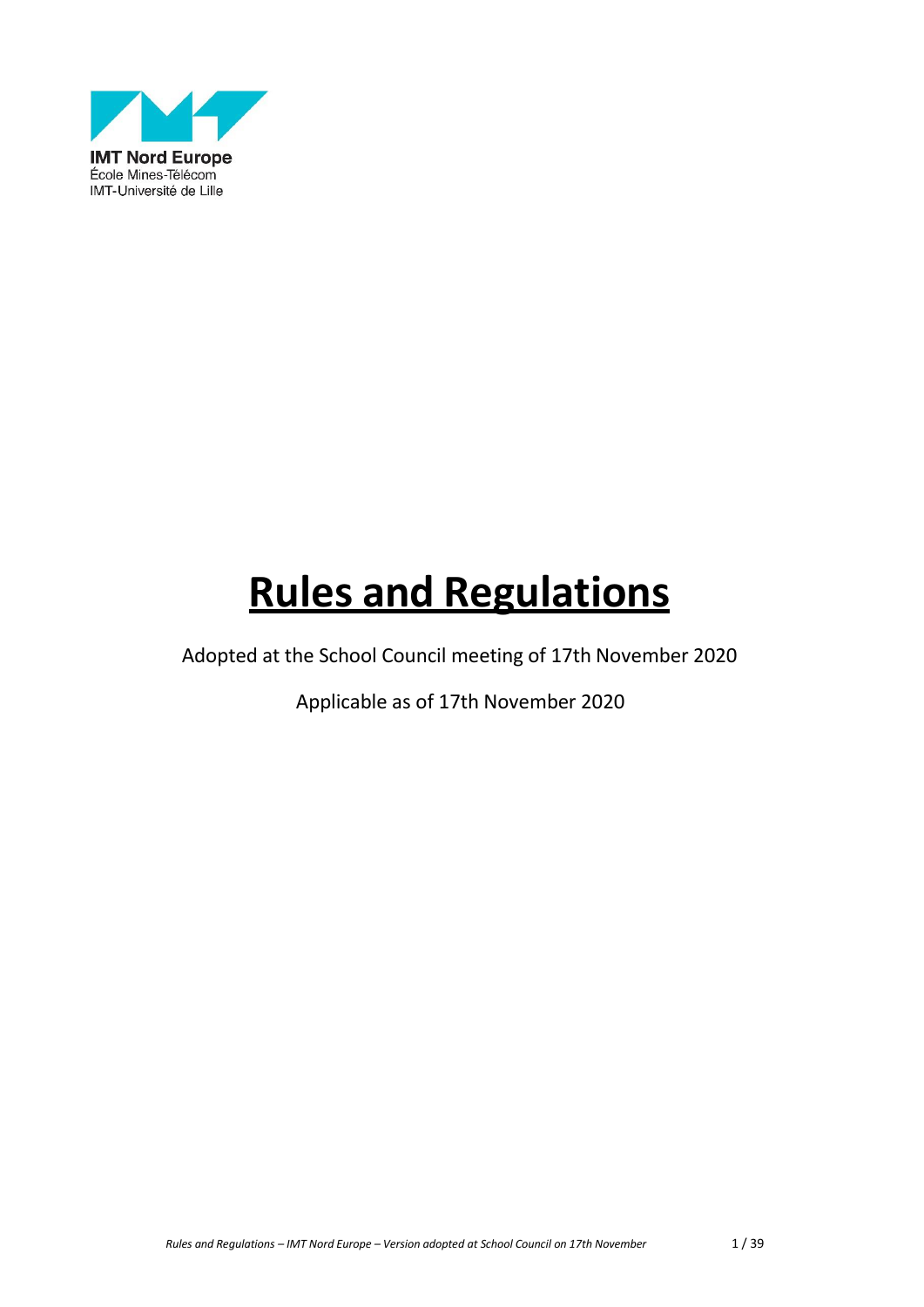# **Table of Contents**

| 1. |       |                                                                                              |      |
|----|-------|----------------------------------------------------------------------------------------------|------|
| 2. |       |                                                                                              |      |
|    | 2.1.  |                                                                                              |      |
|    | 2.2.  |                                                                                              |      |
|    | 2.3.  |                                                                                              |      |
| 3. |       |                                                                                              |      |
|    | 3.1.  |                                                                                              |      |
|    | 3.2.  |                                                                                              |      |
|    | 3.3.  |                                                                                              |      |
|    | 3.4.  |                                                                                              |      |
|    | 3.5.  |                                                                                              |      |
|    | 3.6.  |                                                                                              |      |
|    | 3.7.  |                                                                                              |      |
|    | 3.8.  |                                                                                              |      |
|    | 3.9.  |                                                                                              |      |
|    | 3.10. |                                                                                              |      |
|    | 3.11. |                                                                                              |      |
| 4. |       |                                                                                              |      |
|    | 4.1.  |                                                                                              |      |
|    | 4.2.  |                                                                                              |      |
|    | 4.3.  |                                                                                              |      |
|    | 4.4.  |                                                                                              |      |
|    | 4.5.  |                                                                                              |      |
| 5. |       |                                                                                              |      |
|    | 5.1.  |                                                                                              |      |
|    | 5.2.  |                                                                                              |      |
|    | 5.3.  |                                                                                              |      |
| 6. |       |                                                                                              |      |
|    | 6.1.  |                                                                                              |      |
|    | 6.2.  |                                                                                              |      |
| 7. |       |                                                                                              |      |
|    | 7.1.  |                                                                                              |      |
|    | 7.2.  |                                                                                              |      |
|    | 7.3.  |                                                                                              |      |
|    | 7.4.  |                                                                                              |      |
|    | 7.5.  |                                                                                              |      |
|    |       | Rules and Regulations - IMT Nord Europe - Version adopted at School Council on 17th November | 2/39 |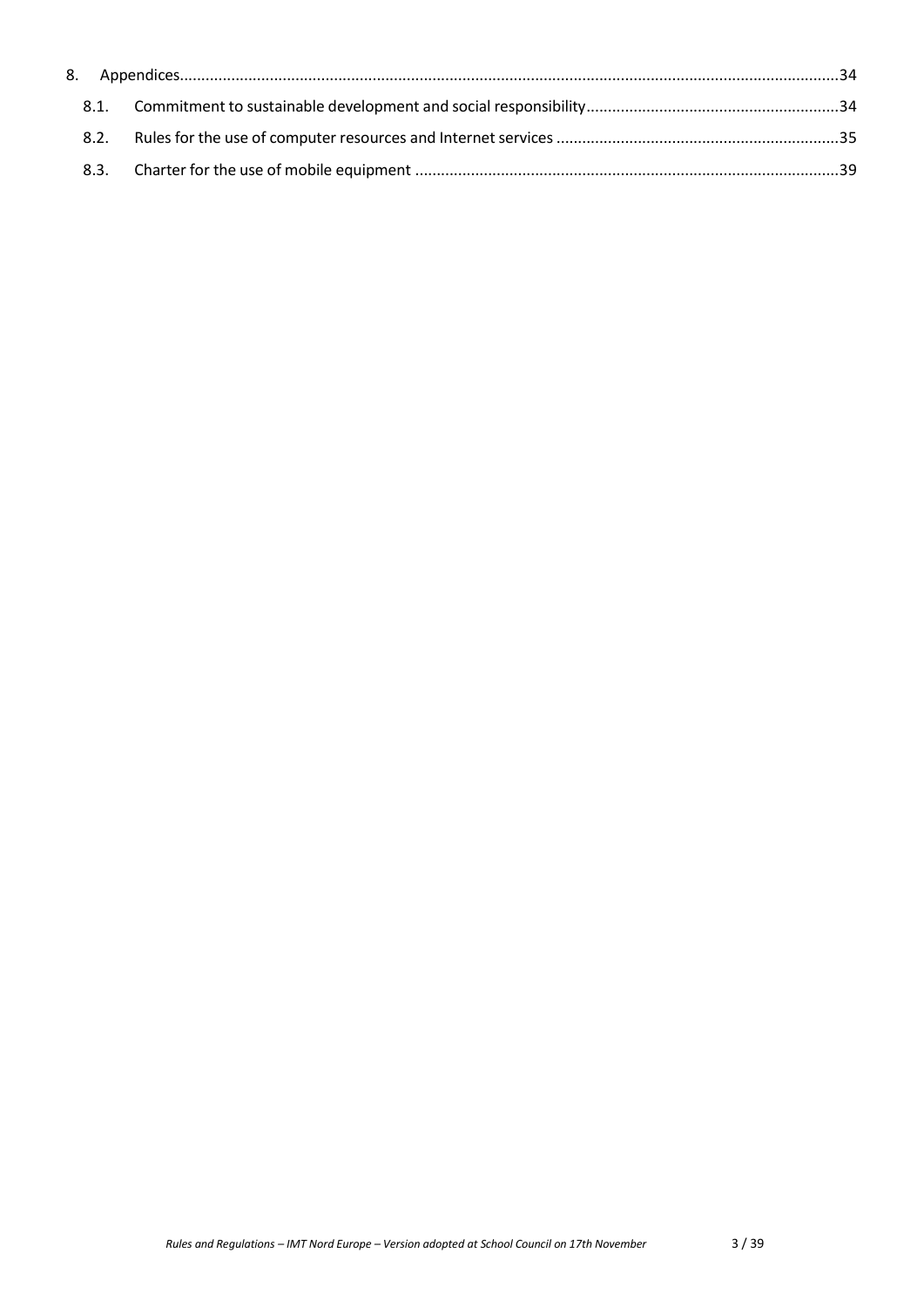# **RULES AND REGULATIONS OF IMT NORD EUROPE**

# <span id="page-3-0"></span>**1. Purposes of the Rules and Regulations**

These rules and regulations specify the rules of operation and behaviour in the School.

## *These rules and regulations refer to and add to the following texts:*

- 1) Texts relating to the Institut Mines-Télécom (IMT) and its schools:
	- Decree [No. 2012-279 o](https://www.legifrance.gouv.fr/affichTexte.do?cidTexte=LEGITEXT000025418517&dateTexte=20170516)f 28th February 2012 relating to the Institut Mines-Télécom as amended by Decree No. 2016-1527 of 14th November 2016.
	- Order of 23rd [December](https://www.legifrance.gouv.fr/affichTexte.do?cidTexte=JORFTEXT000033719157&fastPos=1&fastReqId=1844782178&categorieLien=cid&oldAction=rechTexte) 2016 relating to the French National School of Mines-Télécom Lille Douai.
	- Management framework for contractual staff at the Institut Mines-Télécom.
	- Instructions, notes and decisions of the Institut Mines-Télécom.
	- Rules and regulations of the Institut Mines-Télécom.
- 2) General texts, in particular:
	- Decree no. 2000-815 of 25th August 2000 relating to the organisation and reduction of working hours in the French State civil service and the judiciary.
	- Decree no. 2006-1386 of 15th November 2006 setting forth the conditions for the application of the ban on smoking in places for collective use.
	- Decree no. 2011-184 of 15th February 2011 relating to technical committees in French State administrations and public institutions.
	- Decree No. 2016-1173 of 29th August 2016 amending decree no. 2009-464 of 23rd April 2009 (Article 10) on contractual doctoral students in public higher education and research institutions.
	- Order of 8th February 2002 setting forth specific provisions for the organisation and reduction of working time for certain staff members of the French Ministry of the Economy, Finance and Industry.
	- Order of 12th February 2002 setting forth specific provisions for the organisation and reduction of working time for certain staff members of public institutions under the authority of the French Ministry of the Economy, Finance and Industry.

According to the decree of constitution of the Institut Mines-Télécom (article 23), the rules and regulations of the School are adopted by the School Council.

Unless otherwise stated, the provisions of the rules and regulations shall apply immediately.

# <span id="page-3-1"></span>**2. The School**

The French National School of Mines Télécom Lille Douai is, under the terms of amended decree no. 2012-279 of 28th February 2012 relating to the Institut Mines-Télécom, part of the Institut Mines-Télécom. It is part of a strategic partnership with the University of Lille, within the framework of a pluriannual agreement.

The Institut Mines-Télécom is a public institution of a scientific, cultural and professional nature, under the supervision of the Minister for Industry and Electronic Communications, and granted the status of a major institution by amended decree no. 2012-279 and expanded responsibilities and competencies by the Order of 23rd August 2013.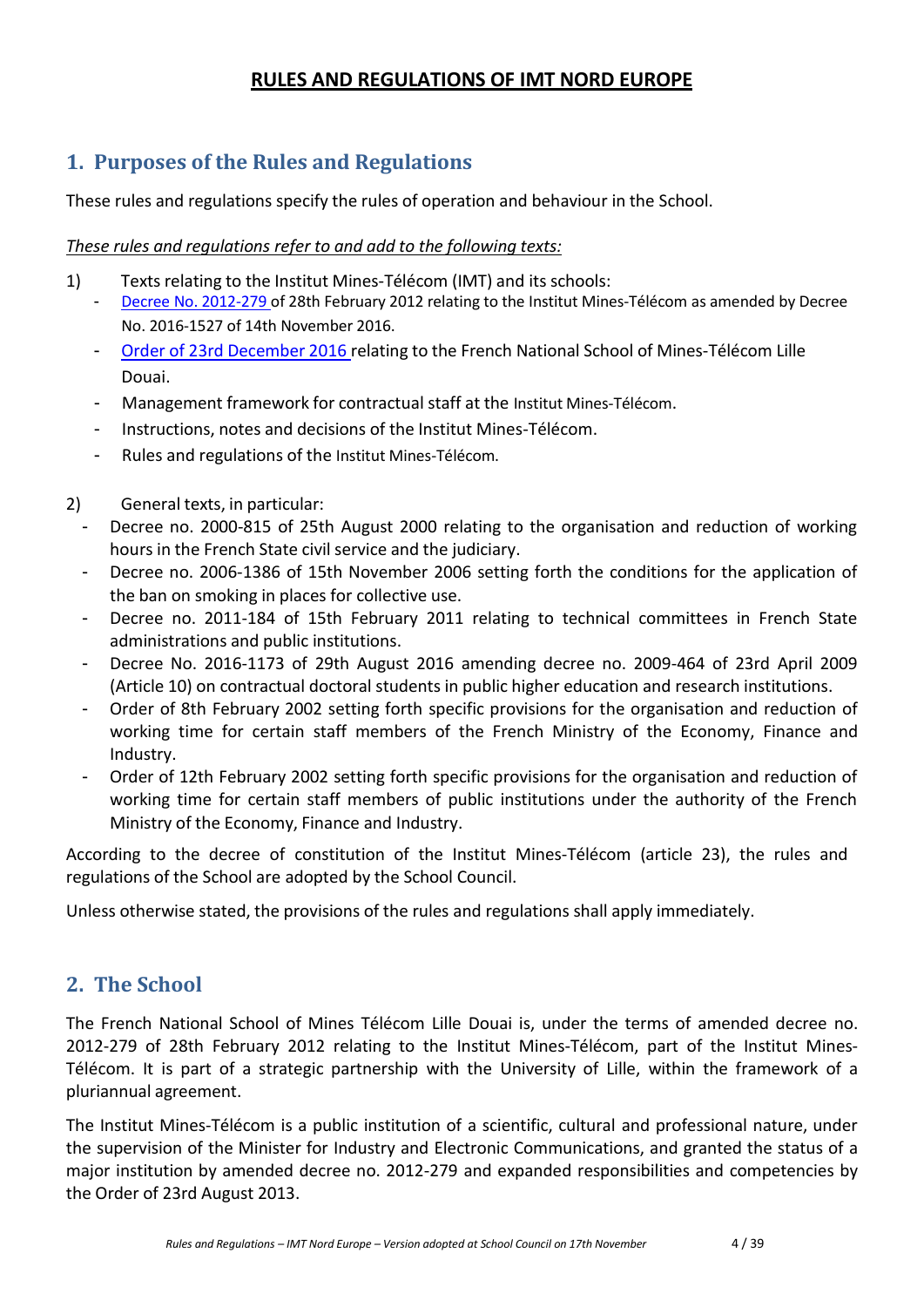# **2.1.The School's Missions**

<span id="page-4-0"></span>The School's missions are higher education, scientific and technological research as well as transferring technology, supporting innovation and developing the economy, information and dissemination of scientific and technical culture, in fields of interest more particularly for industry and services and the economy in general.

The School provides training for engineers and doctors, through initial, continued and part-time training, with a student, apprentice or employee status. It also provides training for engineers of the State's technical bodies, in particular for Industry and Mining engineers. It issues national degrees and diplomas that it is authorised to issue, alone or in collaboration with other higher education institutions. It can also issue its own diplomas, possibly accredited by the Conférence des Grandes Ecoles (CGE) or by France Compétences.

The School develops scientific and technological research, particularly in partnership with companies, with the research laboratories of the University of Lille and with other key socio-economic players. It is a centre of expertise in the State for economic policies and associated regulations.

In addition to teaching and research, the School is involved in the economic development of its regions, particularly by supporting the creation of innovative companies and by contributing to the promotion of innovation and the dissemination of scientific and technical culture.

# **2.2.Scope of these Regulations**

<span id="page-4-1"></span>These rules and regulations are based on the general principles of law and the legal, standard and regulatory provisions that govern the School.

It specifies the rights and responsibilities of staff members from all statuses, users (pupils, students, trainees, unregistered students, etc.), visitors and staff members of organisations located on the School's premises and it applies to all the School's activities such as training, research, innovation and creating companies, scientific and technical communication, accommodation, catering, etc.

Site-specific rules may be added to these regulations, particularly for physically outsourced training programs (FISA, MS, etc.)

# **2.3. Setting up the Restricted Areas (RAs)**

<span id="page-4-2"></span>As part of the regulatory framework, the School has set up Restricted Areas (RAs) to protect the nation's scientific and technical potential (STP). The School therefore benefits from reinforced protection guaranteed by respecting the provisions relating to access to the RAs, confidentiality, publications, communication, intellectual property and the use of computer resources.

The rules and regulations of each RA shall specify in particular:

- Formalities for access specific to persons working permanently within the RA, as well as those specific to persons who work on an ad hoc basis, it being recalled that access authorisations are limited in time, in accordance with the Order of 3rd July 2012 on the protection of the nation's scientific and technical potential;
- Circulation formalities for each category of individual (possible visit circuits, supervision of visits, etc.) ;
- Time frame;
- Internal control measures (wearing a badge, etc.);
- Measures to be taken in case of an incident;
- The presence of safe premises and the applicable rules;
- Security and confidentiality clauses to be included in employment contracts, internship agreements, outsourcing or service provision contracts.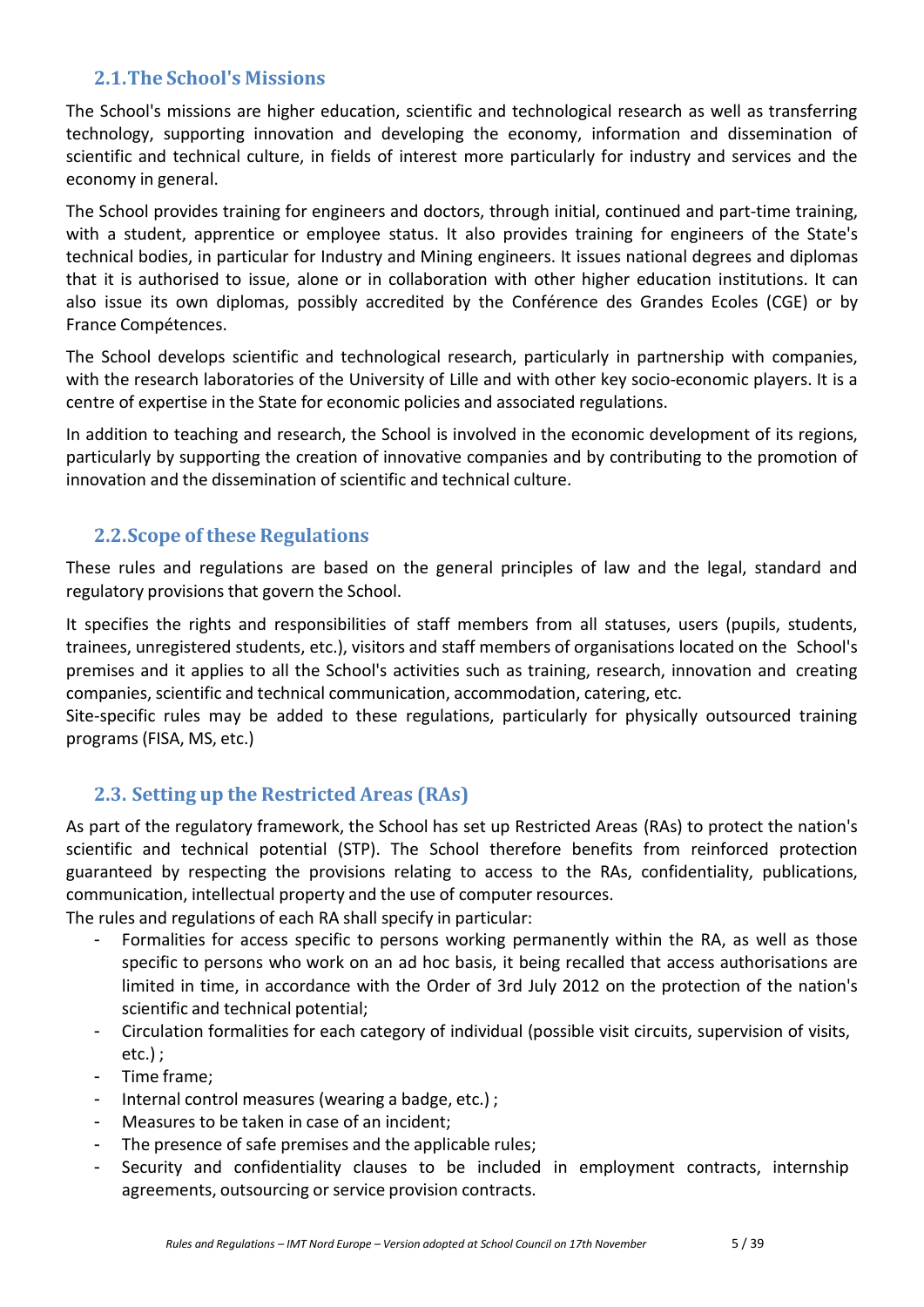These rules and regulations for each RA are in addition to the provisions of the School's general rules and regulations, which already specify the provisions for implementing an information systems security policy and an IT charter.

# <span id="page-5-0"></span>**3. Governance**

## **3.1.InstitutMines-Télécom**

<span id="page-5-1"></span>The School is part of the Institut Mines-Télécom and is a stakeholder in the ITM strategy.

The Director of the School is a member of the college of directors of the Institut Mines-Télécom and attends the meetings of its Board as an advisor, pursuant to the provisions of articles 6 and 10 of amended decree no. 2012-279 of 28th February 2012.

# <span id="page-5-2"></span>**3.2.The University of Lille**

The School is part of a common strategic partnership with the University of Lille. This partnership works through a Strategic Orientation Committee, set up to present the School's projects and to ensure that the partnership is respected.

# <span id="page-5-3"></span>**3.3.School Council**

The composition of the School Council is defined by the Order of 23rd December 2016 relating to the French National School of Mines-Télécom Lille Douai and its competences by Article 23 of decree no. 2012-279.

The School Council consists of twenty-five members, including the Chair:

1) Eight members chosen for their educational, scientific, technological, economic or industrial skills, including:

- the Chair of the School Council, appointed by joint order of the Minister for Industry and the Minister for Electronic Communications;
- five members appointed by the Chair of the Board of the Institut Mines-Télécom after approval by the Board;
- two members appointed by the Chair of the Board of the Institut Mines-Télécom on the advice of the Chancellor of the University of Lille;

2) Two representatives of alumni of the School, chosen after consulting with the alumni association, appointed by the Chair of the Institut Mines-Télécom's Board after approval by the Board;

3) Seven members, including at least three men and three women, appointed by joint decision of the Minister for Industry and the Minister for Electronic Communications, and substitutes may be appointed under the same conditions:

- four representatives of the State: two from the Ministers for Industry and Electronic Communications, one on the joint proposal of the Ministers for Higher Education and Research, and one on the proposal of the Minister for Budget;
- three representatives from local authorities or their associations where the School's main facilities are located, on the advice of the executive chair for each of them;

4) Eight elected members, or their substitutes elected under the same conditions, including:

*Rules and Regulations – IMT Nord Europe – Version adopted at School Council on 17th November* 6 / 39 • three representatives of the teaching and research staff members;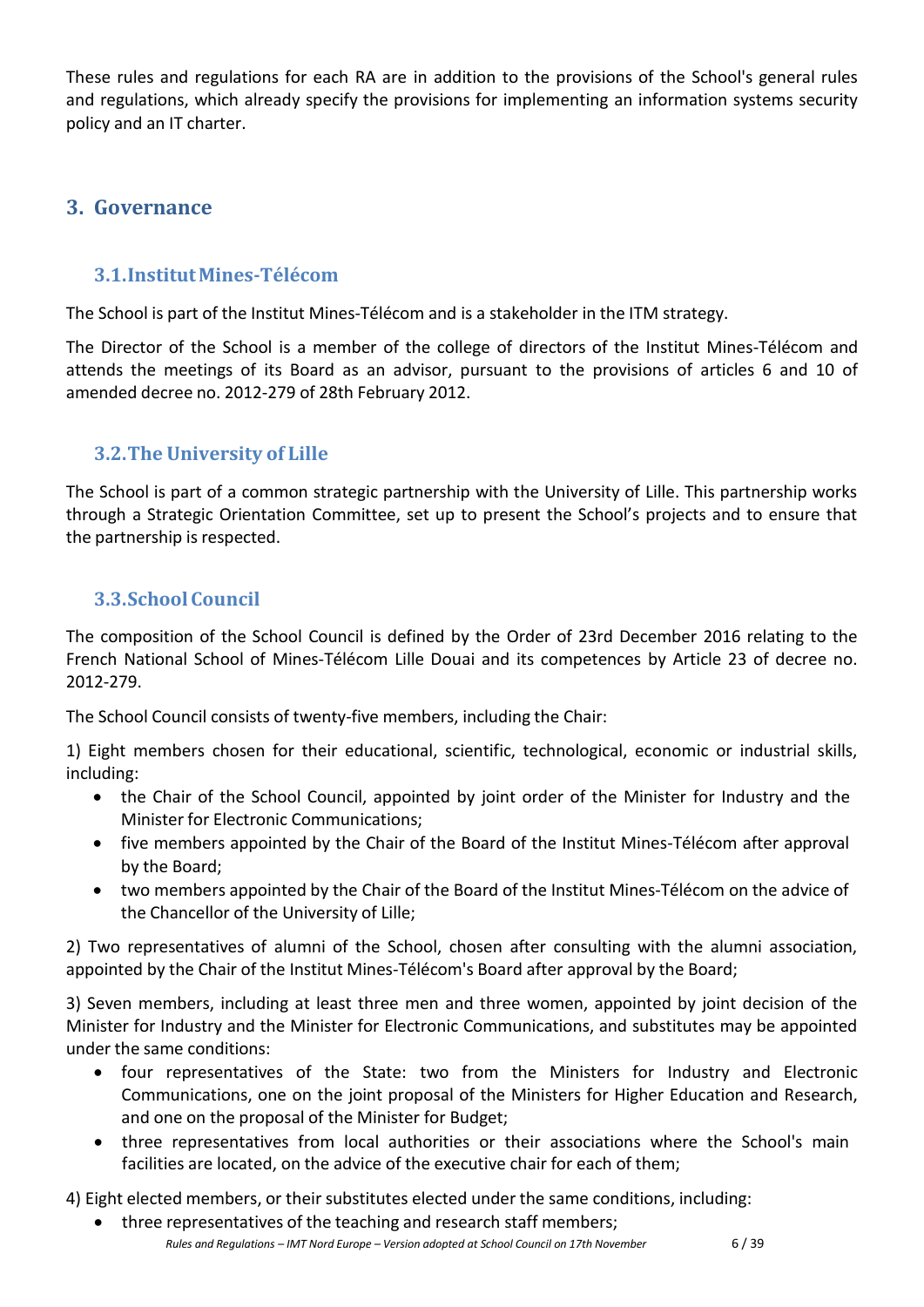- two representatives of other categories of staff members;
- three representatives of users: one doing a doctorate and two doing the engineering training.

Equal representation of women and men among the members mentioned in 1) and 2) is guaranteed under the conditions provided for in articles D719-47-1 to D719-47-4 of the Education Code.

The board may appoint a permanent group from among its members. The permanent group shall examine, between board sessions, all questions submitted to it jointly or separately by the Chair of the School Council or the Director of the School.

The functions of a member of the School Council are exercised without pay. The travel expenses incurred by the members of the School Council for the meetings of the board are reimbursed in accordance with the conditions set out in the aforementioned decree of 3rd July 2006.

The Director of the School, the Assistant Director, their deputies and the collaborators designated by the Director shall attend the meetings of the School Council. The Director is in charge of the administration for the School Council.

The Executive Director of the Institut Mines-Télécom as well as the accounting agent of this institute (or the secondary accounting agent in charge of the School) also attend the Council meetings in an advisory capacity. If they are unable to attend, they may be represented.

The School Council shall meet at least twice a year after invitation from its Chair.

It may also be convened by the Chair if at least half of its members request to do so. The notice of the meeting shall be given at least ten days before the date of the meeting and shall include the agenda.

The use of video-conferencing or electronic communication means that board members can be identified and their effective participation in a collegial deliberation is permitted according to the guidelines provided for in the rules and regulations, pursuant to the provisions of the order of 6th November 2014.

## • *School Council written or electronic voting*

In the case that it has not been possible to reach a decision on a given subject following a discussion at a meeting of the School Council, the Chair may consult the members of the School Council in writing or by email to collect their votes on the subject under discussion.

The result of the vote is then sent to the School Council, without delay.

## • *School Council electronic consultation*

The Chair may consult the School Council by email, particularly for urgent matters, pursuant to the provisions of order no. 2014-1329 of 6th November 2014 relating to the organisation of remote deliberations of administrative bodies of a collegiate nature.

The practical arrangements for electronic consultation should comply with the requirements of decree no. 2014-1627 of 26th December 2014:

- All members must have access to the technical means necessary to participate effectively;
- The Chair shall inform the other members of the deliberations, the start date and time and the earliest date and time of the closure;
- For each item on the agenda, the Chair opens the meeting with a message to remind the members of the date and time limit for the submission of contributions (debate time). The contributions of each member are immediately communicated to the other members;
- At any time, the Chair may decide to extend the deliberation;
- The debates shall be closed by a message from the Chair, which shall not be delivered before the deadline for closing debates. The Chair shall then open the voting procedure and specify the period throughout which the members of the college may vote;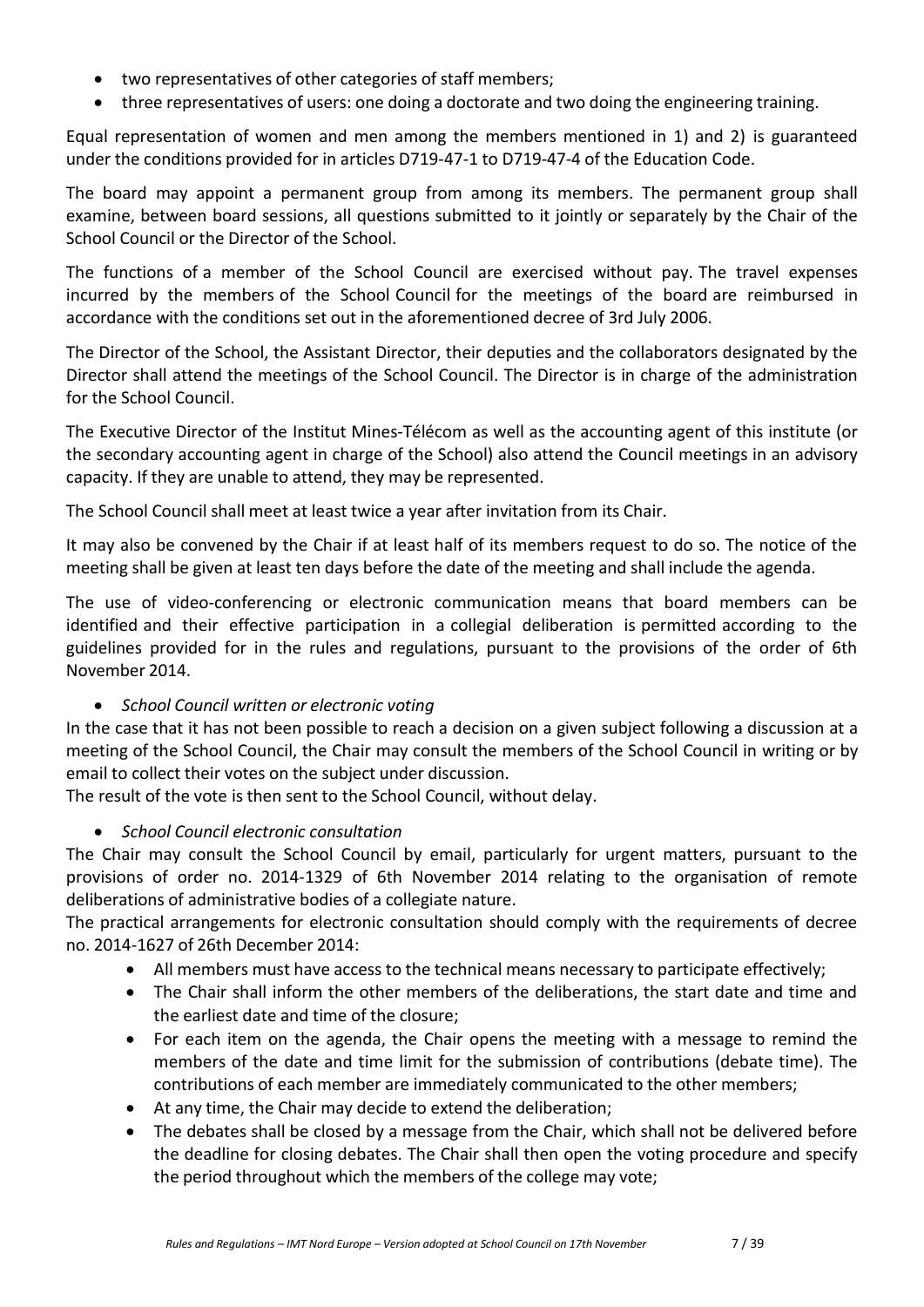• At the end of the voting period, the Chair shall send the results to all the members of the college.

The Chair may delegate their duties in terms of the organisation of the consultation to the Director.

The agenda for each meeting shall be set by the Chair. However, a question may be added to agenda if at least half of the members of the board request to do so.

The minutes of the deliberations of the School Council are sent to the members of the School Council, to the Chair of the Board and to the Managing Director of the Institut Mines-Télécom.

The School Council is validly seated when two thirds of the appointed or elected members are present or represented.

If this quorum is not reached, the board shall reconvene within two weeks. It may then sit validly regardless of the number of members present or represented.

Decisions are made by the majority of the members present or having provided a proxy. In the event of a tie, the Chair shall have the casting vote. Voting shall be done by a show of hands, unless one of the members requests the Chair, who shall decide whether or not it is appropriate, to vote by secret ballot, particularly when the discussion concerns named individuals.

The Chair may invite any person whose presence they deem necessary to attend the meetings.

Elected members (staff and user representatives) may be represented by substitute members elected at the same time as them. Any member who is unable to attend a meeting may give a proxy to another member. No individual may be proxy for more than one member.

#### • *School Council Duties*

As part of the overall strategy for the Institut Mines-Télécom, the School Council shall deliberate on:

- 1) The school strategy, and in particular the School's projects in terms of teaching, initial and continued training, and research and partnerships;
- 2) The school's own budget within the limits of its own resources and the resources of the institute that have been allocated to it;
- 3) The creation, major modifications and removal of courses and curricula;
- 4) Research programmes;
- 5) The School's rules and regulations;
- 6) The school regulations for each training course, which particularly determine the prerequisites that users must fulfil in order to continue their studies and obtain certificates or diplomas;
- 7) The school's role in international issues and partnerships;
- 8) The annual report from the Director of the School;
- 9) Deciding upon tuition fees and other contributions from the school's users and staff, without detriment to the powers of the institute's board, as well as the exemption rules set forth in the last paragraph of Article 36 of decree no. 2012-279;
- 10) The school's own section of the Institute's multi-year master plan on disability policy.

## <span id="page-7-0"></span>**3.4.Director and management team**

The Director exercises all the duties and responsibilities defined in Article 27 of decree no. 2012-279 relating to the Institut Mines-Télécom.

They decide upon the organisation of the institution and select the composition of the management team and the duties of each of its members. The responsibilities of the Deputy Director are defined by the Board of the Institut Mines-Télécom (art. 21 of decree no. 2012-279).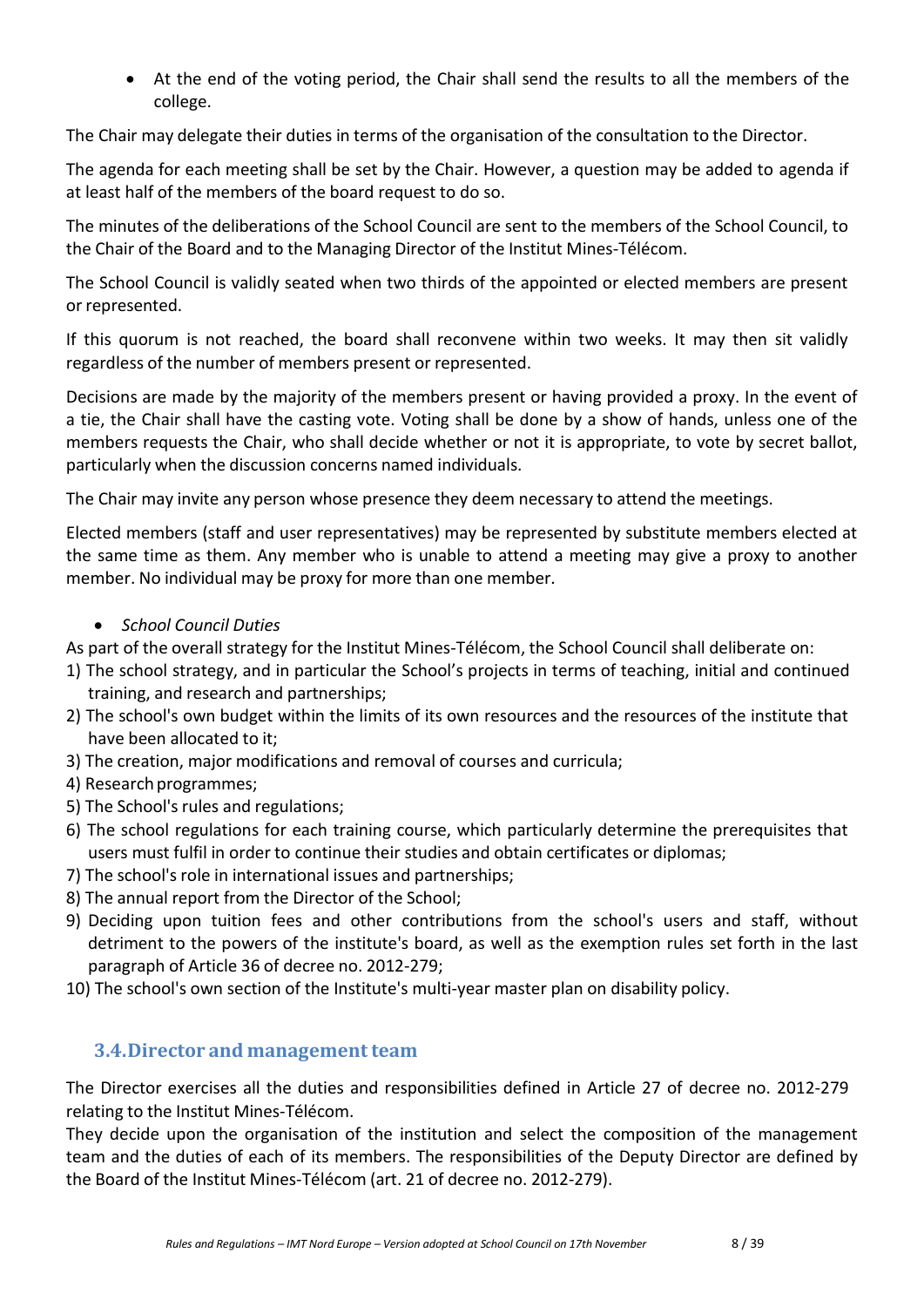The Director shall represent the Institute in all acts for which they have been delegated. They shall be the secondary authorising officer for revenue and expenditure for the school's own budget. In addition, within the framework of the overall strategy mentioned in Article 2 of decree no. 2012-279 and subject to the prerogatives of the Institute's Managing Director, they shall perform the following duties:

1) They shall prepare the files submitted to the School Council, collect its opinions and carry out its decisions;

2) They shall inform the Institute's board of the School's strategy;

3) They shall prepare the budget of the School in conjunction with the Managing Director of the Institute and shall carry it out;

4) Subject to the powers vested in other authorities by the texts in force, they have authority over the school staff members, which they govern and manage; they appoint all posts and assign all functions;

5) They shall write up the School's rules and regulations and submit them to the School Council for approval;

6) They are responsible for maintaining order, security and discipline in the School;

7) They shall write up the School's rules and regulations and submit them, after consulting the teaching committee, to the School Council for approval;

8) They shall write up and implement the strategy for teaching, initial and continued training and for research and its promotion;

9) They shall be the Chair of the teaching committee and the research committee of the School;

10) They shall organise the external and international relations of the School within the framework of the projects defined by the School Council, especially those involving the local authorities where the School is located and the various training or research organisations;

11) They shall initiate partnerships relating to training, research and the promotion of research within the framework of the projects defined by the School Council;

12) They shall conclude contracts and agreements that engage the school under the conditions and within the scope set forth by the Institute's Board pursuant to the provisions of Article 13 of decree no. 2012-279;

13) They may grant their proxy to their collaborators within the framework of their own powers;

14) They shall implement the School's social action and daily life policies;

15) They shall participate in the meetings of the Strategic Orientation Committee, manage the administration and be a member of the permanent administration section of the SOC.

The Directorate Committee, whose composition is determined by the Director, includes all the Unit Directors and the Heads of the Centres for Education, Research and Innovation (CERI) or departments and studies all issues relating to the functioning and development of the School. It meets in principle once a month.

# <span id="page-8-0"></span>**3.5.SpecialTechnical Committee**

## • Composition

A Special Technical Committee is created by the Director of the School, who shall be its Chair.

The Director shall decide on its composition.

The Chair shall be assisted as required by representatives of the School's administration or any person concerned by the questions or draft texts submitted to the Committee for an opinion.

It comprises nine staff representatives and nine elected substitutes.

In addition, the Chair of the Special Technical Committee may summon experts upon the request of the administration or upon the request of the trade unions that are represented by the STC to be heard on an item on the agenda.

• Duties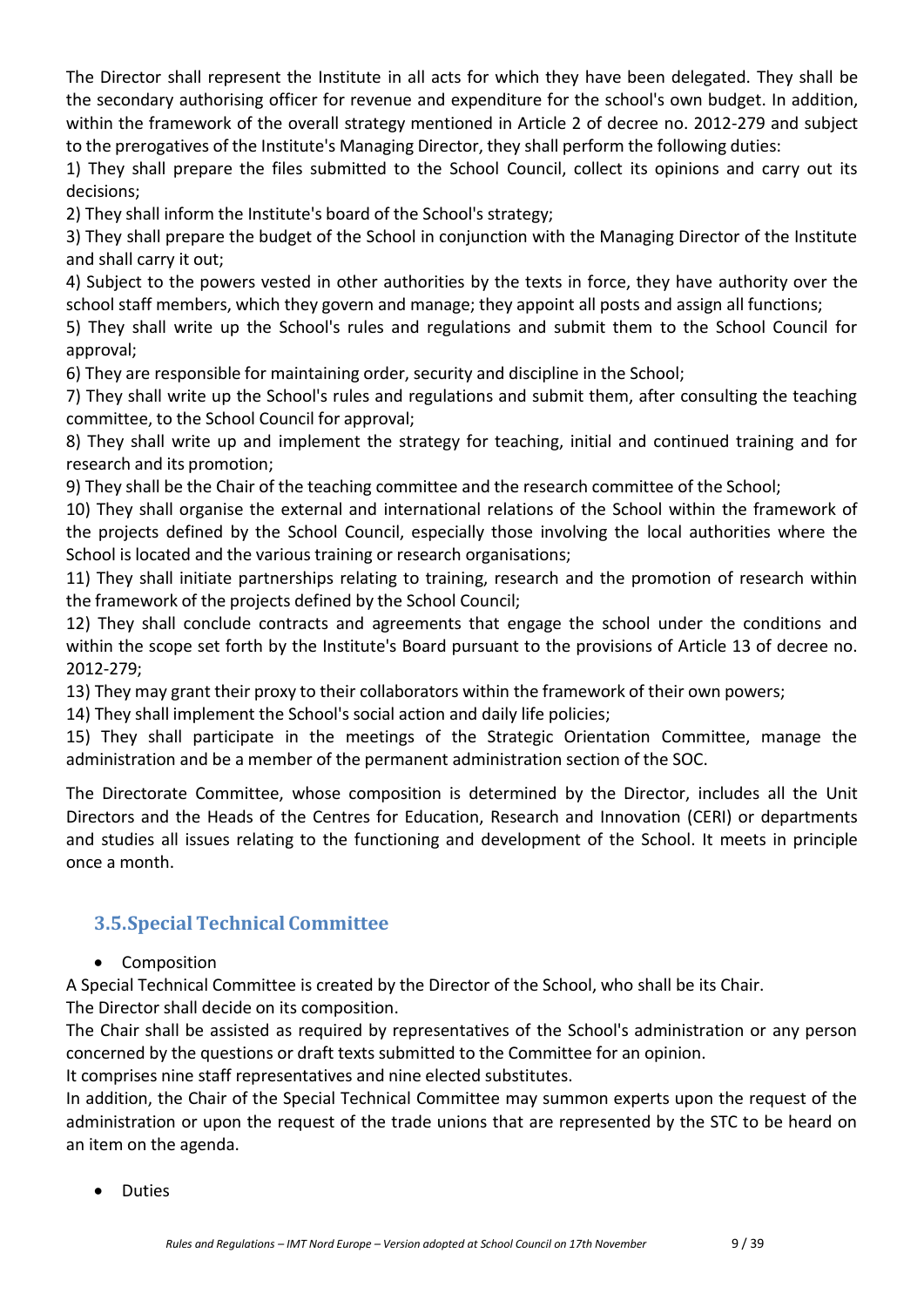Pursuant to Article 34 of the decree of 15th February 2011, the Special Technical Committee is consulted on questions and draft texts relating to nine areas:

- general issues concerning the organisation and operation of the institution,
- projected management of staff numbers, jobs and skills,
- the statutory rules and the rules relating to the salary scale,
- technological developments and working methods, and their impact on staff members,
- the main projects for salary policy and the related distribution criteria,
- training and development of professional skills and qualifications,
- integration into the professional world,
- professional equality, parity and the fight against all forms of discrimination,
- health, safety and working conditions.
- Operation

The Special Technical Committee (STC) shall hold at least two meetings per year, convened by its Chair either on their own initiative or upon the written request of at least half of the staff representatives.

The Special Technical Committee is assisted by a Special Health, Safety and Working Conditions Committee (SHSWCC) for matters that fall within its competencies and may refer any matter to it. It also examines the questions referred to it by the SHSWCC set up by it.

# <span id="page-9-0"></span>**3.6.SHSWCC**

• Composition

The Special Health, Safety and Working Conditions Committee (SHSWCC) is composed as follows:

- For representatives of the Administration: The Director, Assistant Director, Deputy Director or Secretary General of The School;

The Chair shall be either the Director, the Assistant Director, the Deputy Director, the Secretary General, the Director of Human Resources, or a member of the Directorate Committee designated by the Director. The Chair shall invite any person concerned by the subjects on the agenda to this committee.

- For representatives of staff members: 9 full representatives and 9 substitute representatives proposed by the elected members of the STC for a duration of 4 years;
- The occupational health doctor;
- The workplace physician;
- The prevention counsellor;
- The occupational health and safety inspector.

Experts or qualified persons may be called in by the chair of the SHSWCC depending on the subjects on the agenda.

• Duties

The mission of the SHSWCC is to participate in protecting the health and safety of employees and to improve their working conditions. The committee analyses occupational risks and working conditions in the company, ensures compliance with the rules through inspections and surveys, promotes preventative measures and studies the causes of [workplace](http://www.journaldunet.com/management/pratique/divers/1673/accident-du-travail.html) accidents and [occupational](http://www.journaldunet.com/management/pratique/vie-professionnelle/1729/maladie-professionnelle.html) diseases.

#### • Operation

The SHSWCC shall draw up its own rules of procedure in accordance with the forms and procedures laid down by the texts. The SHSWCC meets at least 3 times a year. The summons and the agenda are distributed 15 days prior to the SHSWCC.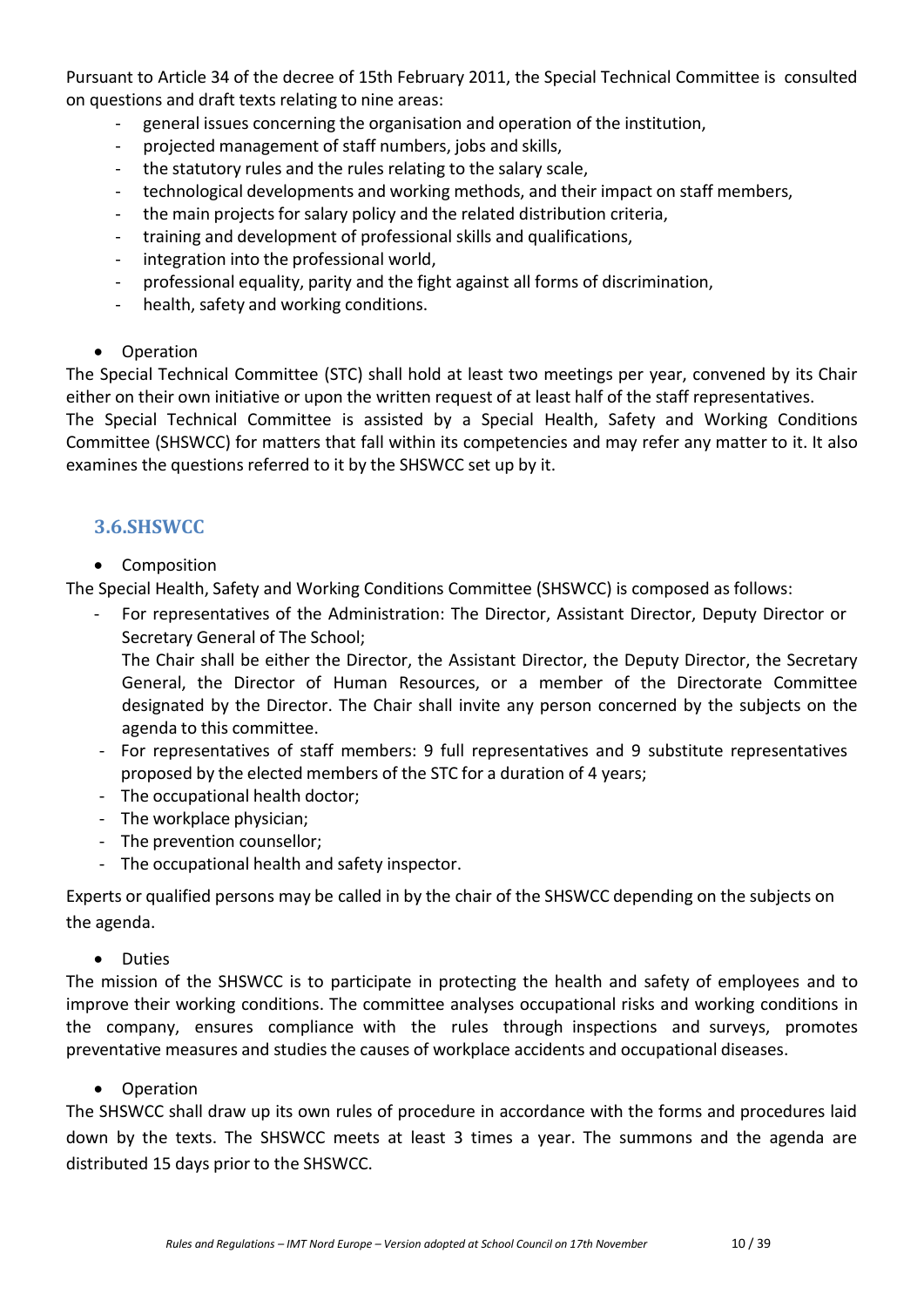# <span id="page-10-0"></span>**3.7.TeachingCommittee**

Amended decree no. 2012-279 of 28th February 2012 (Articles 24 and 25) provides for a teaching committee of an advisory nature, under the charge of the Director of the School.

The functions of a member of the Teaching Committee are exercised without pay. The travel expenses incurred by the members for the meetings of the committee are reimbursed in accordance with the conditions set out in the aforementioned decree of 3rd July 2006.

## • Composition

The Director shall decide on its composition on the following basis:

- 1. School Management
	- The Director of the School, the Chair, and/or their deputies (Assistant Director, Deputy Director, Secretary General, etc.),
	- The Director of Studies or their representative,
	- The Director of Research and Innovation or their representative,
	- The Director of International Relations and Academic Partnerships or their representative,
	- The Director of Economic Partnerships and Careers or their representative.
- 2. Representatives appointed for 4 years
	- 6 representatives of the permanent teachers and teacher-researchers elected for 4 years,
	- 2 representatives of the lecturers elected for 4 years,
	- the Chair of the University of Lille or their representative,
	- 1 representative of the Minister of Higher Education: the Chancellor or their representative,
	- 1 representative of the Minister of Research: the Regional Delegate for Research and Technology (RDRT) or their representative,
	- the Vice-President of the General Economic Council (school supervision) or their representative,
	- the Director of Teaching and International Affaires of the Institut Mines Télécom or their representative,
	- 1 representative of the Union of Intensive Foundation Degree Teachers,
	- 1 representative of the alumni associations,
	- representatives from the business world chosen by the School in its various domains of activity, for which the list is submitted to the School Council for validation.
- 3. Representatives appointed for 2 years
	- 5 user representatives elected specifically for 2 years, including 4 representatives from engineering training (initial or continued training, apprenticeships), 1 representative from doctoral training (in the absence of candidates, user representatives will be chosen by drawing lots),
- 4. Other members
- Directors of the Centres for Education, Research and Innovation (CERI) and heads of department or their representatives.
- Heads of training programmes (FISE, FISA, FTLV, MS-MSc etc.)

The procedures for elections to the Teaching Committee shall be defined by the Director of the School and brought to the attention of voters by posting on the billboard at least fifteen days before the start of the election procedures.

• Duties

Chaired by the Director, the Teaching Committee gives an opinion on the main projects and developments of the School in terms of training and most of all on the school regulations.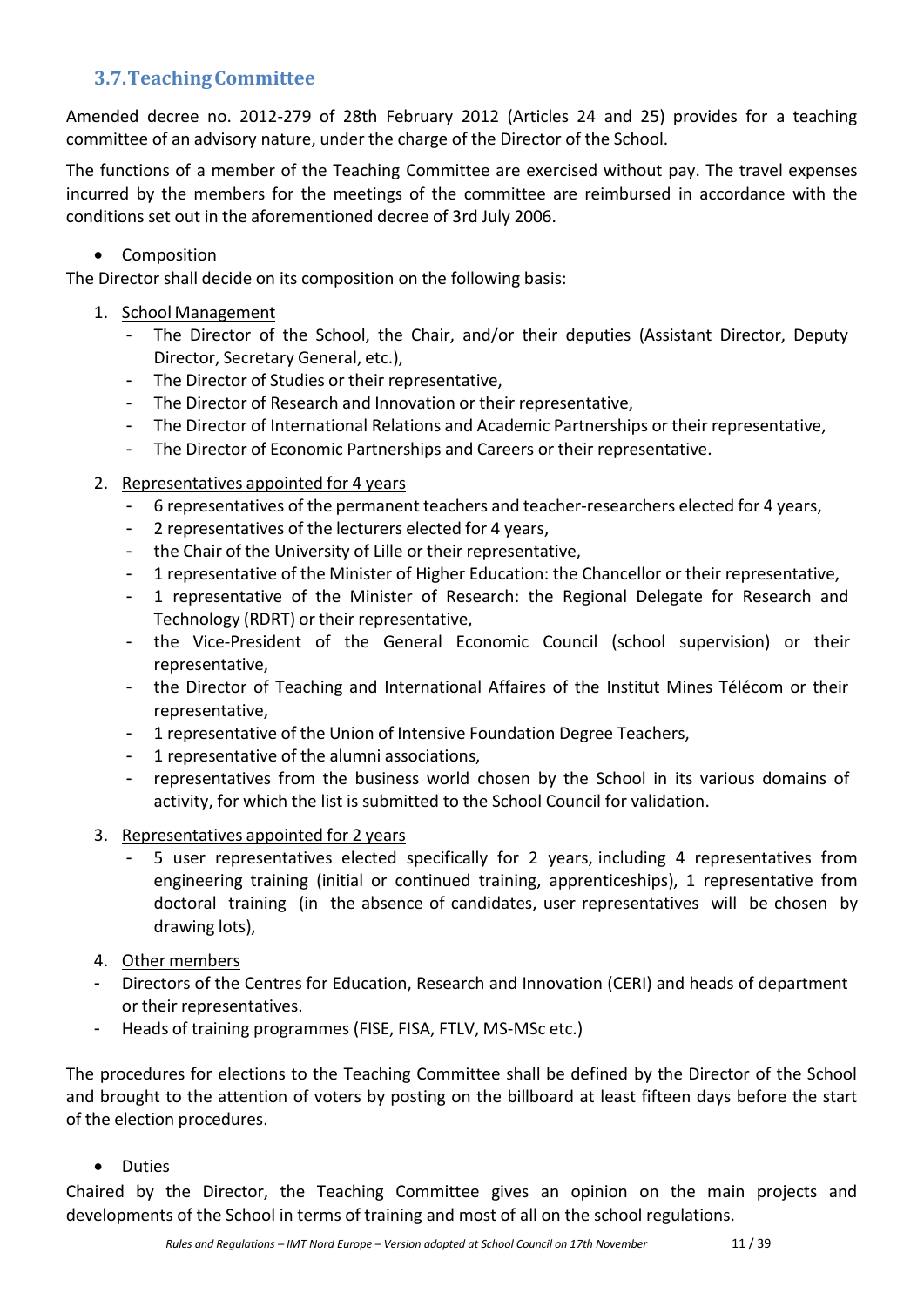• Operation

The Teaching Committee convenes at the initiative of the Director of the School at least once a year. The Director may, depending on the agenda and in an advisory capacity, invite to the Teaching Committee any person whose presence they deem desirable.

# <span id="page-11-0"></span>**3.8.DevelopmentCouncil**

The Teaching Committee sits on the development council with the aim of informing the teaching team about current and future employment situations, giving an opinion on the teaching programmes and recommending modifications to become more in line with the needs of the industry. It contributes to the continuous improvement of the training.

It meets as often as necessary and at least once a year.

This development council is based primarily on the opinions of committees of thematic experts (ex-area reviews) and educational monitoring commissions.

# <span id="page-11-1"></span>**3.9.ResearchCommittee**

Amended decree no. 2012-279 of 28th February 2012 (Articles 24 and 26) provides for a Research Committee of an advisory nature, under the charge of the Director of the School.

The functions of a member of the Research Committee are exercised without pay. The travel expenses incurred by the members for the meetings of the committee are reimbursed in accordance with the conditions set out in the aforementioned decree of 3rd July 2006.

## • Composition

The Director shall decide on its composition, which is based on the composition of the CERI Scientific Councils, defined below:

## 1. School Management

- The Director of the School, the Chair, and/or their deputies (Assistant Director, Deputy Director, Secretary General, etc.),
- The Director of Research and Innovation or their representative,
- The Director of Studies or their representative,
- The Director of Economic Partnerships and Careers or their representative.
- The Director of International Relations and Academic Partnerships or their representative,
- 2. Representatives appointed for 4 years
	- 3 representative of the scientific and technical staff of the CERI, elected for 4 years,
	- 1 representative of the Minister of Higher Education and Research: the Chancellor for ESRI or their representative,
	- the Vice-President of the General Economic Council (school supervision) or their representative,
	- the Scientific Director of the Institut Mines-Télécom or their representative,
	- the Vice-Chair of Research of the University of Lille or their representative,
	- 15 qualified indiviuduals, representatives of the CERI Scientific Councils (5 per Centre) from the business world, professional bodies and/or the academic world. The list of these representatives is submitted to the School Council for validation,
- 3. Representatives appointed for 2 years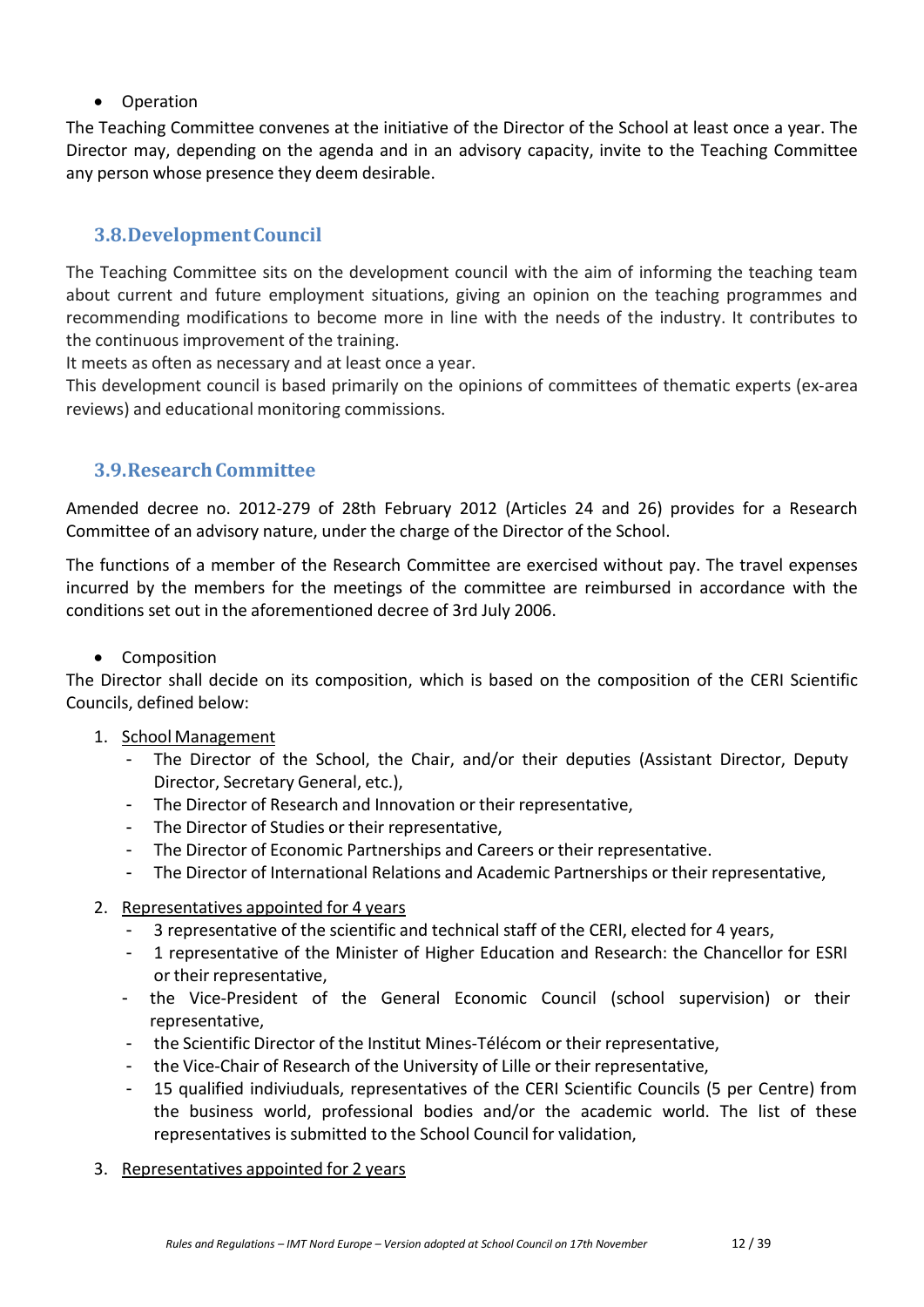- 2 representatives of users elected for 2 years: 1 representative from engineering training (initial or continued training, apprenticeships) and 1 representative from doctoral training (in the absence of candidates, user representatives will be chosen by drawing lots),
- 4. Other members
	- Heads of the Centres for Education, Research and Innovation (CERI) or their representatives,
	- A Deputy Director of Research and Innovation.

Depending on the agenda, the directors of the partner laboratories or their representatives will be invited as guests to the committee meetings.

• Duties

The mission of the Research Committee is to debate on the research policy led by the School, particularly on the relevance of the projects adopted considering the strategic plan of the Institut Mines- Telecom, the regional strategies, industrial needs and other research activities led in other IMT schools.

• Operation

The Research Committee meets at least once a year, upon invitation by the Director of the School. The Director may, depending on the agenda and in an advisory capacity, invite to the Research Committee any person whose presence they deem desirable.

# **3.10. Student Disciplinary Board**

<span id="page-12-0"></span>Amended decree no. 2012-279 of 28th February 2012 (Article 29) provides for the creation of a disciplinary board, which is a formation of the teaching committee whose composition is defined by the School's rules and regulations, to review infractions committed by a user (student) of the School's rules and regulations or the School guidelines.

The composition of the disciplinary board is as follows:

- Assistant Director or Deputy Director;
- The Director of Studies or their representative;
- The Secretary General or their representative;
- Head of the Directorate, the CERI, the Department or the Service concerned by the case presented to the Board or their representatives;
- 2 representatives of the teaching and research staff of the School, appointed by the Teaching Committee from among its own members;
- 4 users (students), elected to the Teaching Committee.

The Director shall attend meetings of the Disciplinary Board as of right.

The Disciplinary Board is chaired by one of the member teacher-researchers. Failing that, the chair will be the Director of Studies or the Secretary General.

The Disciplinary Board can validly sit and deliberate if half of the members constituting the Board are present. Proposals shall be decided upon by a simple majority of the members present. The vote shall be made by a show of hands.

The user whose case is being examined shall receive, in person or by post, a summons of which they shall acknowledge receipt in order to prove that they have been summoned to speak to the board. If the user so wishes, they may be accompanied by a person of their choice.

Users (students) who have violated the provisions of the rules and regulations and who are summoned to the disciplinary board may be subject to one of the following sanctions, depending on the severity of the violation: reprimand, temporary suspension or permanent expulsion from the School. The Disciplinary Board may also propose the expulsion of a resident from the Student House for acts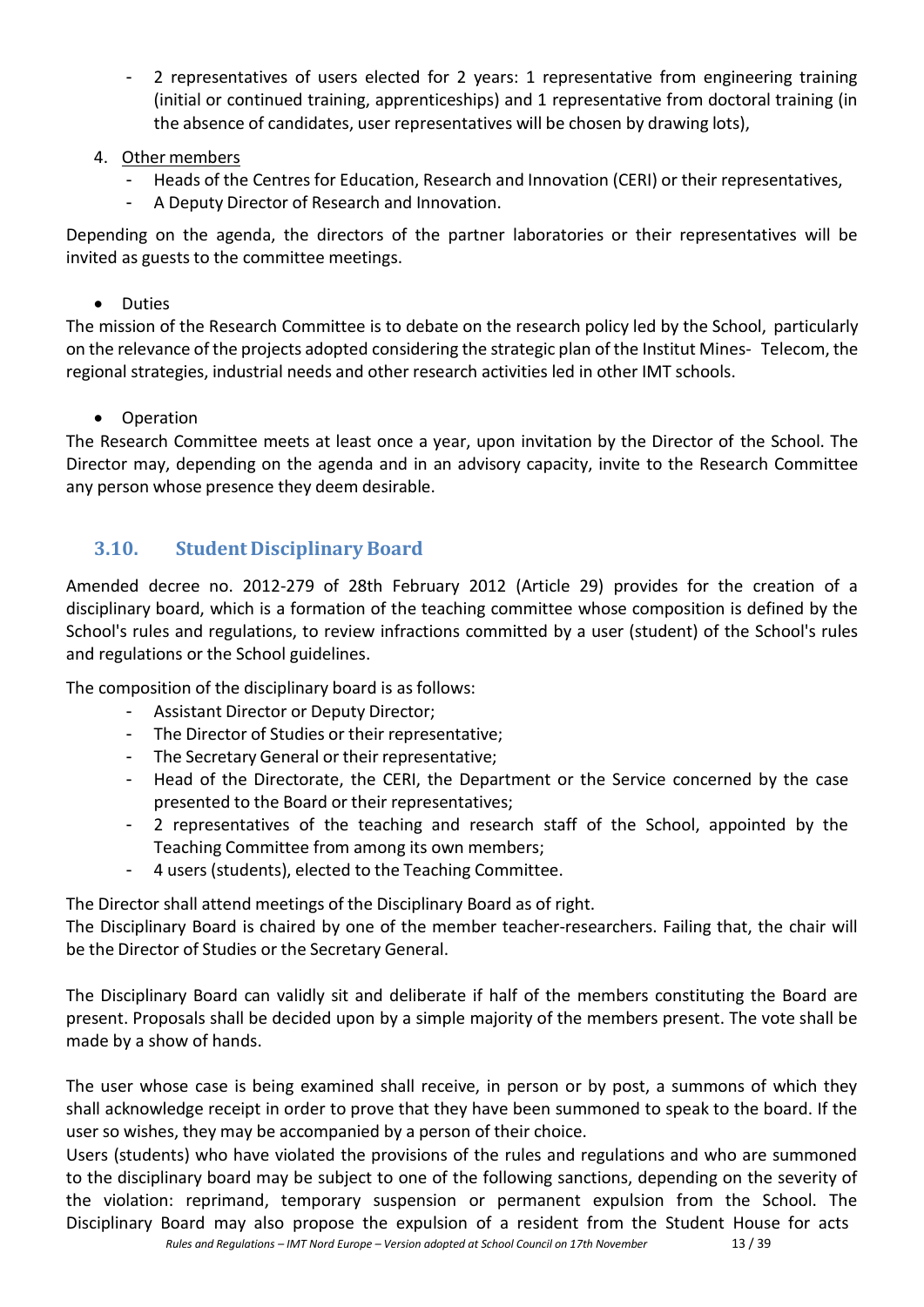committed at the Student House. Based on the proposal of the disciplinary board and with the agreement of the student concerned, community service may be substituted for a reprimand or temporary suspension.

The failure of the student to appear when duly summoned, unless justified by a serious reason, shall not obstruct the validity of the sanction.

The Director of the School decides upon the sanction on the proposal of the Disciplinary Board.

The sanctions are recorded in the student's record.

Intern civil servants shall be liable only to the sanctions provided for by their status.

# <span id="page-13-0"></span>**3.11. Other councils**

## **3.11.1. Public Procurement Committee**

The School has set up a Public Procurement Committee designed to control purchases above the thresholds of the formalised procedure.

This Committee is composed of:

- the Director or their representative,
- the Director of Financial Affairs,
- the Director of General Resources,
- the Head of the entity concerned by the purchase,
- the Secondary Accountant.

In order for this committee to function as well as possible, each member is given the possibility to be represented by the person of their choice.

The decision to award the contract shall remain subject to the signature of the Authorising Officer.

# **3.11.2.Internal Research Steering Committee (Copil Research)**

An Internal Research Steering Committee (Copil Research) isimplemented. It is composed of the Directors of the CERI and their Research Assistants, the Directors of the DPEC and the DRIPA, the Director of Research and Innovation and their deputies. The Director of Studies is a permanent guest member. This steering committee is in charge of implementing the scientific strategy of the Institut Mines-Telecom within the scope of the School. It is particularly concerned with issues that cross several centres, in particular through internal inter-CERI projects. The distribution of operating, investment and personnel grants (thesis grants, etc.) is discussed and decided upon.

# **3.11.3. CERI Scientific Councils**

The Centres of Education, Research and Innovation represent the School's areas of excellence, both in training and research. They represent the identity of the School's competencies, and their vocation is to develop research of excellence in their field, but also to create cross-sectional communities.

To support and guide them in their development, each CERI is supported by a Scientific Council made up of qualified individuals, mainly from the business world but also from the academic world, elected representatives of the Centre's scientific and technical staff, the Directors of the other Centres and the CERI Steering Committee. The composition of each scientific council is determined by a note from the Director of the School.

The mission of the CERI Scientific Council is to discuss the scientific projects of the Centre and to ensure that its scientific activities are in line with the projects and strategy of the School.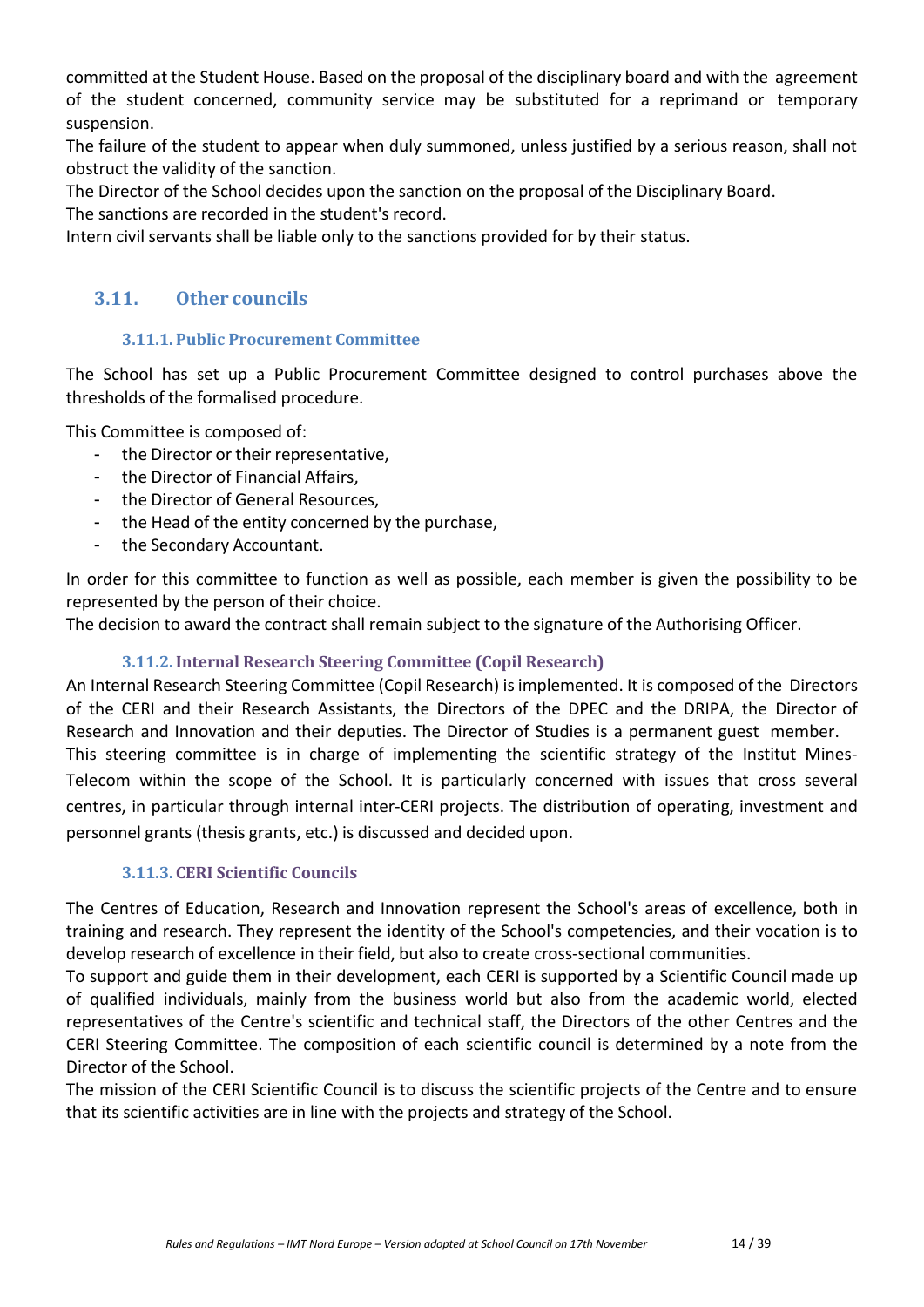#### **3.11.4.Other commissions and boards**

In general, the School will implement any commission (or council) set forth in the regulations (e.g., management guidelines, instructions, statutes, etc.).

# <span id="page-14-0"></span>**4. Procedures for electing representatives to the boards**

# <span id="page-14-1"></span>**4.1.School Council**

The representatives of the users and board members are elected by a one-round ballot system with proportional representation by quota method, possibility of incomplete lists without split voting, in accordance with the provisions of Article 7 of amended decree no. 2012-279 and Articles 6 and 7 of the order relating to the School.

"The members of the School Council are elected or appointed for a renewable term of four years, except for the representatives of users who are elected for two years.

The representatives of the staff members and users are elected by a one-round ballot system with proportional representation by quota method, with the possibility of incomplete lists and without mixing, according to the procedures set out in this article and in the School's rules and regulations.Each list of candidates shall be composed alternately of one candidate of each sex.

Staff members assigned to the school on full-time, temporary members, or at least part-time members, provided that they are not on long-term leave and that their actual service corresponds to at least halftime, are eligible to vote.

No individual may hold more than one vote. No individual may take part in the vote if they are not on a voting list.

Students are automatically registered on the voting list from the registrations carried out by the competent services of the School. For the other categories, the lists are prepared under the responsibility of the director of the School."

One voting list shall be drawn up for each college. Students are automatically registered on the voting list from the registrations carried out by the competent services of the School. For the other categories, the lists are prepared under the responsibility of the Director of the School."

At least 2 weeks before the start of the election procedures, the Director shall post a document on the billboard setting out the details of the forthcoming election, including a timetable for the conduct of the election.

When a titular representative loses the capacity in which they were elected or when their seat becomes vacant, they shall be replaced, for the remainder of the term of office, by the candidate on the same list immediately following the last titular elected candidate. If this is not possible, in terms of staff representatives, it shall be partially renewed.

# <span id="page-14-2"></span>**4.2.SpecialTechnical Committee**

Representatives are appointed based on the results of the vote carried out by a ballot system.

## <span id="page-14-3"></span>**4.3.SHSWCC**

The SHSWCC representatives are chosen as a direct result of the results of the Special Technical Committee elections.

## <span id="page-14-4"></span>**4.4.Teaching Committee & Student Disciplinary Board**

The procedures for electing members to the Teaching Committee are identical to those used for electing members to the School Council.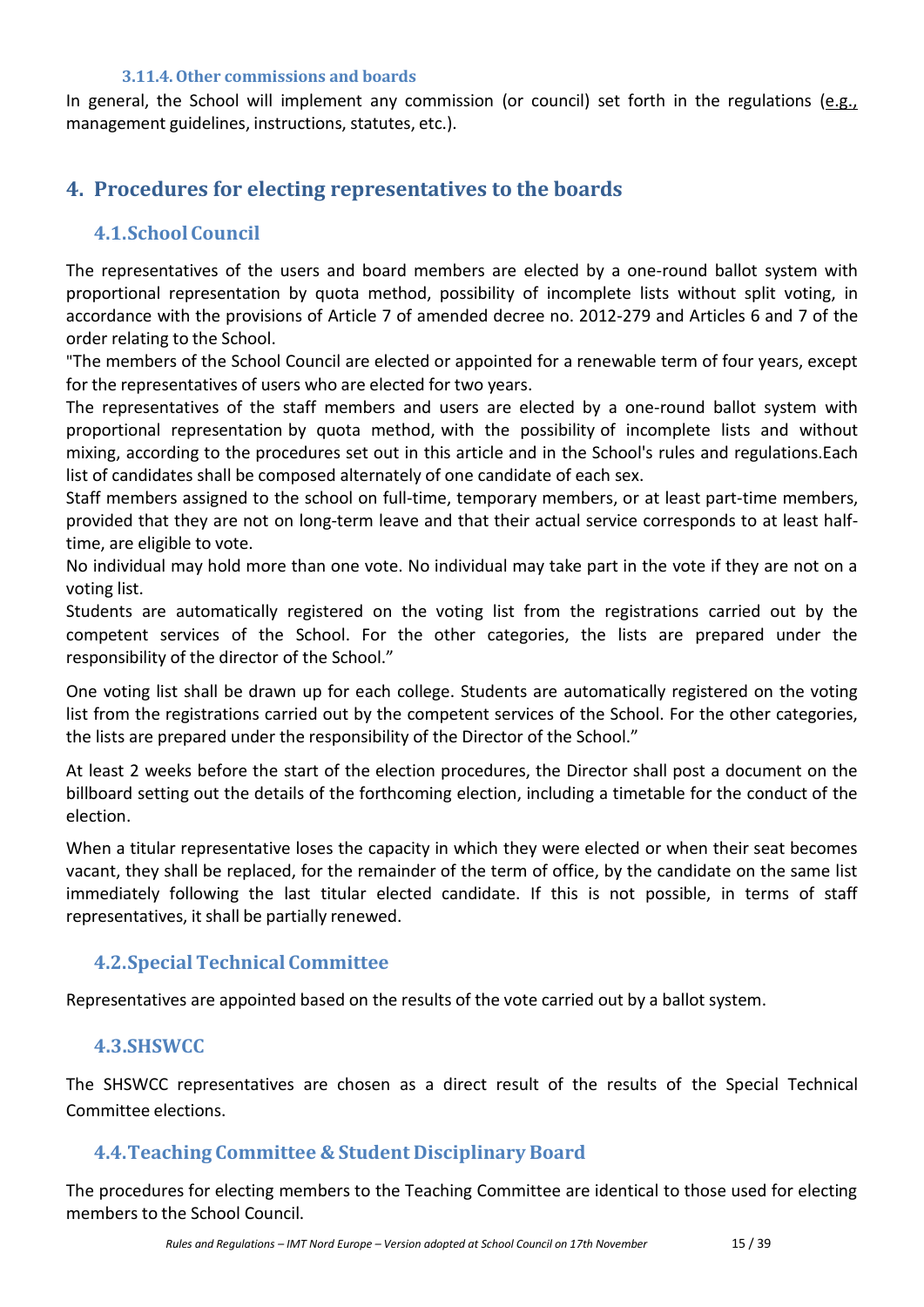The elected representatives of the users on the Teaching Committee & Student Disciplinary Board.

# <span id="page-15-0"></span>**4.5.ResearchCommittee**

The permanent staff members of the institution working at least part-time and the staff members made available by any other structure, for an effective service corresponding to at least part-time, and who are appointed to a laboratory, State and ITM employees as well as available staff members and the ARMINES employees, are electors.

The user representatives on the Research Committee are elected at the same time and in the same way as the user representatives on the School Council.

# <span id="page-15-1"></span>**5. General Rules of Behaviour**

The School is authorised to employ the following categories of staff members:

- state employees, whether tenured or not, appointed, temporary or made available by the Administration or other public institutions under the conditions laid down by the laws and regulations governing the respective status of the employees;
- internal contractual employees under public or private law;
- employees of the University of Lille made available to the School in accordance with the corresponding agreement between the University of Lille and the Institut Mines-Télécom;
- employees appointed or made available by other organisations or partners of the School.

It may also request the assistance of external persons, invited staff members or project leaders at the incubator, whose services are necessary for the exercise of the School's missions.

It welcomes users, particularly:

- engineering students with student, employee, civil servant, continued education or apprentice status,
- students in specialised training,
- trainees in continuous training,
- students preparing the national diploma of Master or Doctor,
- unregistered students.

# <span id="page-15-2"></span>**5.1.Applies to all actors**

The School is one component of a public institution of higher education and research governed by principles of neutrality and secularity.

Consequently, the behaviour of persons (in particular, their actions, attitude, remarks or dress) must not:

- undermine the principle of secularism and neutrality of the public service;
- undermine public order, the proper operation of the institution and its reputation or image;
- disturb the course of teaching and research, administrative and cultural activities and, as a general rule, all authorised events on the various sites of the institution;
- undermine the health, hygiene and safety of people and the integrity of property.

No discrimination on the grounds of sex, class, race, religion or opinion shall be tolerated.

Any person attending the establishment, whatever their status, may not, in any way, create, maintain or provoke a situation likely to undermine the principle of secularism and, more generally, the proper operation of the institution. The following are therefore prohibited: acts of conversion, manifestations of discrimination, incitement of hate.

In general, people's behaviour must conform to the commonly accepted rules of respect for others and civility, as well as to the laws and regulations in force.

As this is a place of higher education, exemplary and irreproachable behaviour is expected.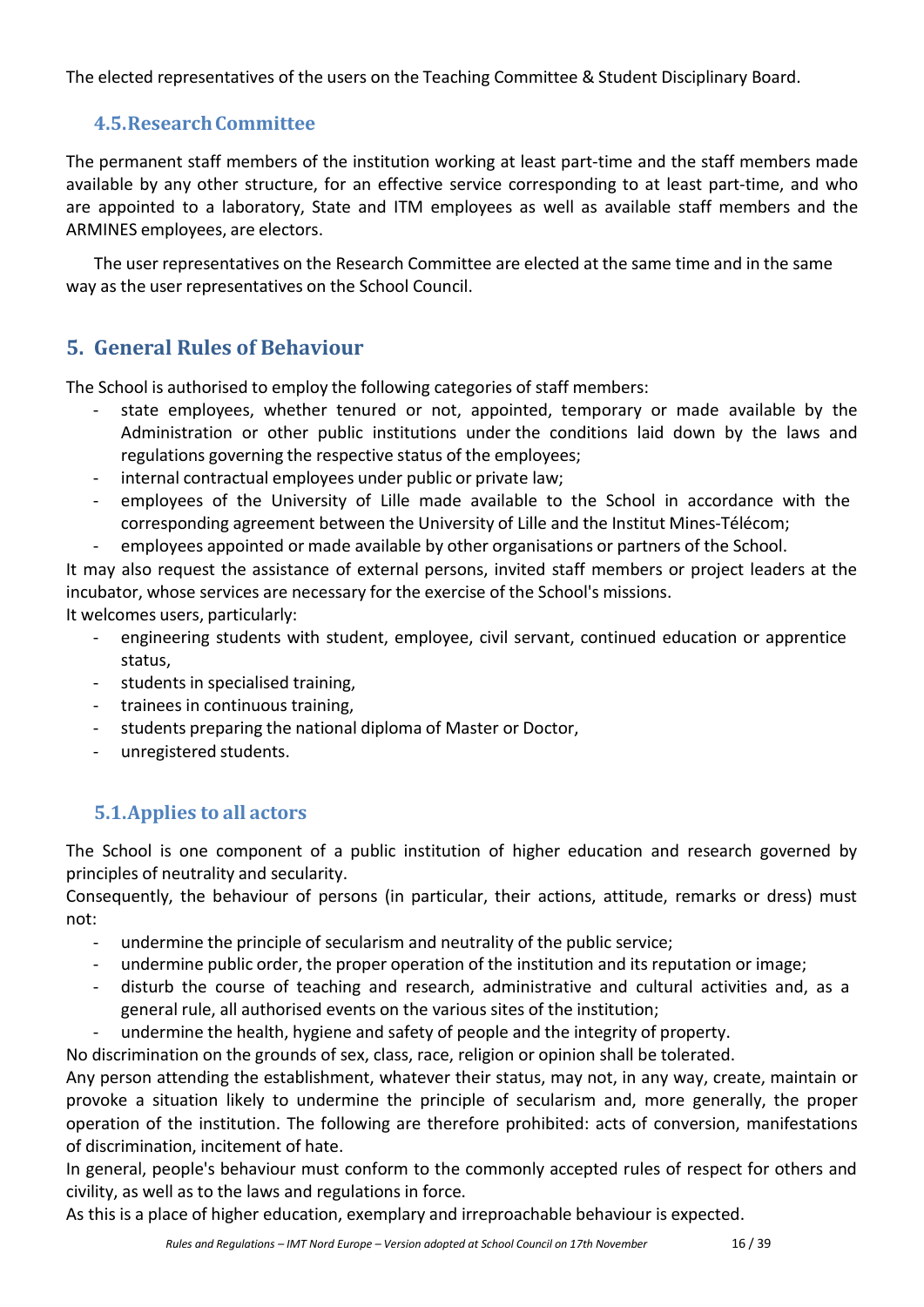#### **5.1.1. General behaviour**

Each person must respect the basic rules of good manners and community living.

They must also ensure that they behave properly towards their classmates, colleagues, co-workers and superiors, as well as towards any person with whom they come into contact in the context of their work. When travelling abroad, they must respect the laws. They shall endeavour to respect the customs and practices in force in the host country.

Aggressive behaviour and incivilities are not tolerated in the School.

Behaviour that can lead to a penal sanction such as name-calling, brawling and insults are forbidden within the School.

The same applies to any racist, xenophobic, sexist, homophobic and/or discriminatory behaviour within the scope of the provisions of the French Labour Code, the French Criminal Code and French public law.

The staff members and users of the School have freedom of opinion and expression as held by public employees but must use restraint and moderation in the public expression of their opinions in accordance with the laws, regulations and jurisprudence in force.

## **5.1.2. Smoking – Vaping**

Pursuant to decree no. 2006-1386 of 15th November 2006, smoking is strictly forbidden in the School premises, including inside individual offices and service vehicles. This prohibition is extended to vaping and also applies in common areas of the Student House.

## **5.1.3. Alcohol and drug use**

Other than the exceptions set forth in the Labour Code and in the following paragraph, and exceptional dispensation granted by the Director of the School, it is forbidden to introduce or distribute alcoholic beverages in the School premises, including the Students House. It is also forbidden to allow people who are inebriated or under the influence of drugs to enter or stay on the school premises.

An exemption for the distribution of low-alcohol beverages by the Students' Office is possible in student residences, in premises specifically made available by the School for this purpose and in strict compliance with the rules applicable to the exercise of this activity by an association.

Furthermore, possession and use of drugs is strictly forbidden in all premises of the School.

These rules allow the person authorised by the Director to subject a staff member who constitutes a danger to themselves or to third parties to an alcohol test using a breathalyser, with their agreement. This control shall be carried out with the utmost discretion, and the employee may be assisted by a staff member of their choice. At the request of the employee undergoing the control, a counter-examination may be carried out in accordance with procedures to be defined in a specific note.

Any person found to be inebriated will not be allowed to stay at the School.

## **5.1.4. Prohibition and sanctions of harassment - Sexual harassment**

No employee or user should be subjected to:

1) sexual harassment, consisting of repeated comments or behaviour of a sexual nature which either undermine their dignity because of their degrading or humiliating nature, or create an intimidating, hostile or offensive situation;

2) behaviour that is considered sexual harassment, consisting of any form of serious pressure, even if not repeated, exercised with the real or apparent aim of obtaining an act of a sexual nature, whether for the benefit of the perpetrator or for a third party.

No employee, no person undergoing training or an internship, no recruitment candidate and no person undergoing work experience or training in a company may be punished, dismissed or subjected to any direct or indirect discriminatory measure, particularly with regard to pay, training, redeployment, appointment, qualification, classification, professional promotion, transfer or renewal of contract, for having been subjected to or refusing to be subjected to acts of sexual harassment. No employee, trainee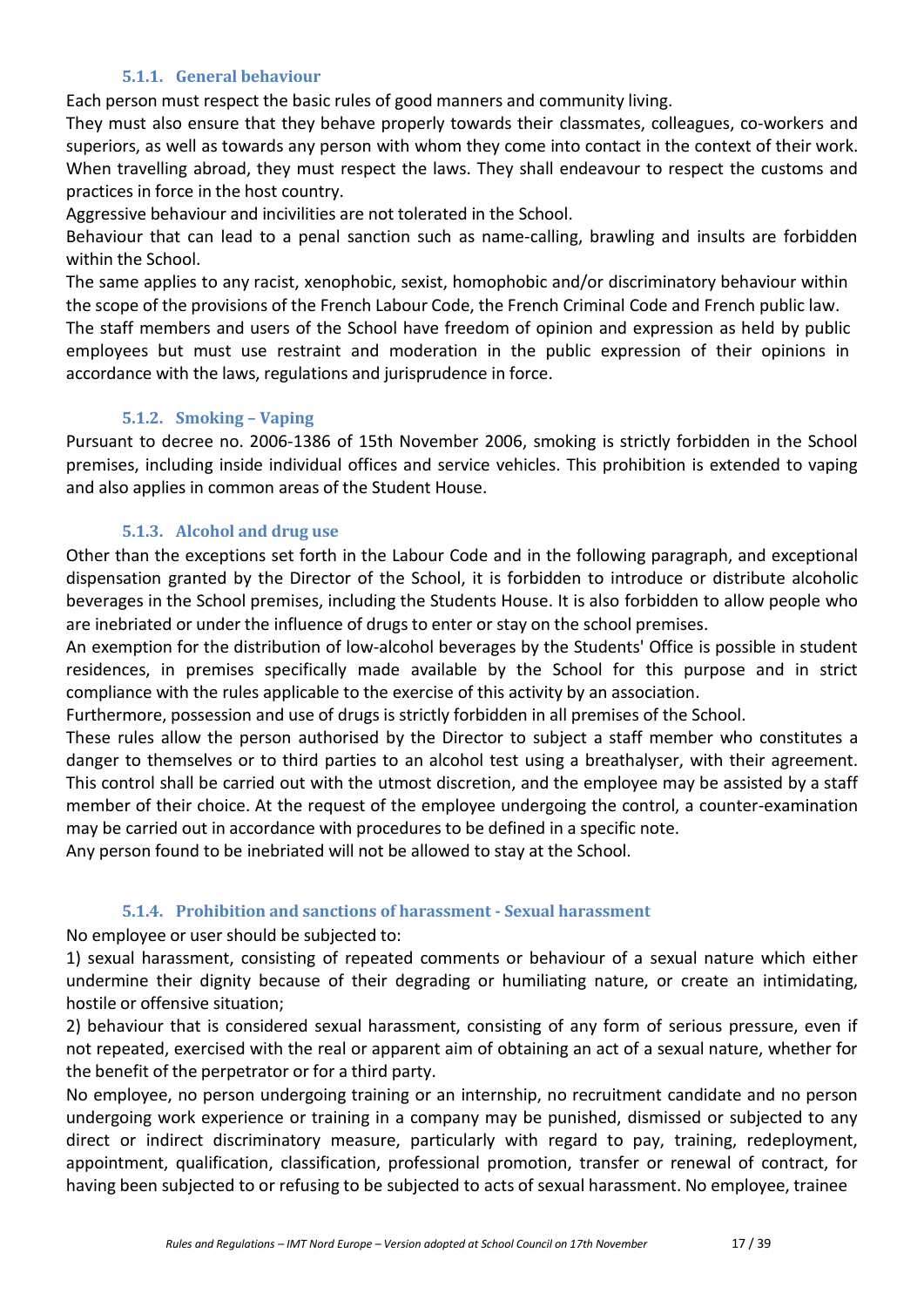or intern may be sanctioned, dismissed or subjected to any discriminatory measures for having witnessed or reported sexual harassment.

However, an abusive denunciation of sexual harassment made in bad faith constitutes misconduct liable to disciplinary action without prejudice, where appropriate, to the penalties set forth in criminal law.

The School shall take all necessary steps to prevent sexual harassment.

Any employee who has engaged in sexual harassment is liable to disciplinary action, in addition to legal proceedings.

# **5.1.5. Prohibition and sanctions of harassment - Bullying**

No employee or user shall be subjected to acts of bullying, with the purpose or effect of degrading their working conditions in such a way as to infringe their rights and dignity, to impair their physical or mental health or to jeopardise their professional future.

No employee, no person undergoing training or an internship, may be punished, dismissed or subjected to any direct or indirect discriminatory measure, particularly with regard to pay, training, redeployment, appointment, qualification, classification, professional promotion, transfer or renewal of contract, for having been subjected to or refusing to be subjected to acts of bullying. No employee, trainee or intern may be sanctioned, dismissed or subjected to any discriminatory measures for having witnessed or reported bullying.

However, an abusive denunciation of bullying made in bad faith constitutes misconduct liable to disciplinary action without prejudice, where appropriate, to the penalties set forth in criminal law.

The School shall take all necessary steps to prevent bullying.

Any employee who has engaged in bullying is liable to disciplinary action, in addition to legal proceedings

## **5.1.6. Personal data protection policy**

In order to ensure that it runs smoothly, the School is required to implement and use personal data processing relating, on the one hand, to the staff it employs and the external workers it calls upon and, on the other hand, to its students and the candidates who apply to it.

The School formalises the rights and obligations of staff and external workers, as well as those of students and applicants, with regard to the processing of their personal data by means of personal data protection policy documents. These documents shall be prescriptive with respect to these Rules and Rules and Regulations.

A Data Protection Officer (DPO) is appointed within the School to facilitate the implementation of this policy.

# <span id="page-17-0"></span>**5.2.Applying to staff members**

## **5.2.1. Purpose**

The purpose of these rules and regulations is to remind everyone of their rights and responsibilities in order to manage life within the School in the best interest of all members.

In addition to the rules and regulations and the instructions of the IMT, it specifies in particular:

- working arrangements and working hours;
- the general principles to be respected in terms of health and safety;
- the applicable rules of discipline;
- the nature and scale of sanctions that may be applied to employees for whom a punishment is considered.

It also recalls the provisions relating to the prohibition of all forms of sexual harassment and bullying. The administration shall ensure that the provisions of these regulations are respected and enforced. Any failure or refusal to comply with obligations relating to health, safety and/or discipline may result in one of the sanctions set forth in these regulations.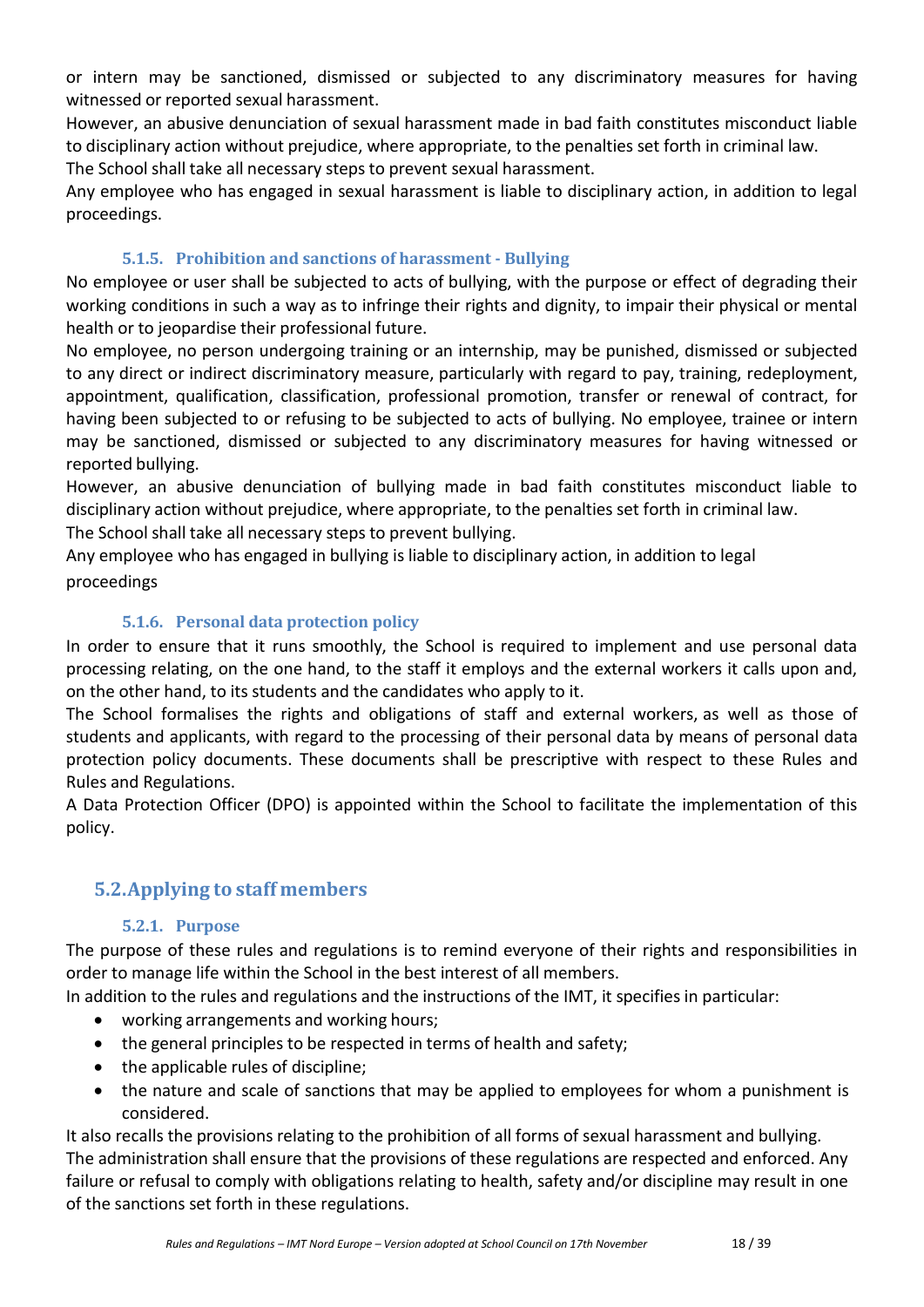## **5.2.2. Scope of application**

As they are intended to manage life within the School in the best interest of all members, these regulations are binding, except for particular or specific provisions to the contrary, to all employees, including contractual doctoral students, without reservations, particularly in the context of the execution of their employment contract. All School employees shall comply unreservedly with all instructions, memoranda and decisions of the Director. These documents are available on the School's intranet.

The rules and regulations and its appendices may apply in specific situations, which are specified in these documents.

Any hierarchical authority shall have the right to ensure the application of these rules and regulations as well as the instructions, memoranda and decisions of the Director and to grant the exceptions set forth in these regulations.

The provisions of the rules and regulations relating to discipline and to health and safety, also apply to temporary staff, as well as to trainees present in the various entities and, in general, and to any person who works within the School, whether or not they have an employment contract with the School.

However, the disciplinary procedure and sanctions are the responsibility of the employer of the temporary workers or employees.

These rules and regulations shall be communicated to each new employee during the hiring procedure so that they may become familiar with them. They are also posted on the School's intranet, under the heading "Human Resources". They are available to external service providers at the entrances to the various School sites.

It is the responsibility of the highest authority to ensure that these principles are applied within each unit.

#### **5.2.3. Performance of the employment contract**

Employees shall carry out the work assigned to them, in accordance with the orders and instructions given to them. No person may be obliged to perform work that is not within the scope of their duties as defined, in particular, in the job description. No person may engage in personal work during working hours.

These rules and regulations serve as a reminder that teacher-researchers have full independence and freedom of expression when carrying out their teaching duties and research activities, subject to the reservations imposed by the principles of tolerance and objectivity.

Each employee is required to:

- adopt behaviour and attitudes in the performance of their duties that respect the freedom and dignity of each individual;
- maintain absolute discretion with regard to all confidential operations of which they may be aware over the course of or in connection with their duties.

Each employee has an administrative residence, either in Douai or in Villeneuve d'Ascq.

Depending on the needs and tasks, the employees may be required to travel between the different sites of the School.

#### **5.2.4. Schedules and working hours**

The working hours and rules for taking time off are defined by IMT Instruction no. 23-2018 of 23rd November 2018 on the management of working hours in IMT entities, completed by the memo of 4th October 2019 on the management of working hours at IMT Nord Europe.

Failure to comply with the schedules may result in sanctions.

All employees are required to respect maximum working hours and mandatory rest periods. The administration must ensure that these working and rest periods are respected.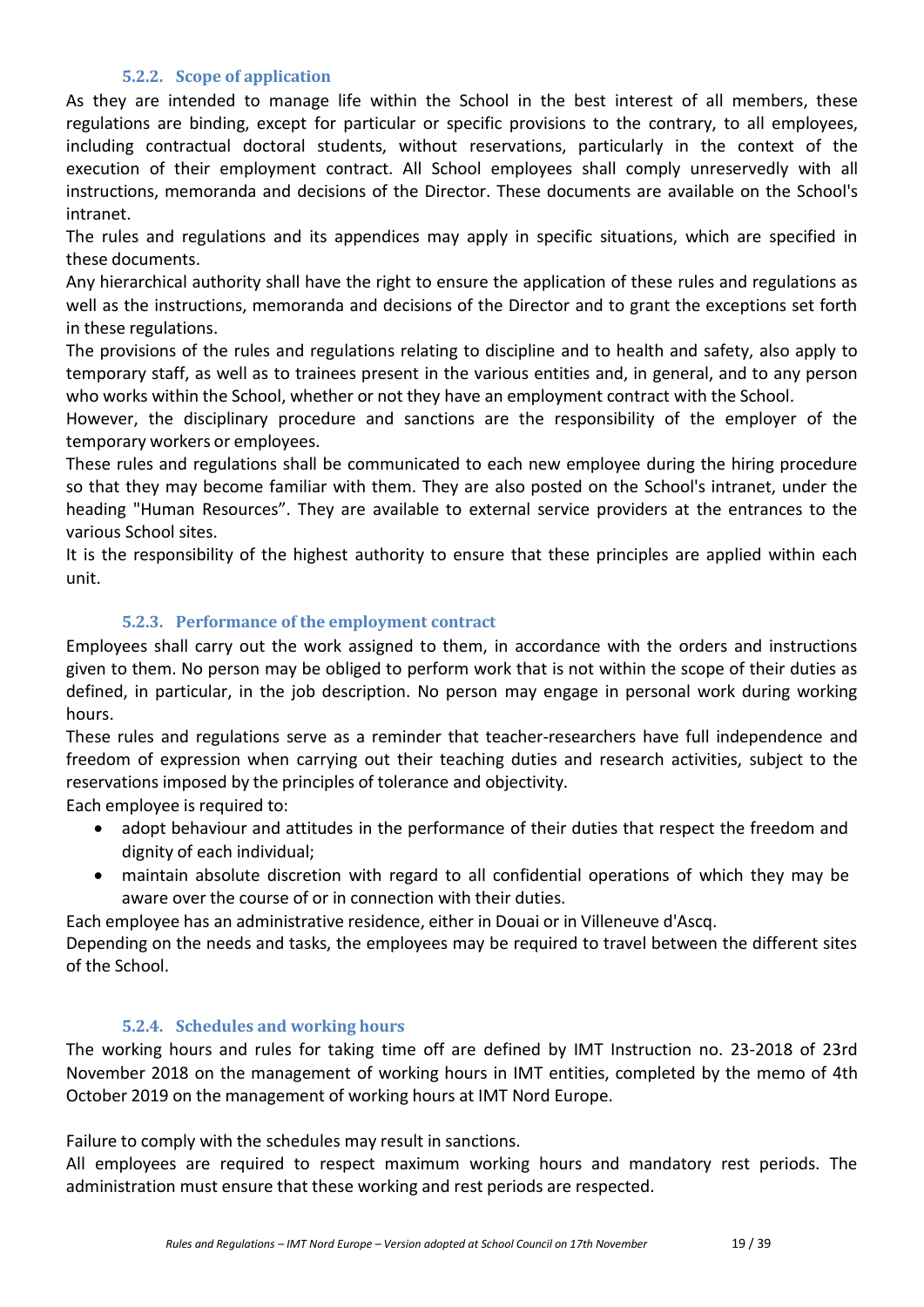For work requiring a continuous presence (security, reception, switchboard, etc.), the employee must not leave their post without ensuring that their replacement is present. If not, they must notify their immediate supervisor or, in the absence of the latter, the replacement for the supervisor.

An employee may be required to work on Saturdays, Sundays or public holidays (with the exception of 1st May, which is a non-working holiday) in the interests of the department and in accordance with the legislation and regulations in force. The employee who is required to work shall be notified within a reasonable period of time, which may not be less than 48 hours.

Where justified by exceptional circumstances or in the case of urgent work which must be carried out immediately in order to organise emergency measures, prevent imminent accidents or repair damage to equipment, installations or buildings in the institution, an employee may be required to work on Saturdays, Sundays or public holidays.

An employee may be required to be on call in accordance with the legislation in force.

# **5.2.5. Access to the workplace**

The employee shall have access to the premises of the School uniquely for the purpose of performing their employment contract. They shall have no right to enter or remain on the premises for any other cause unless they can provide:

- a legal or regulatory provision (notably a provision relating to the rights of staff representation or trade unions);
- or an authorisation issued by the administration.

Every person hired or working at the School is given a badge, which must be presented in order to gain access to the premises. This badge is for strictly personal use and must be returned when leaving the School.

Employees are prohibited from bringing or allowing to be brought into the School persons who are not members of the School, except in the case of special legal or regulatory provisions applicable to staff representatives or with the authorisation of the administration.

# **5.2.6. Outings during working hours**

Outings during working hours must be exceptional; they are conditional on an authorisation issued by the administration.

These outing permits may be granted in the following situations:

- an employee becomes unwell at work;
- a serious event occurring unexpectedly.

In both cases, the administration shall ensure that the employee is able to reach the place they need to go, or where appropriate, take any measures it deems useful to that end.

# **5.2.7. Lateness and absences**

For employees subject to working hours, any lateness must be justified to the higher authority.

All predictable absences must be authorised in advance by the higher authority, subject to the rights of staff representatives.

If an absence is unpredictable, the employee must inform the higher authority or have them informed as soon as possible and provide justification within 48 hours, except in cases of force majeure.

If there is no valid reason, late arrivals and absences constitute misconduct which may be punished. The same applies to any early departure without a legitimate reason or without authorisation, except for persons requested to be absent on a regular basis because of their function or a trade union mandate.

In the event of disruptions to public transportation services, all employees must still make every effort to reach their place of work. If this is not possible, the employee must contact the administration to inform it, make the necessary arrangements and, if required, regularise the situation as soon as possible with the Human Resources Department. Staff members of the School occasionally working from home due to unusual, exceptional or emergency situations shall be subject to prior authorisation by the hierarchical authority and in accordance with the rules set forth by the School's management.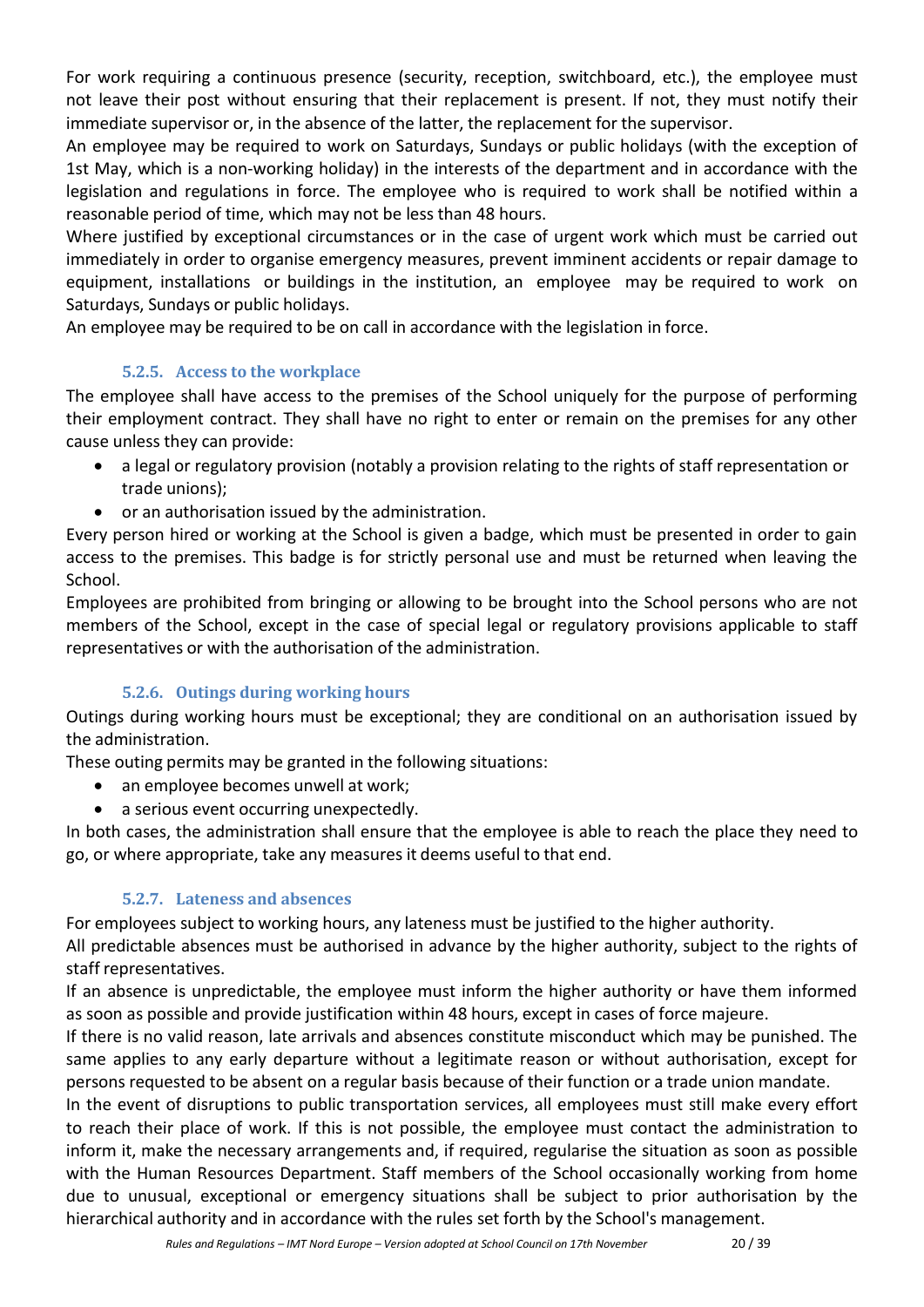#### **5.2.8. Working from home**

Employees may request to the Director to work from home in accordance with decree no. 2020-524 of 5th May 2020, which sets forth the conditions and procedures for working from home in the civil service and the judiciary and the methods of application defined by the School.

#### **5.2.9. Dress code**

Proper dress that is appropriate to the activities and functions is required of staff members present on the School's premises.

#### **5.2.10.Post**

It is forbidden to send any personal correspondence at the cost of the School. It is also forbidden to receive mail or personal parcels of any kind, except in duly justified cases and with agreement from the administration.

Any letter addressed to the employee shall be presumed to be business-related if it does not contain a specific and explicit statement indicating its private nature.

## **5.2.11.Use of School premises and equipment (excluding computer and phone resources)**

Keeping the premises clean is clearly stated by the administration. It is the responsibility of all employees and must therefore be the constant purpose of each employee.

Similarly, the equipment made available must be constantly respected: users shall organise between themselves to leave the premises as they found them and putting away any equipment moved or borrowed after use, in general, for any premises to which they have access.

Every employee shall be responsible for keeping the equipment given to them for their work in good condition.

Unless otherwise authorised, the School's premises and equipment must be used exclusively for professional activities.

Any document kept by the employee at their workplace shall be presumed to be business-related if it does not contain a specific and explicit statement indicating its private nature.

In particular, it is prohibited:

- to bring objects or goods into the workplace for any reason whatsoever for sale, except where specific provisions are made in the appendix of the entity concerned;
- to organise, without authorisation or a legal or regulatory provision giving this authorisation, collections or subscriptions in any form whatsoever;
- to distribute newspapers, petitions or post signs without management's permission, except relating to the rights of staff representatives;
- to take, even for just a few days, objects belonging to the School, except with the agreement of the hierarchical authority.

Deliberate damage to equipment is considered misconduct. The same applies to the removal of a protective and/or safety equipment except for maintenance and only by persons or companies in charge of this equipment.

Any damage to or malfunction of safety equipment of which a employee becomes aware must be reported immediately to the authorised persons or, failing that, to their superior.

The School's posters, instructions or memoranda may not be covered, damaged or torn under any circumstances.

All employees shall, before leaving the School, return all materials and documents in their possession that belong to the School.

For health and safety reasons and in exceptional circumstances, the administration may check the contents of the office, cupboards and personal lockers made available to employees. The employee must be present during the search or be notified. They must also be informed in advance of their right to refuse this verification and to be accompanied by a witness. In the event of absence, the employee concerned may be represented by a person of their choice. In the event that the official refuses to carry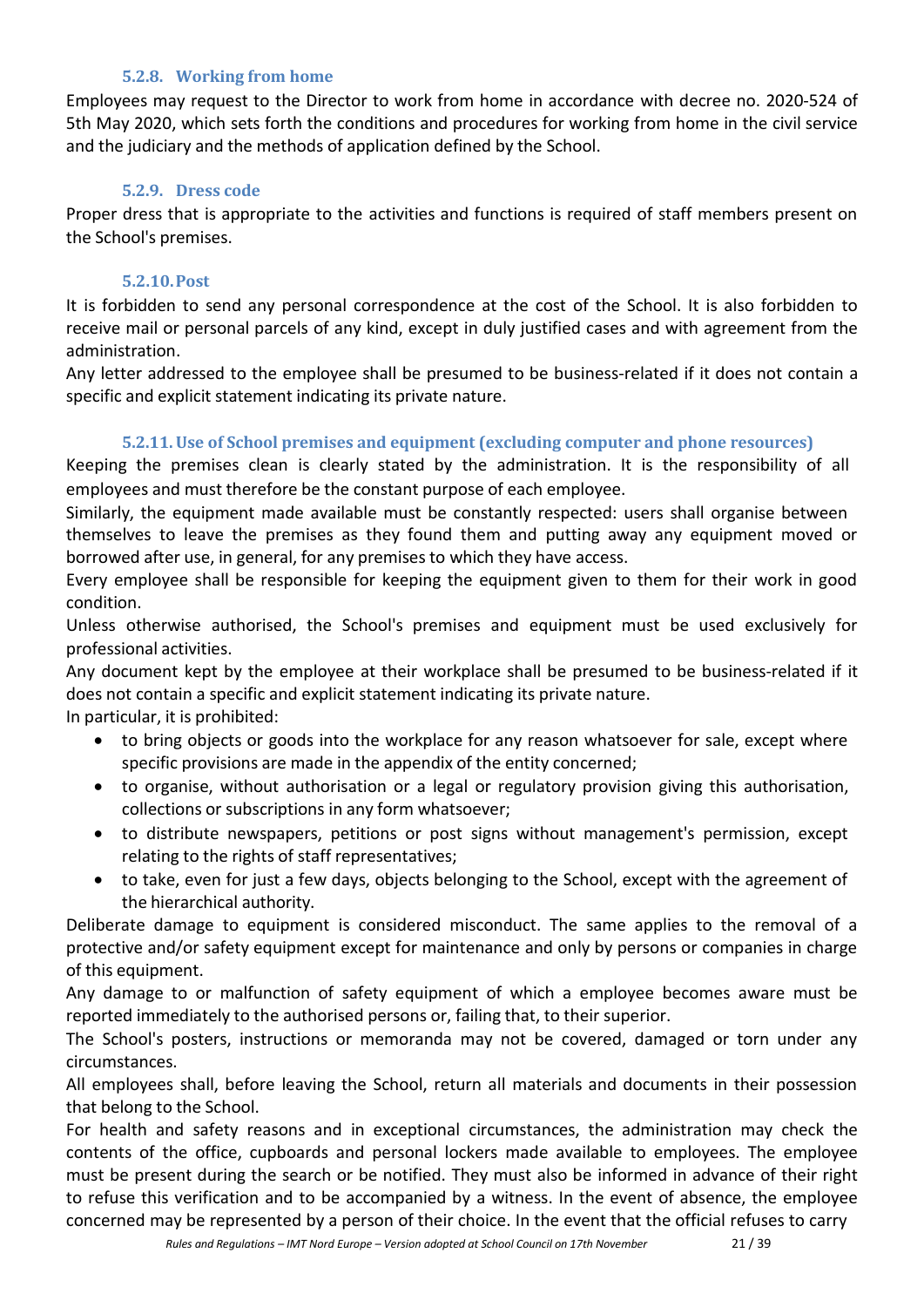out this verification, the administration reserves the right to call in a judicial police officer in accordance with the law in force.

#### **5.2.12.General rules for the use of computer and phone resources**

All users are responsible for the use of computer and phone resources to which they have access as well as for all the information they make available to others.

The use of professional computer and phone resources must be rational and fair in order to avoid saturation or over use for personal reasons. The use of professional equipment for personal use is accepted, under the conditions of reasonable and limited use. Users must use the hardware and software provided in accordance with their purpose and the user manuals made available to employees by the School's IT and Information Systems Department.

The Internet and email are working tools that are open to professional use. The use of professional computer resources to create private communication services is not permitted. Therefore, it is not permitted to host personal websites or blogs on the School's servers. However, private use of web and email services is permitted provided that it is within reasonable limits and does not affect normal business traffic.

This controlled use for private purposes must comply with the obligations of public officials (in particular the duties of discretion and neutrality). They must not go against public order and morality. They must not jeopardise the interest, reputation or image of the School by accessing pornographic sites, games, online stock markets, etc.

The private use of computer and phone resources may be restricted for specific reasons (security, computer system performance, etc.).

Employees shall ensure that their administrative email addresses are not placed on private mailing lists or lists that are not related to their professional activity.

All information is professional with the exception of data explicitly designated by the user as private. Therefore, it is up to the users to store their data of a private nature in systems that are explicitly provided for this purpose and entitled "private" or "personal".

Any emails on the workstation provided by the School will be considered professional unless it contains a specific and explicit mention in its subject indicating its private nature. Non-professional exchanges with trade unions, the School social worker and medical and paramedical services are also considered privatemessages.

In the context of an environmentally friendly policy, employees are asked to limit printing and photocopying.

An IT charter, which can be consulted on the school's intranet and on Min&Tel, provides specifications and additions to the general rules for using IT resources.

All users of the School's computer resources must also respect the rules detailed in paragraph 8.2 of this document.

Any users at the School with mobile equipment such as a phone, smartphone, tablet or other device provided by the School undertake to comply specifically with the charter for the use of mobile equipment set out in paragraph 8.3 of this document.

#### **5.2.13. Communication rules - confidentiality - intellectual property**

All public employees shall exercise discretion and moderation when expressing their personal opinions in writing and orally.

All School employees are required to respect the confidentiality of information to which they have access or which they manage, in accordance with the obligations of professional confidentiality and discretion. This applies both to information processing and to its internal and external communication. Particularly, the user must ensure that any information available on the intranet of each unit can be disseminated before any external communication.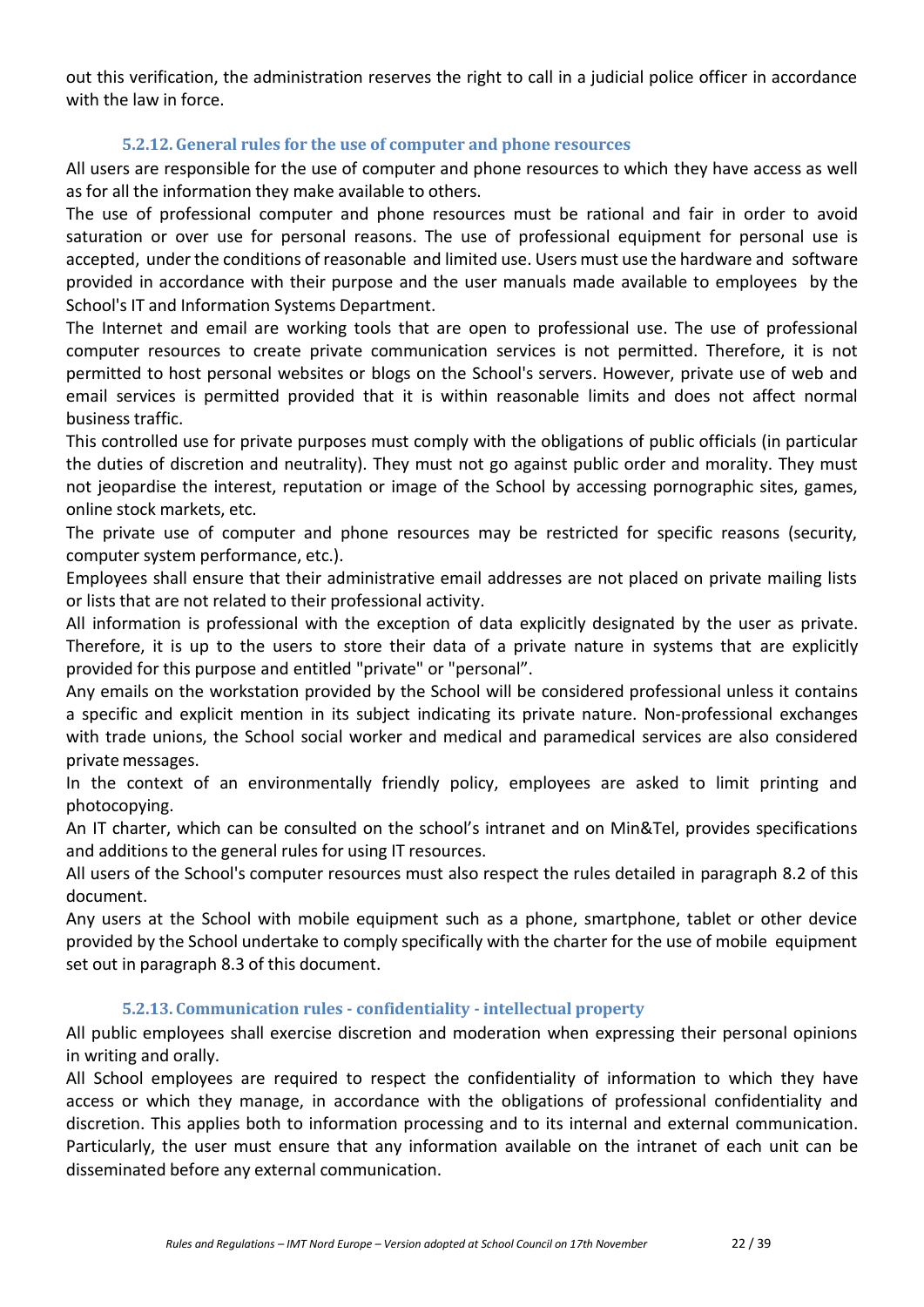Users of the School's computer resources must not disguise their identity or attempt to impersonate another individual, and in general must not use resources other than those to which they have legitimate access.

The user must express themselves with care and courtesy.

The user undertakes to take all steps to consult or reproduce data or work protected by copyright in a lawful manner.

## **5.2.14. Health and safety - General provisions**

The legal rules of health and safety must be respected, as well as the instructions imposed by the administration in this matter.

Each employee must take care of their own health and safety, according to their training and their abilities, and of that of the other persons concerned by their acts or omissions at work, even in the absence of delegation of authority.

Any improper conduct or breach of this obligation shall constitute misconduct.

#### **5.2.15. Health and safety - Safety instructions**

It is imperative that, in the best interest of all members, employees respect all safety instructions, even verbal, given by the administration.

Each employee must be aware of the safety instructions posted on the premises and of the seriousness of the possible consequences of not following them.

Work equipment and personal protective equipment must be used under optimum conditions provided for by:

• the supplier,

• and/or explained by the administration during a specific informational session on the subject.

Employees are expected to be fully aware of the fire safety instructions posted in the School and to comply with them. All employees are required to participate in organised evacuation drills.

It is prohibited to handle emergency equipment outside of its normal use and to make it difficult to access. It is prohibited to neutralise any emergency equipment except in the case of handling or maintenance operations carried out by authorised individuals.

Emergency exits must be freely accessible.

Only authorised individuals may handle the equipment.

## **5.2.16. Health and safety - Medical monitoring**

Employees are required to attend the visits provided for by the regulations in force.

Time spent on the pre-employment health check, on periodical medical monitoring tests and on followup tests and further investigations requested by the occupational health and/or follow-up doctor is taken from working hours and is paid.

These tests are mandatory; refusing to participate therefore constitutes misconduct. The administration is required to arrange these visits.

#### **5.2.17. Health and safety - Workplace accidents**

Any employees who suffer accidents on the way to or from work, even minor accidents, are required to report it immediately to the Human Resources Department so that all necessary measures can be taken, in particular those relating to health care and formalities.

Any witness to an accident in the workplace must inform the Human Resources Department according to the procedures in force.

#### **5.2.18. Health and safety - Meals and alcoholic beverages**

Pursuant to article R.4228-19 of the French Labour Code, it is forbidden for staff to eat their meals on the premises assigned to work.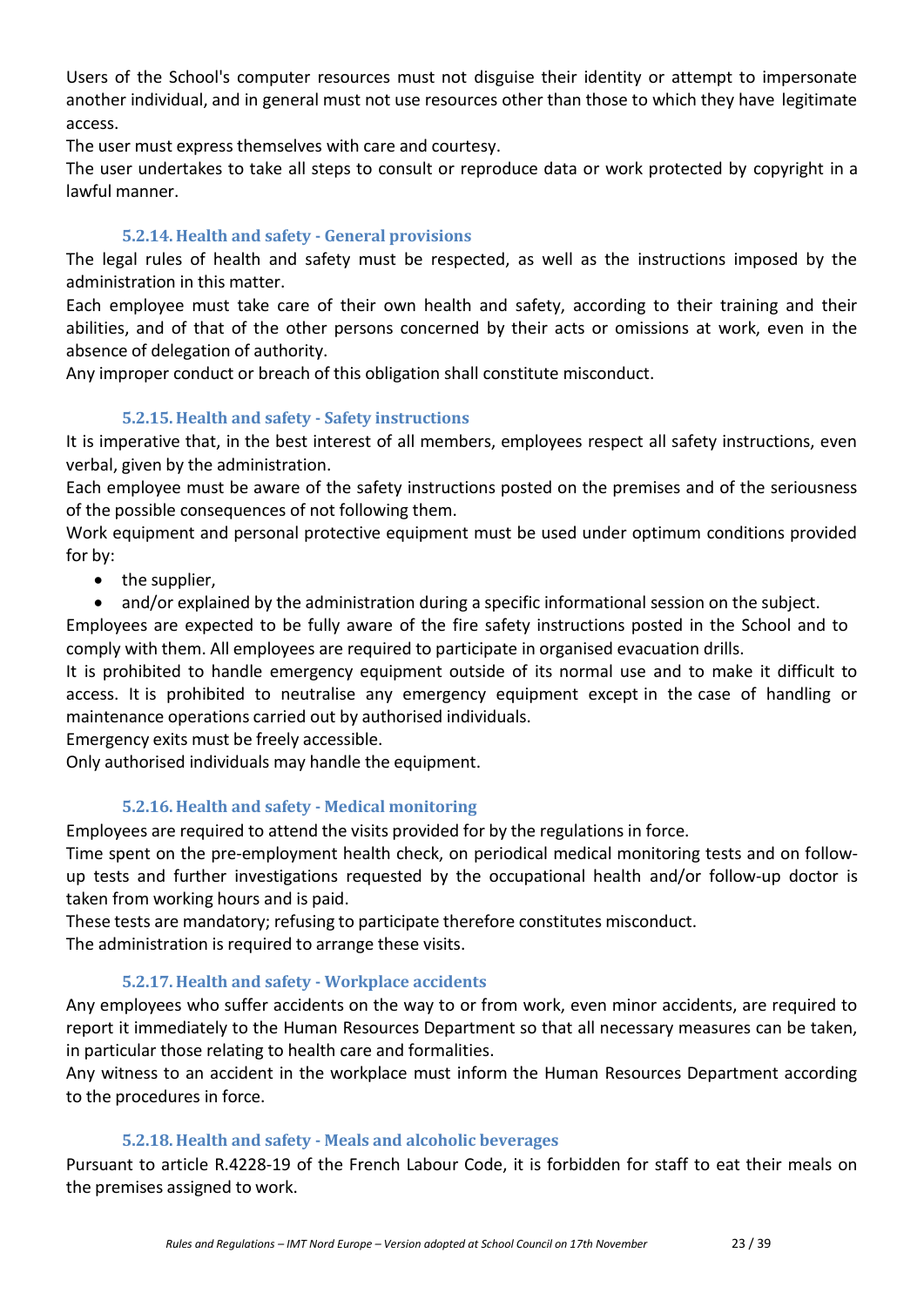Small household appliances are tolerated in the premises. This equipment must be the property of the administration and therefore be approved in advance and periodically checked by the administration.

Bringing drugs or alcoholic beverages onto the School premises is prohibited. With regard to alcoholic beverages, special and exceptional authorisations may be issued by the administration. Only wine, cider and beer may be consumed during meals in the workplace, in dedicated areas and in reasonable quantities. In any case, this consumption must not immediately precede the use of a vehicle.

It is prohibited to enter or remain in the institution in a state of inebriation or under the influence of drugs or narcotics.

#### **5.2.19. Health and safety - Miscellaneous instructions**

All employees are requested, when leaving their office in the evening, to:

- close the windows of their office;
- turn off all electrical equipment in their office that does not require constant power.

#### **5.2.20. Safety obligations and right of withdrawal**

These regulations enable the administration to take all necessary measures against an employee who constitutes a danger to themselves or to others. These measures will be carried out with maximum discretion.

Any employee who has reasonable cause to believe that a situation presents a serious and imminent danger to their life and their health or who observes an anomaly in the unit's installations or equipment shall immediately notify the administration. The employee must provide all information concerning the estimated serious and imminent danger or the anomaly observed.

No punishment or deduction of salary may be imposed on an employee or a group of employees who have removed themselves from a work situation which they had reasonable cause to believe presented a serious and imminent danger to the life or health of one of them.

## **5.2.21. Penalties for misconduct and defence rights for employees - Definition of misconduct**

Behaviour is considered to be misconduct if it is manifested by an act or a voluntary abstention which does not correspond to the normal performance of the contractual relationship. This may include failure to comply with a legal or regulatory provision, the Management Framework, the rules and regulations, the French Labour Code, instructions or memoranda from the higher authority, but also failure to perform or improper performance of work.

Notwithstanding the legal consequences or sanctions, including dismissal without notice or compensation, may be applied in the following cases:

- inebriation;
- gross insubordination and indiscipline;
- resignation without prior notice;
- health and safety violations;
- failure to comply with schedules;
- involuntary offenses;
- fighting, insulting, violence against any member of staff or user;
- acts of bullying or sexual harassment against any member of staff or a user;
- misappropriation, theft, breach of trust;
- breakage and deliberate damage to equipment;
- voluntary disruption of the proper operation of the department, with the exception of the right to strike exercised in accordance with the legal and regulatory provisions;
- defamation.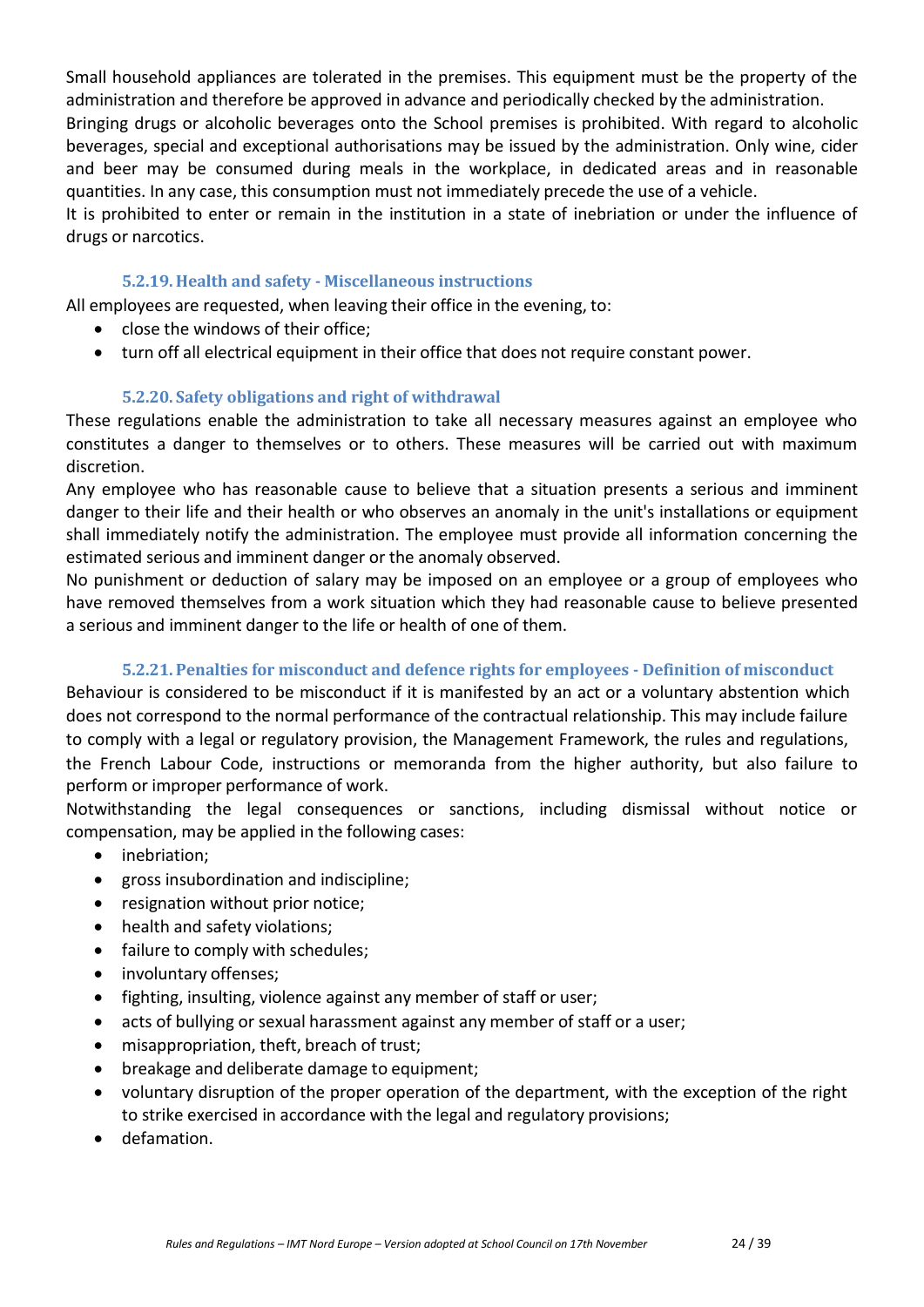## **5.2.22. Penalties for misconduct and defence rights for employees - Nature and scale of disciplinary action**

Any action considered to be wrongful may, depending on its seriousness, be subject to one or other of the following sanctions:

- written warning;
- written reprimand;
- temporary suspension from work without pay for a maximum period of six months for employees recruited for a fixed term and one year for employees recruited on a temporary contract or disciplinary suspension without pay for a maximum period of five days;

For civil servants, the disciplinary actions are divided into four groups:

- First group:
	- warning;
	- reprimand.
- Second group:
	- removal from the promotion list;
	- relegation;
	- temporary suspension from duty for a maximum period of two weeks;
	- involuntary reappointment.
- Third group:
	- demotion;
	- temporary suspension from duty for a period of three months to two years.
- Fourth group:
	- compulsory retirement;
	- dismissal.

For contractual employees under public law:

- dismissal, without notice or severance pay;
- For contractual employees under private law:
	- disciplinary transfer, i.e. automatic assignment to a post of equivalent qualification;
	- demotion and automatic assignment to a position of lower qualification with corresponding pay;
	- disciplinary dismissal, with or without notice and severance pay depending on the severity of the misconduct.

The decision to impose a disciplinary punishment must be substantiated and notified in writing.

# **5.2.23. Penalties for misconduct and defence rights for employees - Suspension – precautionary suspension**

In the event of serious misconduct from an employee, whether this be a failure to fulfil their professional obligations or an offence under ordinary law, the person responsible for this misconduct may be suspended from duty in accordance with the legislation in force.

## **5.2.24. Penalties for misconduct and defence rights for employees - Guarantee for staff against disciplinary proceedings**

No misconduct alone may give rise to disciplinary proceedings after a period of two months from the date on which the employer became aware of it, unless it has given rise to criminal proceedings in the meantime.

No punishment shall be imposed on an employee before they have been invited to explain the facts or actions concerned during a prior interview. The employee may be accompanied to the interview by any person of their choice.

After this interview, the official shall be notified of any punishment in writing, stating the reasons, at least two working days and not more than one month after the date set for the preliminary interview or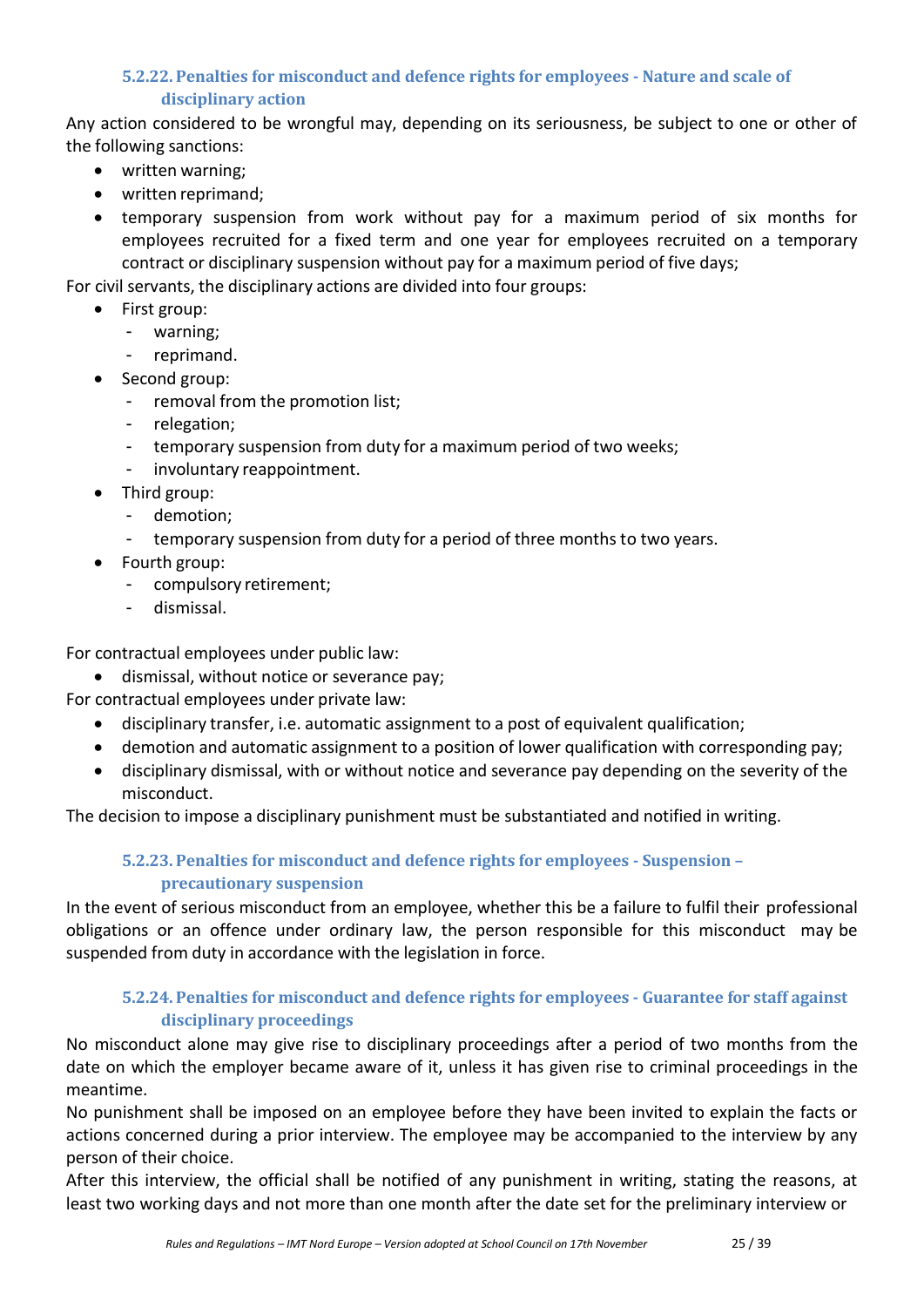the meeting of the competent joint social body (Joint Advisory Committee or Joint Administrative Committee).

# <span id="page-25-0"></span>**5.3.Applying to users (pupils, students,trainees, unregistered students, etc.)**

## **5.3.1. General principles**

In general, all users are required to comply with all the management rules and administrative regulations in force at the School of which they are informed by the departments concerned, and in particular chapters 5.1 and 5.3 of the School's rules and regulations.

According to the Education Code (article L.141-6), "The public service of higher education is secular and independent of any political, economic, religious or ideological influence; it offers objective knowledge; it respects the diversity of opinions. It must ensure that teaching and research have the opportunity to develop freely in scientific, creative and critical terms.

Users have freedom of opinion, information and expression with regard to political, economic, social and professional issues. This freedom must be exercised without detriment to teaching and research activities, with respect for the political, philosophical and religious opinions of others and without disturbing the order of the institution.

#### **5.3.2. Hazing**

No user should be subjected to hazing.

No user should be subjected to sexual harassment or bullying (see 5.1.4 and 5.1.5 of these regulations). Acts of hazing are punishable by the provisions of Section 3 b - Hazing- Chapter V -Offences against the dignity of the person in Book II of the Penal Code - reproduced in articles L.811-4 and L.511-3 of the Education Code:

"Art. 225-16-1 -Except in cases of violence, threats or sexual abuse, a person causing another person to undergo or commit humiliating or degrading acts, whether or not this is against their will, during demonstrations or meetings related to the school and socio-educational environment is punishable by six months of imprisonment and a fine of 7,500 euros."

"Art. 225-16-2.- The offence defined in Article 225-16-1 is punishable by one year of imprisonment and a fine of 15,000 euros when committed against a person whose particular vulnerability, due to their age, illness, infirmity, physical or mental deficiency or pregnancy, is apparent or known to the perpetrator."

"Art. 225-16-3.- Legal entities declared criminally liable, under the conditions set out in Article 121-2, for the offences defined in Articles 225-16-1 and 225-16-2 shall incur the penalties set out in paragraphs 4 and 9 of Article 131-39, in addition to a fine in accordance with the procedures set out in Article 131- 38."

## **5.3.3. Administrative formalities**

#### **Beginning of the school year:**

The dates of the beginning of the school year for students and unregistered students are set by the Director of the School based on the proposal of the Director of Studies according to the training programmes.

Officially-ratified students, trainee civil servants and newly admitted unregistered students who are not present on the date set for the start of the school year, without any major reason, shall be considered to have resigned.

Students must provide the school with all their administrative information and provide the documents requested to create their file. Over the course of the year, they must inform the school of any change of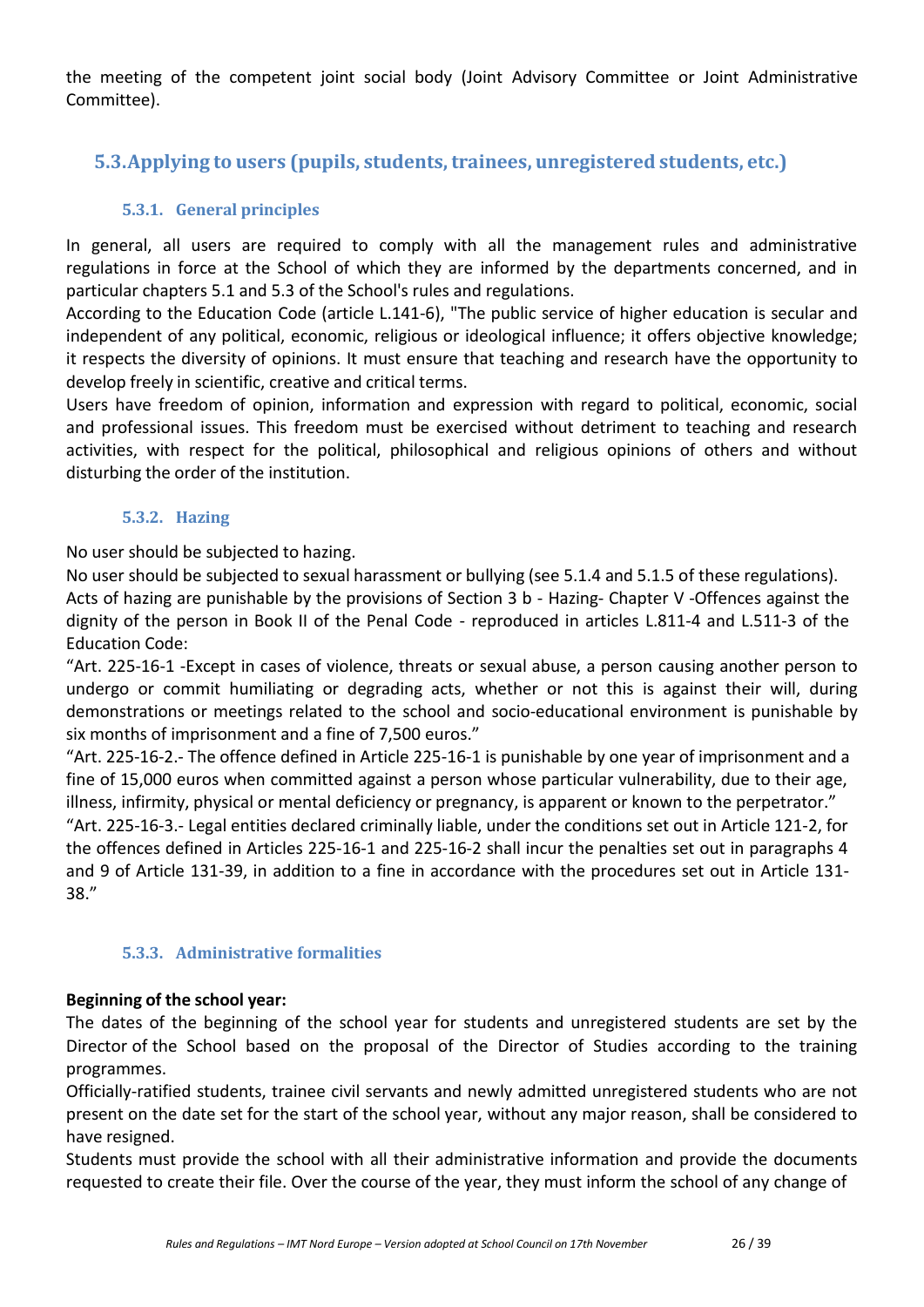personal address, particularly during internships, as well as any change in their civil status or family situation.

The school issues a student card to newly admitted students and unregistered students, which must be returned in the event of resignation or expulsion. Its loss must be reported without delay to the general administration section.

#### **Socialsecurity, liability and other insurance:**

All students are required to take out additional insurance, or provide proof of such insurance if they are already covered, for the risk in question:

- cover for "civil liability" risks and "personal accident" insurance including "death and disability" which must cover them during school time and extra-curricular activities, including training courses;
- any other insurance that the school deems essential for certain school or extra-curricular activities in which the students are asked to participate.

Students who go abroad as part of their studies or internships must take out additional insurance to replace or in addition to the voluntary social security insurance, including repatriation assistance.

Foreign students arriving in France must have taken out repatriation assistance before arriving in France.

#### **Medical visits:**

During their time at the School, all students have the opportunity to undergo a medical examination by the School doctor.

The results of these visits are confidential, are recorded in the student's medical records and are sent to the students concerned. If the doctor deems it useful, these results are also sent to the families of students who are minors and to the families of the students concerned who are adults, with the their agreement.

To do sports, a certificate of non-contraindication signed by the student is filled in at the beginning of the school year.

In the event of a medical problem observed by a doctor which could have a serious impact on a student's schooling, the director of the school may refer the case to the doctor affiliated with the school. On the advice of the director, the Study Panel shall propose to the director the action to be taken.

## **Tuition fees, administration fees and other financial contributions:**

Students and unregistered students must pay for each school year on the dates specified by the School management.

- tuition fees,
- administration fees,
- a contribution to cover exceptional additional costs.

The amount of the tuition fees is fixed by ministerial decree, and scholarship students are exempt.

The amount of the tuition fees for each course of the training, participation in sports, cultural or leisure activities are set by the School Council (paragraph 9 of article 37 of decree no. 2012-279); scholarship students may be exempted from all or part of the tuition fees according to the conditions set forth by the School Council. The payment terms are determined by the Director of the School.

Any student who has not paid these fees or these charges within the prescribed time limit is considered to have resigned and consequently will not be admitted to the School's courses.

Unregistered students that are regularly enrolled in foreign institutions with which the School has a cooperation and exchange agreement that provides for a reciprocal exemption from tuition fees are exempt from paying such fees but must pay any administration fees.

Students of the School on inter-school placements, in France or abroad, must pay tuition fees according to the terms of the agreement or convention between the School and the institutions concerned.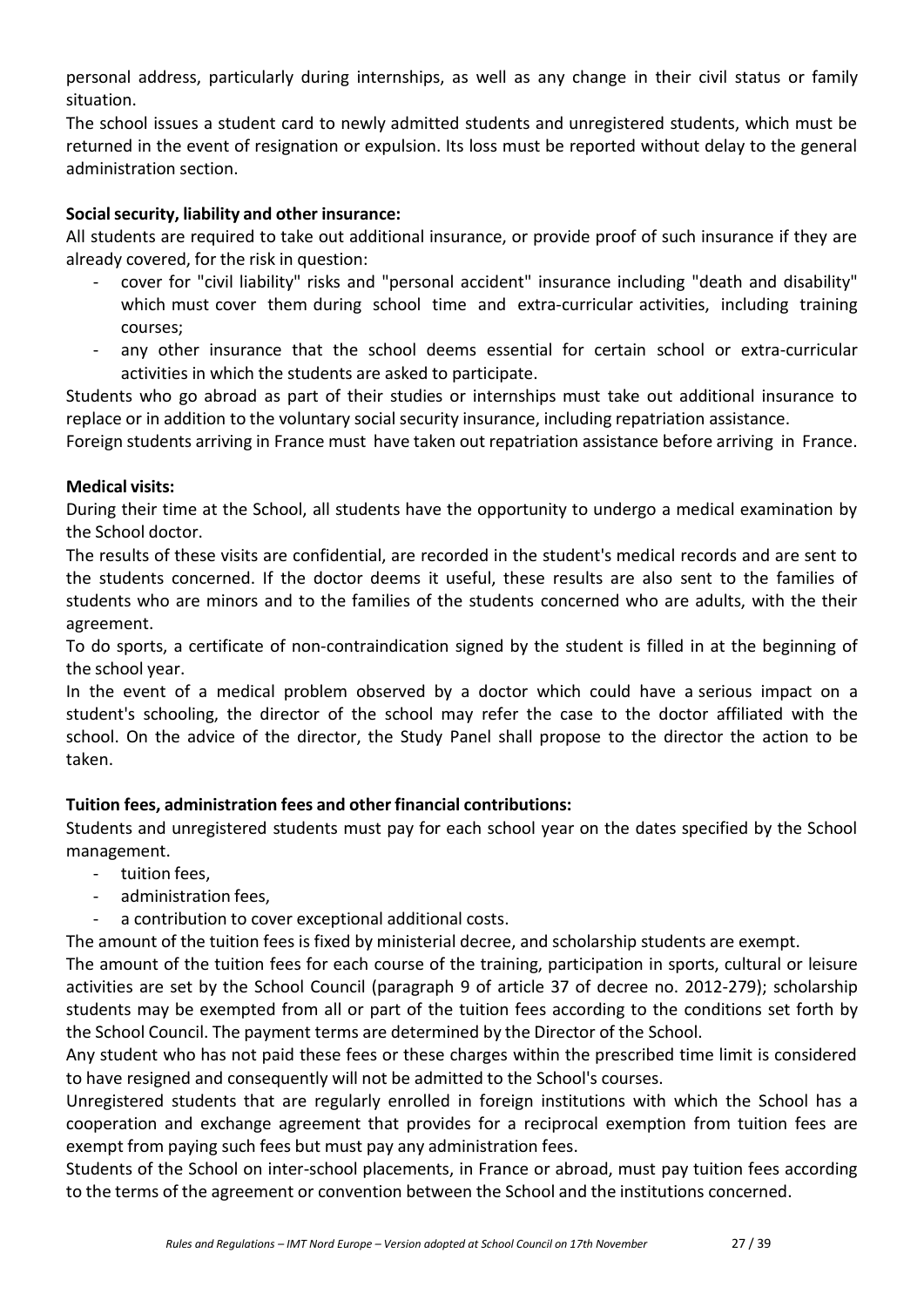Students in their final year N who are continuing their training beyond 30/09 of the year N must pay the tuition fees for the year N-N+1 and social security contributions (unless exempted: scholarship holders, intern civil servants, etc.)

## **5.3.4. Attendance at scheduled educational activities**

Attendance at scheduled educational activities is mandatory. Any unjustified absence is liable to be punished and the individual summoned before the disciplinary board.

## **5.3.5. Associations**

The students' office represents the student engineers to the School management in matters relating to extra-curricular activities.

Declared associations run some of the students' extra-curricular activities and use, if necessary, the School's premises and equipment under conditions defined by specific memos and under cover of agreements of provision between the Management of the School and the beneficiary association.

Association events likely to take place on the School's premises or with support from its resources must be anticipated and submitted to the School's management for prior approval.

## **5.3.6. Catering**

The Head of the Catering Department is responsible for the operation and management of the School's restaurant located in the Student House and the secondary catering outlets. Staff members and users are allowed to take their meals in the school restaurant and in the School's secondary catering outlets. Staff members and users pay a contribution for the cost of catering. This contribution is set by a memo from the Director of the School, who specifies the conditions.

Staff members and users who do not respect the operating rules of the catering service or who have not paid their share of the contributions may be excluded from using the service.

# **5.3.7. Access to the School premises**

Access to the School is reserved for users who are enrolled under regular circumstances, for individuals who are called upon to collaborate in the teaching or management of the School, for trainees in continued education, as well as for individuals given authorisation by the Director of the School, in accordance with the procedures laid down in specific memos issued for this purpose.

Unless special provisions are in place, users are allowed to park in the School's carparks, respecting the rules of the road and the restrictions on use (electric vehicles, service vehicles, disabled spaces, etc.)

## **5.3.8. Use of premises**

Keeping the premises clean is clearly stated by the School's Management. It is the responsibility of all individuals and must therefore be the constant purpose of each person.

Similarly, the equipment made available must be constantly respected: users shall organise between themselves to leave the premises as they found them and putting away any equipment moved or borrowed after use, in general, for any premises to which they have access.

Access to the various laboratories and the Documentation Centre is governed by rules specific to each of these premises. Particularly, silence must be observed in the working rooms of the Documentation Centre.

All users must have civil liability insurance (for residents of the Student House, this insurance is included in the rental fee).

## **5.3.9. Protection of materials and equipment**

Any damage to equipment must be reported immediately to the person in charge of the premises in question.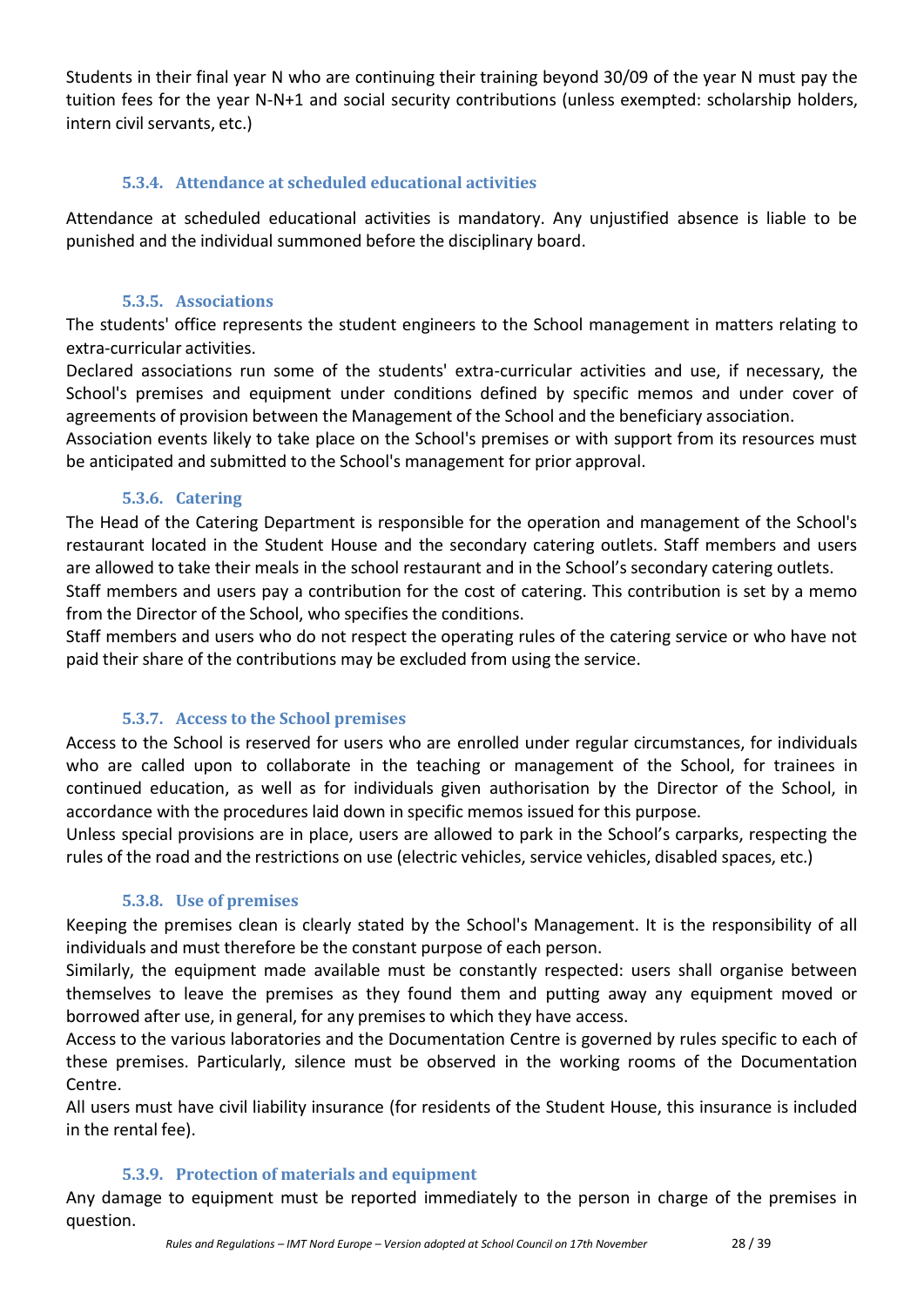The perpetrator of any voluntary damage may be required to pay for all or part of the repairs.

## **5.3.10. Falsification of documents**

Any students presenting with false documents or falsifying administrative documents or various certificates (medical certificate, etc.) to be presented to the School administration may lead the Disciplinary Board to suggest immediate expulsion to the Director.

## **5.3.11.Intellectual property and confidentiality**

Finally, it is specified that users may not under any circumstances disclose to external parties information of a confidential nature that has come to their knowledge during their work in the School's laboratories. Particularly, as some work for companies is protected by a confidentiality clause, access to the corresponding laboratories may, if necessary, be prohibited for staff members and users (unless concerned by the confidential research work).

## **5.3.12. Special rules**

## **General dress code**

The users must be dressed suitably.

Users are personally and/or collectively responsible for any misconduct towards School staff members, visitors, etc. ...

Any reprehensible behaviour may be subject to sanctions in accordance with the regulations.

## **Safety instructions**

The School Management must be notified immediately of any serious incident that may occur within the School. Any issues with general services (water, heating, sanitary appliances, electricity, etc.) must be reported to the Technical Logistics and Maintenance Department via its application.

The users shall read the instructions, posted in the premises, indicating the behaviour to be followed by the occupants in case of fire.

## **Post**

With the exception of urgent messages, no post of any kind may be received by users at the School's address.

It is therefore not possible for users to send their post to this address.

Users' post should be addressed to their accommodation.

## **Conditions of use for hardware and software**

Users must be particularly careful not to damage the equipment or software provided to them. Users are personally responsible for any damage, in particular for software when this is due caused by an external virus that they have introduced by negligence in violation of the provisions below.

The use of laboratory equipment and facilities is subject to special instructions from the Director of the School.

Any use of the School's equipment for non-School related tasks, for the benefit of individuals or legal entities outside the School is prohibited.

Failure to comply with the above rules may result in temporary or permanent suspension of access to the School's equipment and disciplinary action.

All users of the School's computer resources must also respect the rules detailed in paragraph 8.2 of this document.

## **5.3.13. Discipline and disciplinary action concerning users**

Disciplinary actions are specified by the provisions of Article 29 of decree no. 2012-279.

Study correspondents are involved in maintaining discipline in the School.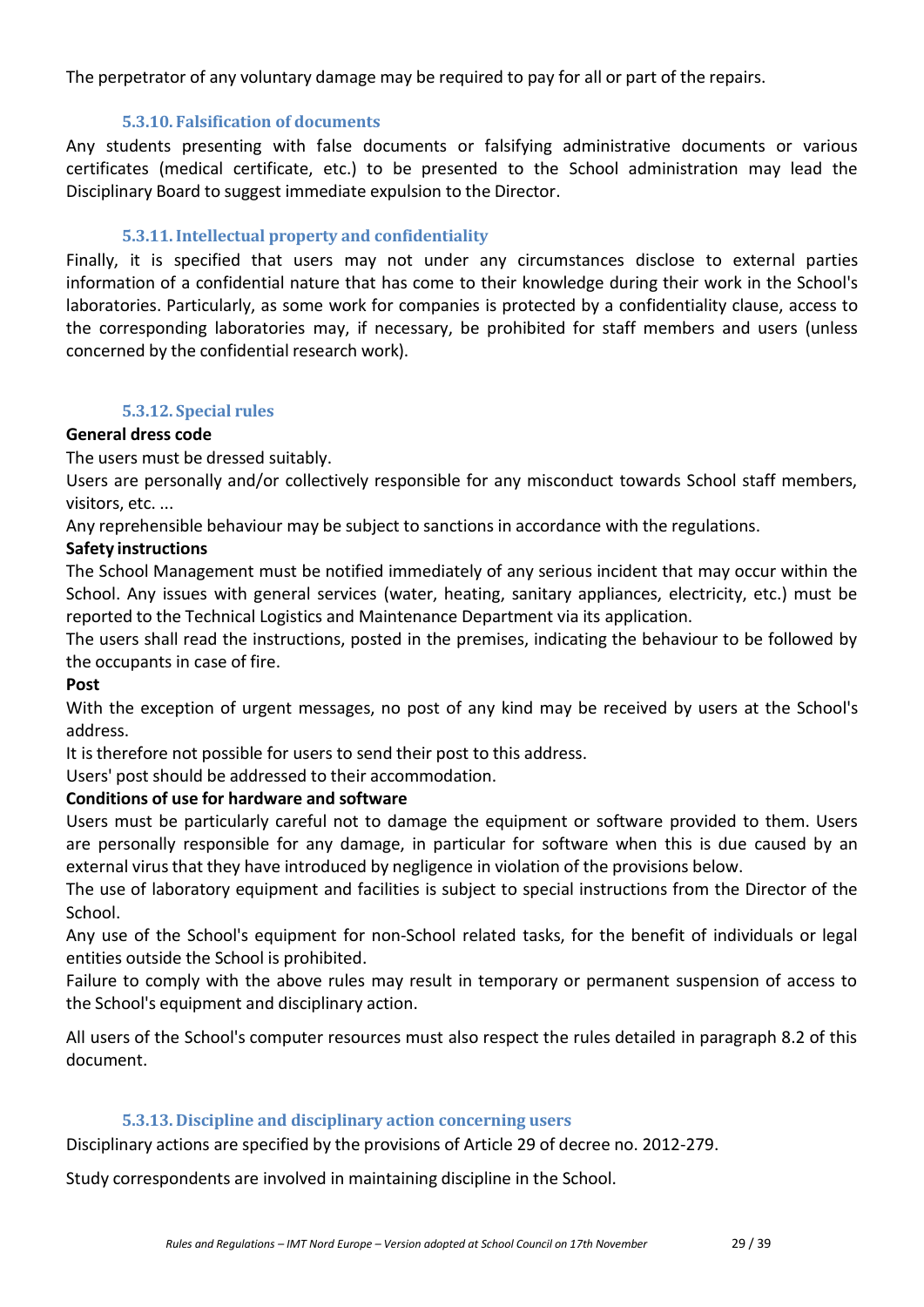In the event of a breach of discipline or reprehensible behaviour on the School premises or outside the School during school and extra-curricular activities, the following disciplinary actions may be applied to users:

- oral remark,
- written remark,
- warning,
- reprimand,
- temporary suspension,
- permanent expulsion.

In addition to the oral remark, sanctions are proposed by the Director of the Student House and Catering Service, the study correspondents, the teachers and heads of department to the Director of Studies and Training and/or the Secretary General.

The written remarks are given by the Director of the School, the Deputy Director, the Assistant Director, the Director of Studies and Training or the Secretary General.

The warning shall be issued by the Director of the School after hearing the arguments given by the user in question.

Reprimand, temporary suspension or permanent expulsion is decided by the Director of the School after referral to the Disciplinary Board for its opinion.

Based on the proposal of the Disciplinary Board and with the agreement of the user concerned, community service may be substituted for a reprimand or temporary suspension.

The families of students in Initial Training may be informed of any sanctions taken.

Any fraud or attempted fraud during a test of the student's knowledge is subject to a sanction that can go as far as permanent exclusion and leads to the nullity of the corresponding test for the individual concerned.

# <span id="page-29-1"></span><span id="page-29-0"></span>**6. Recruitment requirements and educational regimes**

# **6.1.Recruitmentprocedures**

## **6.1.1. Engineering Training Under Student Status**

## **Admission to the integrated preparatory cycle (L1):**

Students are admitted to the integrated preparatory cycle (L1) via the Geipi Polytech competitive exam.

## **Students are admitted to the 1 st year of the engineering course (L3):**

Students are admitted to the 1<sup>st</sup> year (L3):

- through the Mines-Télécom competitive exam;

- through the TPE/EIVP competitive exam for the admission of Student Industrial and Mining Engineers (SIME). The conditions of admission and schooling for these students are set forth by the decree of 29th April 1988, modified by the decree of 6th September 2006;

- by Admission through diplomas: the conditions of admission and the rules for admission on the basis of diplomas are set forth in the "Admissions" notice published annually. Admissions are decided by a recruitment panel based on diplomas, the composition of which is defined in the school regulations.

The students admitted shall have the status of student engineer.

## **Admission to the 2 nd year (M1):**

Students are admitted to the 2<sup>nd</sup> year (M1) by Admission through diplomas: the conditions of admission and the rules for admission on the basis of diplomas are set forth in the "Admissions" notice published annually. Admissions are decided by a panel, the composition of which is defined in the school regulations.

The students admitted through this procedure shall have the status of student engineer.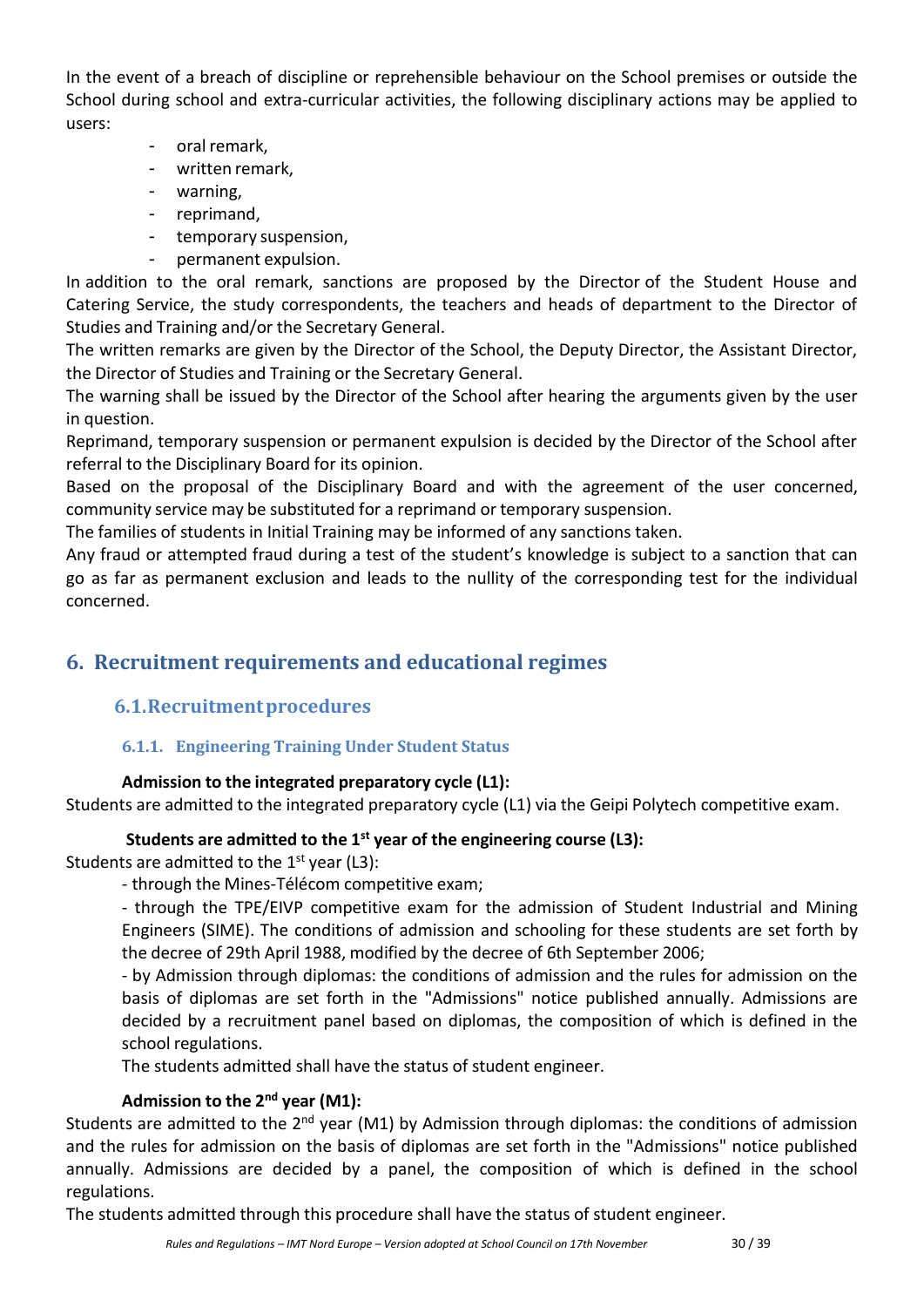Certain users, admitted on the basis of their qualifications, may be subject to certain special rules (specific agreements, particularly on an international level) which are set forth in the school regulations.

#### **Special Admissions:**

Every year, the school welcomes students from French and foreign schools and institutions for academic placements.

The school can also admit unregistered students in the engineering course. Admission is based on a file examined by the school's management. These unregistered students can follow all or part of the courses of a module.

#### **Admission to Continued Education (CE):**

This admission is open to candidates with an L2 level diploma and at least 3 years of professional experience. The conditions of admission are set forth in the "CE" notice published annually.

CE admissions are decided by a recruitment panel, the composition of which is defined in the school regulations.

#### **"Télécom Lille" training**

Following the merger, only the last two years of the engineering cycle are provided (M1 and M2). At the end of the course, students obtain the "Telecom Lille" diploma.

#### **6.1.2. Engineering Training Under Apprentice Status**

The admission of student-engineers to these courses is based on qualifications or results of a competitive exam. Users are admitted as apprentices, in initial or continued training. Admission based on qualifications includes a selection based on a file supplemented by tests and an interview. Admission based on competitive exam results includes a selection based on a tests supplemented by an interview. Admissions are decided by a recruitment panel.

The Industrial Engineering, Civil Engineering and Railway Systems, Plastics and Composite Materials specialisations are currently conducted in partnership with inGHenia (Polytechnic University of Hainaut Cambrésis) and ISPA. An energy engineering course has been open since the start of the 2020 academic year at the Dunkirk site.

The conditions and the rules for admission are set forth in the school rules.

## **6.1.3. Specialised Master's**

This admission is open to candidates with a diploma for 5 years of higher education in science or 4 years of higher education and at least 3 years of professional experience linked to the subject of the specialised Master's concerned.

Admissions to the specialised Master's are decided by a recruitment panel.

## **6.1.4. Master of Science / National Master's Degree**

This admission is open to candidates with a diploma for 3 years of higher education in science. Admissions to the Master of Science / National Master's Degree are decided by a recruitment panel, the composition of which is defined in the school regulations.

# <span id="page-30-0"></span>**6.2.Issue of diplomas**

## **6.2.1. "IMT Nord Europe" diploma**

The students obtain the diplomas from the courses for which they were recruited.

#### **General engineering courses:**

The studies of students in initial engineering training and continued education are accredited by the award of the "engineering diploma of the French National School of Mines-Télécom Lille Douai from the Institut Mines-Télécom", from the Engineering Diploma Committee (EDC).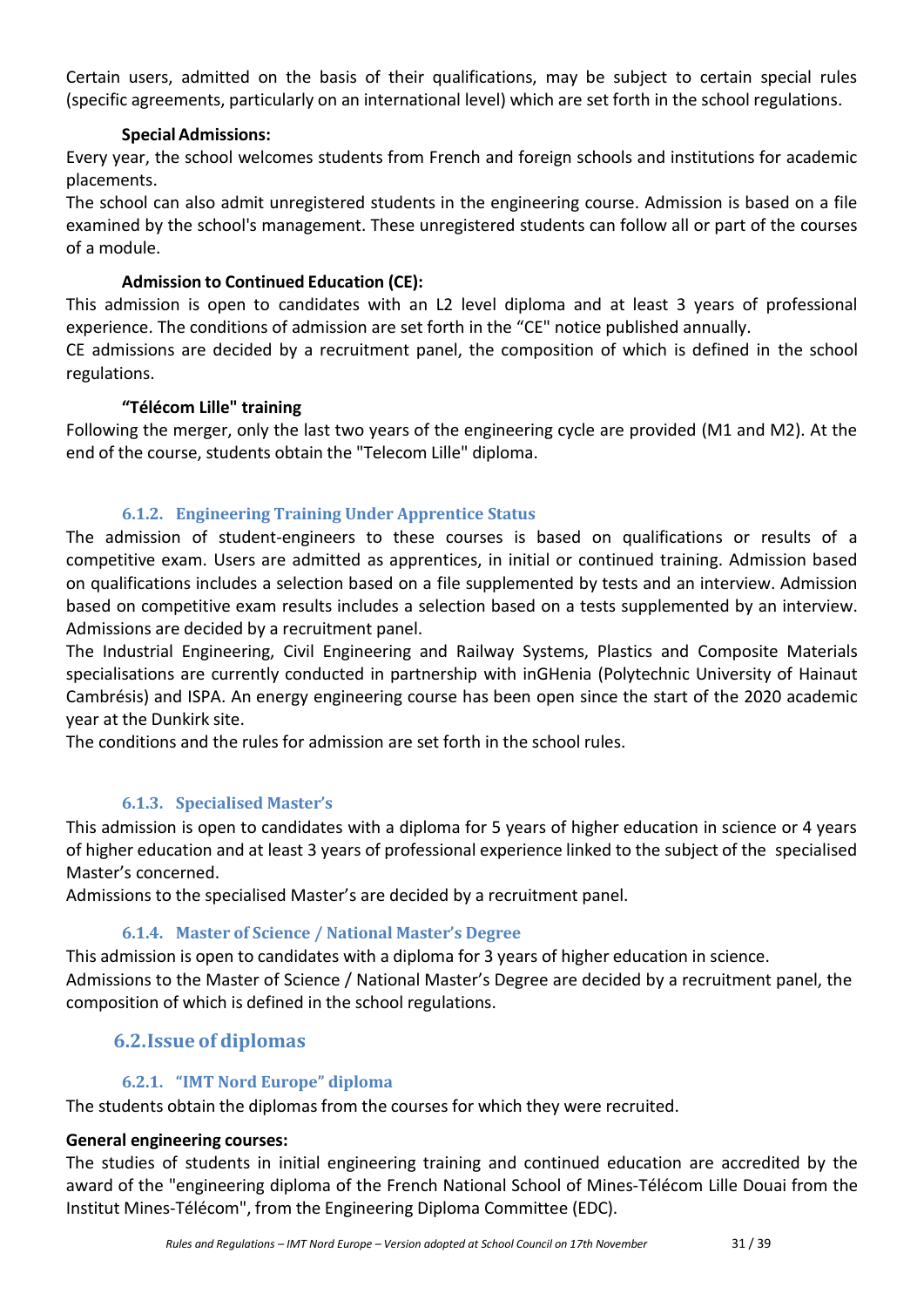The Director of the School, after consultation with the study panel, proposes to the minister of Industry and Electronic Communications, to award the diploma to the students on the list drawn up for the ministerial decree which will be published in the official bulletin of the French Republic. The diploma is awarded by the Minister of Industry and Electronic Communications.

#### **Specialised Engineering Training, through an apprenticeship:**

The title of Graduate Engineer of the French National School of Mines-Télécom Lille Douai of the Institut Mines-Télécom, in one of the specialist subjects accredited by the EDC, possibly in partnership with an institution, is issued at the end of the training course.

The Director of the School, after consultation with the study panel, proposes to the minister of Industry and Electronic Communications, to award the diploma to the students on the list drawn up for the ministerial decree which will be published in the official bulletin of the French Republic.

The diploma is awarded by the Minister of Industry and Electronic Communications.

#### **Specialised training:**

The studies are accredited by a specialised master's degree accredited by the Conférence des Grandes Ecoles and may be registered by France Compétences, a specialised training diploma, title or certificate depending on the level of the student at the time of admission.

Specialised master's degrees, diplomas or certificates of specialised training, titles and labels are awarded by the Director of the School.

#### **6.2.2. "Télécom Lille" Diploma**

This diploma will be delivered until the last students recruited for this specific course leave IMT Lille-Douai.

# <span id="page-31-0"></span>**7. Particular regulations concerning the Student House**

The Student House is made up of three residences (Condorcet, Lavoisier, Descartes).

The main purpose of the accommodation service is to house:

- all students in training at the School (initial training, continued education, master's degrees, intern civil servants),
- and within the limits of available places:
	- trainees in lifelong learning,
	- doctoral students, post-docs and trainees of the School,
	- students from other institutions,
	- Alumni,
	- guests of the School on a temporary basis.

# <span id="page-31-1"></span>**7.1.Direction of the Student House**

#### **7.1.1. Residence Contract**

A Residence Contract, revised each school year, is established between the School and the resident. The Residence Contract sets out the terms and conditions for the provision of accommodation and the use of the common areas of the Student House By validating this contract when booking the accommodation, the resident undertakes to comply with its provisions.

#### **7.1.2. Management**

The Director of the Student House and Catering Service is in charge of enforcing the rules of procedure and other rules imposed (particularly the Residence Contract) within the residence. It ensures the smooth running of all the residences of the Student House.

# **7.1.3. Consultation structures**

*Accommodation Committee*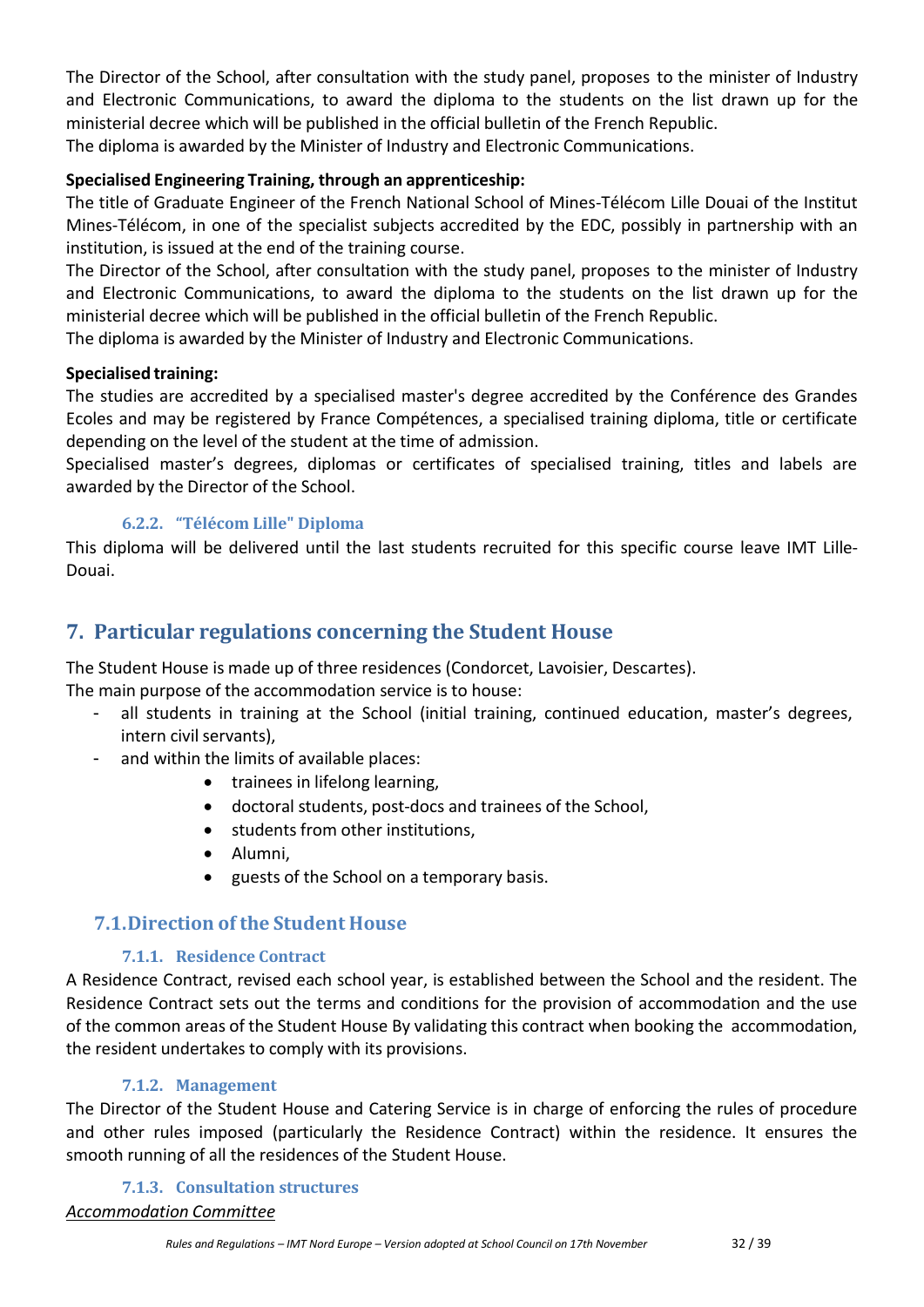It is composed of:

- the Secretary General of the School or their representative,
- the Director of General Resources of the School,
- the elected representative for teachers on the School Council,
- the Chair of the School's Students' Office,
- 3 students or their substitutes elected by their peers,
- the Director of the Student House and Catering Service.

This Committee is chaired by the Secretary General of the School or their representative and gives opinions on:

- the budgets of the Student House, as well as proposals for changes in pricing,
- the multiannual programme for works and projects of all kinds,
- amendments to the Residence Contract proposed by the Management Committee.
- This Committee meets as often as necessary and at least once a year.

The administration for the meeting is managed by the elected representative for teachers on the School Council.

#### *Management Committee*

It is composed of:

- the Director of General Resources of the School,
- the Director of the Student House and Catering Service,
- and 2 students elected by their peers that are members of the accommodation committee.

It is responsible for managing the day-to-day administration of the residences. It shall meet at least once a year and before the meeting of the Accommodation Committee, and if necessary, at the request of one of the members.

Chaired by the Director of the Student House and Catering Service, its purpose is to:

- deal with day-to-day problems,
- propose to the Accommodation Committee changes to the Residence Contract of the Student House,
- make any useful proposals concerning the day-to-day running of the Student House,
- to discuss with residents who are responsible for disturbances, deterioration of the premises, or non-payment of debts,
	- to propose compensation for any damages.

<span id="page-32-0"></span>The functioning of the Accommodation Commission and the Management Committee shall be defined by a note signed by the Secretary General.

# **7.2.Admission andaccommodation charges**

## **7.2.1. Admission principles.**

The accommodation made available to residents is allocated primarily on a social basis.

As the Student House has the status of housing accommodation, the accommodation made available to the user is not for private use.

Officials (authorised by the management of the Student House) are allowed to enter the accommodation to clean or maintain it. They may also carry out security checks or verify the requirements defined in the School's rules and regulations or in the Residence Contract. The user will be informed of these checks beforehand so that they may be present.

## **7.2.2. Accommodation charges.**

The amount of the rent is fixed each year by the School Council. It includes comprehensive insurance and civil liability - water damage - fire.

Reserving of accommodation for a period of more than one month is only effective upon the user signing the Residence Contract.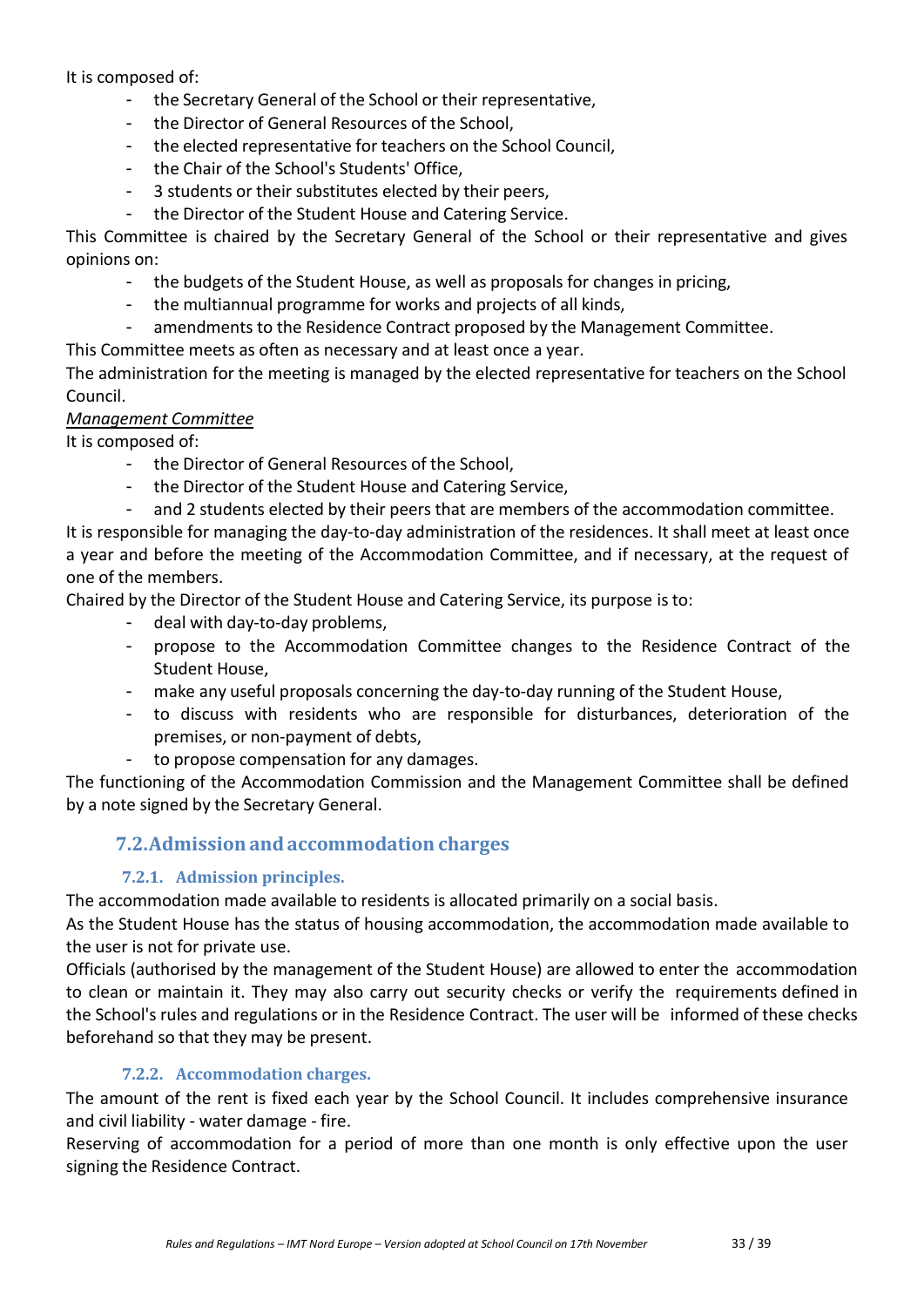# **7.3.Damage**

<span id="page-33-0"></span>Any damage must be reported immediately to the Director of the Student House and Catering Service. In case of damage:

a) if the perpetrator is known, they will be charged the full cost of the repairs;

b) if the perpetrator is not known, the cost of the repairs in common areas will be invoiced in equal parts to all the residents.

# **7.4.Incidents**

<span id="page-33-1"></span>The Director of the Student House and Catering Service or their representative must be notified immediately of any serious incident that may occur (illness, accident, etc.). Any defect in the general equipment (electricity, water, heating, lift, etc.) must also be reported to the Director.

# **7.5.Failure to comply with rules and obligations**

<span id="page-33-2"></span>Any resident may be expelled from the Student House by the Director of the School after the opinion of the Management Committee if they do not comply with the demands of community life or are not up to date with their obligations (not complying with the Residence Contract, unpaid rent, etc.).

Furthermore, any resident who behaves in a way that is likely to endanger the lives of others (destruction or deterioration of security devices, alarm systems, etc.) may be expelled from the Student House without the prior opinion of the Management Committee. A temporary suspension or permanent exclusion from the School may also be pronounced after referral to the Disciplinary Board.

# <span id="page-33-3"></span>**8. Appendices**

# **8.1.Commitmentto sustainable development and social responsibility**

<span id="page-33-4"></span>Since 2015, the School has been committed to the United Nations Global Compact social responsibility initiative and its 10 principles around Human Rights, labour standards, the environment and the fight against corruption.

## **An SD&RS label that makes sense**

The SD&RS label obtained at the beginning of 2020 shows IMT Lille Douai's commitment in this area. This label, based on a common reference framework from the Conférence des Grandes Ecoles and the Conférence des Présidents d'Universités, is in line with article 55 of the Grenelle 1 environmental law and requires each higher education institution to implement a sustainable development approach and to produce its annual "Green Plan".



## **The goal of carbon neutrality**

IMT Nord Europe has been committed to reducing its greenhouse gas (GHG) emissions for 10 years. By adopting "Factor 4" (a 3% annual reduction in GHG emissions), IMT Nord Europe aims to be carbon neutral by 2050.

#### **A collective performance driven by working together**

The School's approach, which contributes to the protection and support of the environment, economic development and social progress, is beneficial to all.

Beyond this commitment by the School, each of us, staff or users, must integrate these environmental and societal issues and adopt an eco-responsible attitude in our daily actions.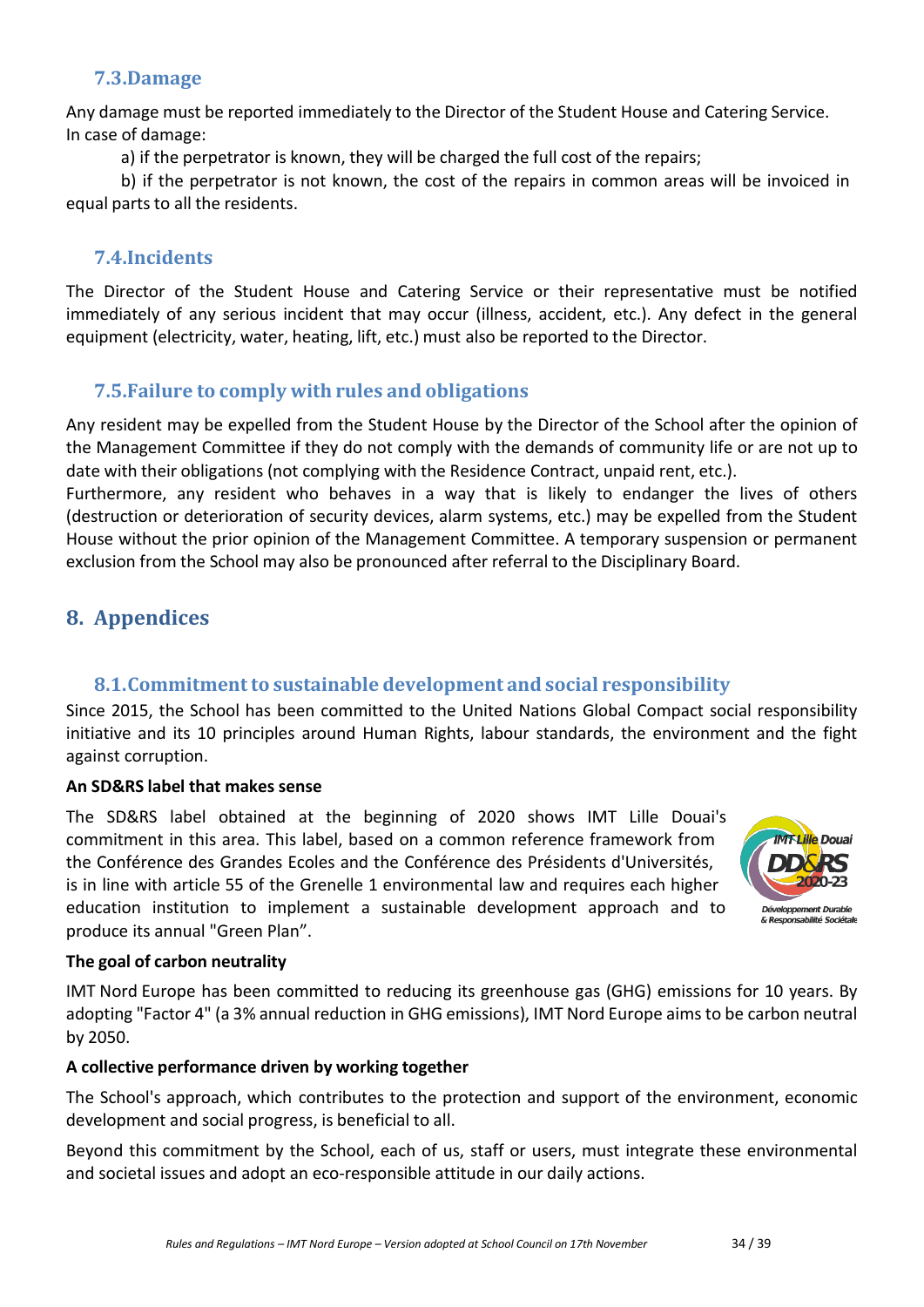## <span id="page-34-0"></span>**8.2.Rules for the use of computer resources and Internet services**

This text is above all a code of good conduct concerning the use of the computer resources of the French National School of Mines-Télécom Lille Douai hereafter referred to as "the School". Its purpose is to define the responsibility of users in accordance with the legislation in order to establish the proper use of computer resources and Internet services, with basic rules of courtesy and respect for others.

#### *Scope of application*

This regulation is based on the main French laws mentioned in section 10.

It applies to all students (in initial training, continuing education, special years, doctoral training, unregistered students), trainees and all staff members of any status, who work at the School.

The computer and communication resources targeted are:

- the systems constituting the School's computer and communication resources (hardware and software for research and technology transfer, teaching and management), as well as the IT and communication resources of the Institut Mines-Télécom (IMT),
- systems belonging to external organisations to which individuals are likely to have access during their training or activity at the School,
- local or remote systems related to Internet services.

These rules for the use of computer resources and Internet services are included in the School's rules and regulations and are brought to the attention of:

- staff members, at the time of signing the employment contract;
- students, during the registration process;
- trainees, when the hosting agreement is drawn up;

who implicitly accept them.

The document defining these rules is also available on the intranet.

#### **8.2.1. Conditions of access to computer resources and Internet services**

The right of access to computer resources and Internet services is personal and non-transferable; account holders agree to choose an uncommon password and not to disclose it.

The use of computer resources and Internet services is limited to research activities, transferring technology, teaching and management activities that fall within the School's missions, and projects validated by Management.

Students have access only to the teaching-research networks for which they have been given an account and a password. They undertake to use their right of access only in the context of their educational activities and not to abuse the computer and communication resources made available to them. The limits of this use are defined and may be modified over the year by the persons in charge of the School's computer systems who grant access rights.

The right of access is granted to students for the duration of their training. Their emails can be kept for up to 9 months after graduation. For permanent or temporary staff members, this right of access to the IT resources and the Internet services ends when they leave the School. In exceptional cases, the Director, or their representative, may grant extensions of access to the School's computer resources. Requests, made in writing, are examined on a case-by-case basis.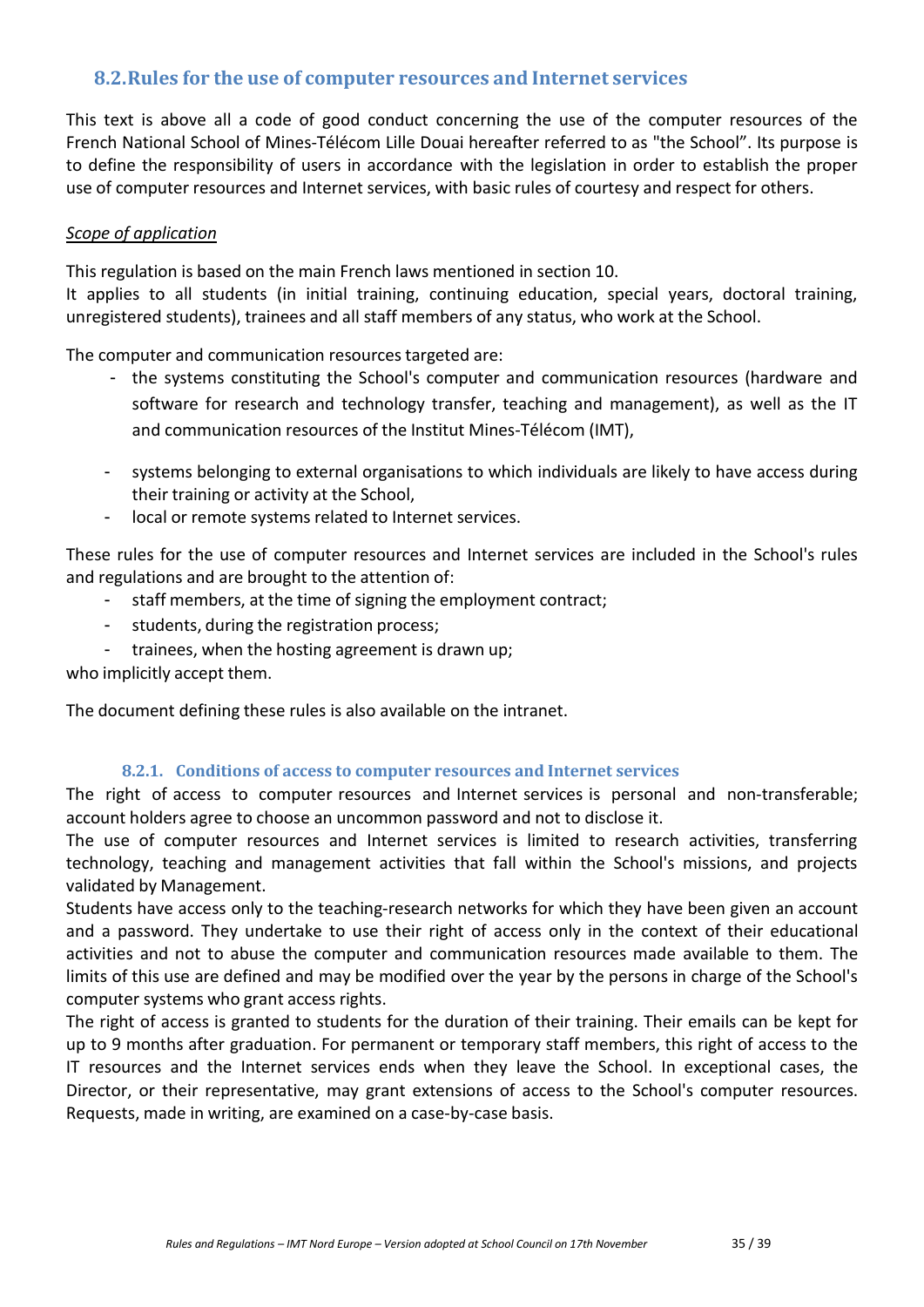## **8.2.2. Rules of use, safety and good practice**

All users are responsible for the use of computer resources and the networks to which they have access. They are also responsible, within their own capacities, for contributing to the general safety and security of the School.

The use of these resources must be rational and fair in order to avoid saturation of the network or over use for personal reasons.

In particular:<br>they r

- they must comply with the School's security recommendations;
- they must ensure the protection of their information;
- they are responsible for the rights they give to other users;
- it is up to the user to protect their data by using the various means of personal data backup or backup options made available to them;
- they must report any attempt to violate their account and, in general, any anomaly that they may notice;
- they must follow the rules in force within the School for any software installation;
- they must choose secure passwords that are kept secret and under no circumstances communicated to third parties;
- they undertake not to provide unauthorised users with access to systems or networks through the equipment that they are using;
- they must not use or attempt to use accounts other than their own, decrypt the passwords of other users or hide their true identity;
- they must not attempt to limit or deny access to computer resources to authorised users;
- they must not attempt to read, modify, copy or destroy data other than data that belongs to them, directly or indirectly. In particular, they must not modify the file or files containing accounting or identifying information;
- they must not leave their workstation or shared workstations without logging out or leave resources or services accessible.
- Any user of a network undertakes not to perform any operations that could result in:
	- o the interruption of the normal operation of the network or any of the systems connected to this network;
	- o accessing the private information of other users on the network;
	- o modifying or destroying information on one of the systems connected to this network.

## **8.2.3. Respecting the confidentiality of information**

Access by users to information and documents stored on computer systems should be limited to their own information, and information that is public or shared. It is forbidden to access information held by other users, even if they have not explicitly protected it.

This rule also applies to private email conversations that are not directly sent to the user, or to which they are not copied in. If, during the course of their work, the user is required to create files that fall under the Data Processing, Files and Civil Liberties act, they must first make a request to the CNIL in consultation with the Director of the School and the competent departments, and must receive authorisation.

Special case: engineers or teacher-researchers who, due to their position, have more extensive rights allowing them to access confidential information are required to comply with professional confidentiality and the security instructions issued by the School's IT and computer systems department. They must refrain from any intervention that could compromise the security and operation of the School's computer and communication systems. Only the Director of the School is authorised to remove professional confidentiality.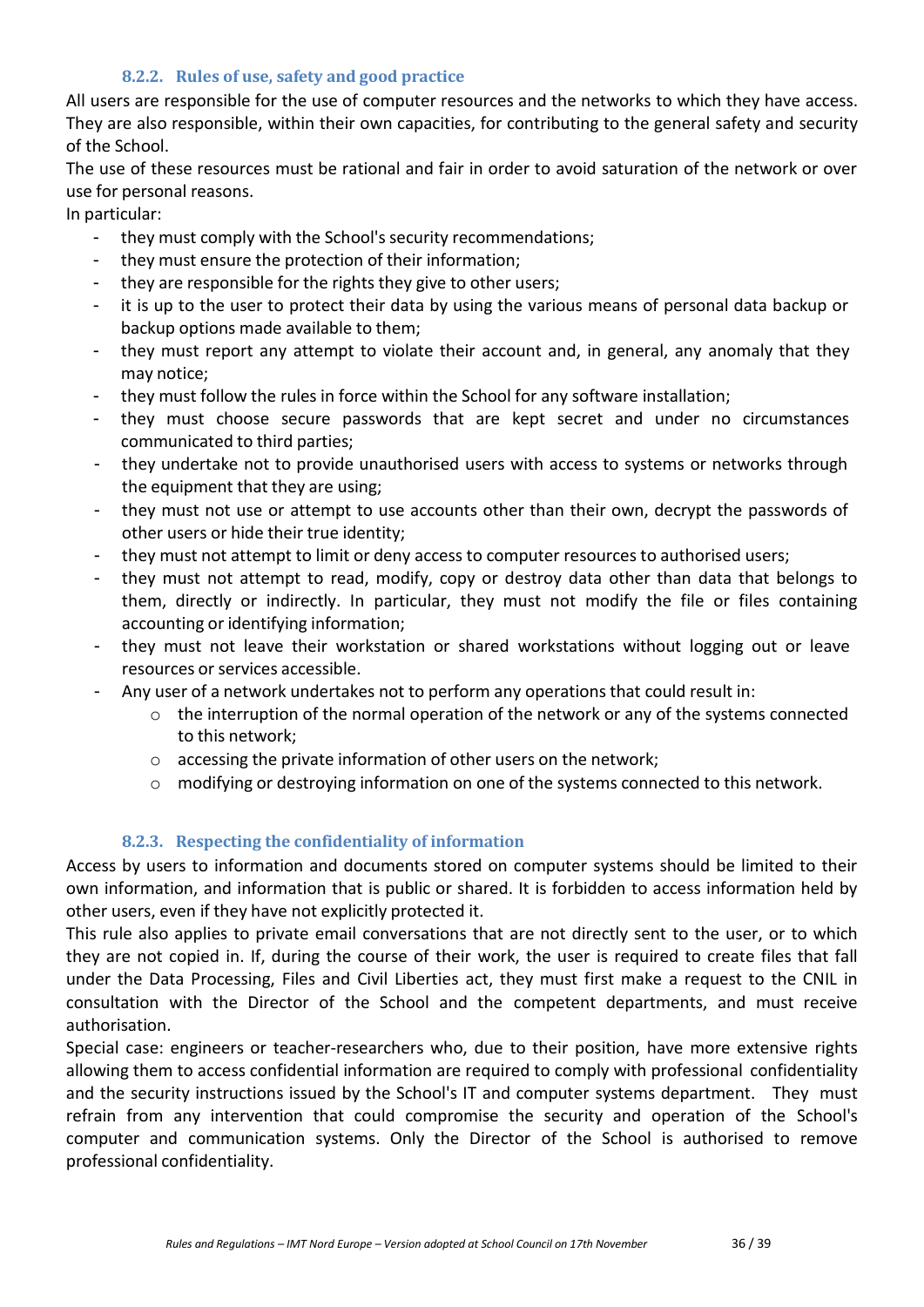#### **8.2.4. Respect for property rights and licences**

Users of the computer systems are prohibited from making copies of any software that may be made available to them, except for that in the public domain, and from using it in a manner that does not comply with the instructions of their authors or of the company that provides the School with this software.

It is also forbidden to install on the machines made available to the user any counterfeit software or software for which the School does not hold a licence.

If this obligation is not respected, it will fall under the user's personal responsibility under the offence of counterfeiting, an offence severely reprimanded by the French penal code. Illegal copying of software is also considered a serious offence under the French labour law. The use of illegal software is also reprehensible.

#### **8.2.5. Use of personal computers and data protection**

The School provides its users with various corded or wireless computer networks. Bringing in personal computers poses a risk for these computers. Consequently, the personal computers of guests, lecturers and students are allowed to connect to the networks dedicated to these populations, provided that an up-to-date and active antivirus is installed.

Any possession or use of a personal computer on the School's internal networks must be authorised in advance by the School's IT and computer systems department.

The use of a personal computer within the School, within the context of an educational project of the institution, is authorised for students. In addition to respecting the rules already set forth, the student undertakes to implement, on their personal computer, all the measures to limit the risks of contamination of their computer and/or the school's computer network by software such as viruses, spyware, etc. This involves, at the very least, installing antivirus software, and configuring the hardware to automatically obtain security updates from the publisher.

The results of work, whether or not it is digital, that result from acquisition, modelling, simulation, processing programmes, etc. are by default the property of the School and their use is subject to authorisation from the Director, even if it are not covered by a confidentiality clause. In the context of research contracts, ownership and confidentiality clauses shall be defined between the School and various partners and clients.

The user undertakes, upon leaving the School, to remove from their personal computer any software which may have been installed during their time at the School, and for which the rights of use belong to the School.

#### **8.2.6. Preserving the integrity of computer systems**

The user undertakes not to voluntarily disrupt the proper operation of the computer systems and networks, whether by abnormal manipulation of the equipment, or by the introduction of parasitic software known under the generic names of viruses, Trojan horses, logic bombs, etc. Any research or other work which might cause a breach of the rules defined in the preceding paragraphs may only be carried out with authorisation from the Director of the School and the head of the School's IT and information systems department, and in strict compliance with the specific rules which will have been defined by this point.

#### **8.2.7. Access to computer resources and Internet services (the web, messaging, forums, etc.)**

The use of computer resources and Internet services, as well as the network to access them, is authorised only within the exclusive context of school activities for students and professional activities for staff in accordance with the legislation in force.

The academic or professional activity is the one foreseen by the GIP RENATER statutes with which the School is affiliated, namely: research, teaching, technical development, technology transfer, sharing of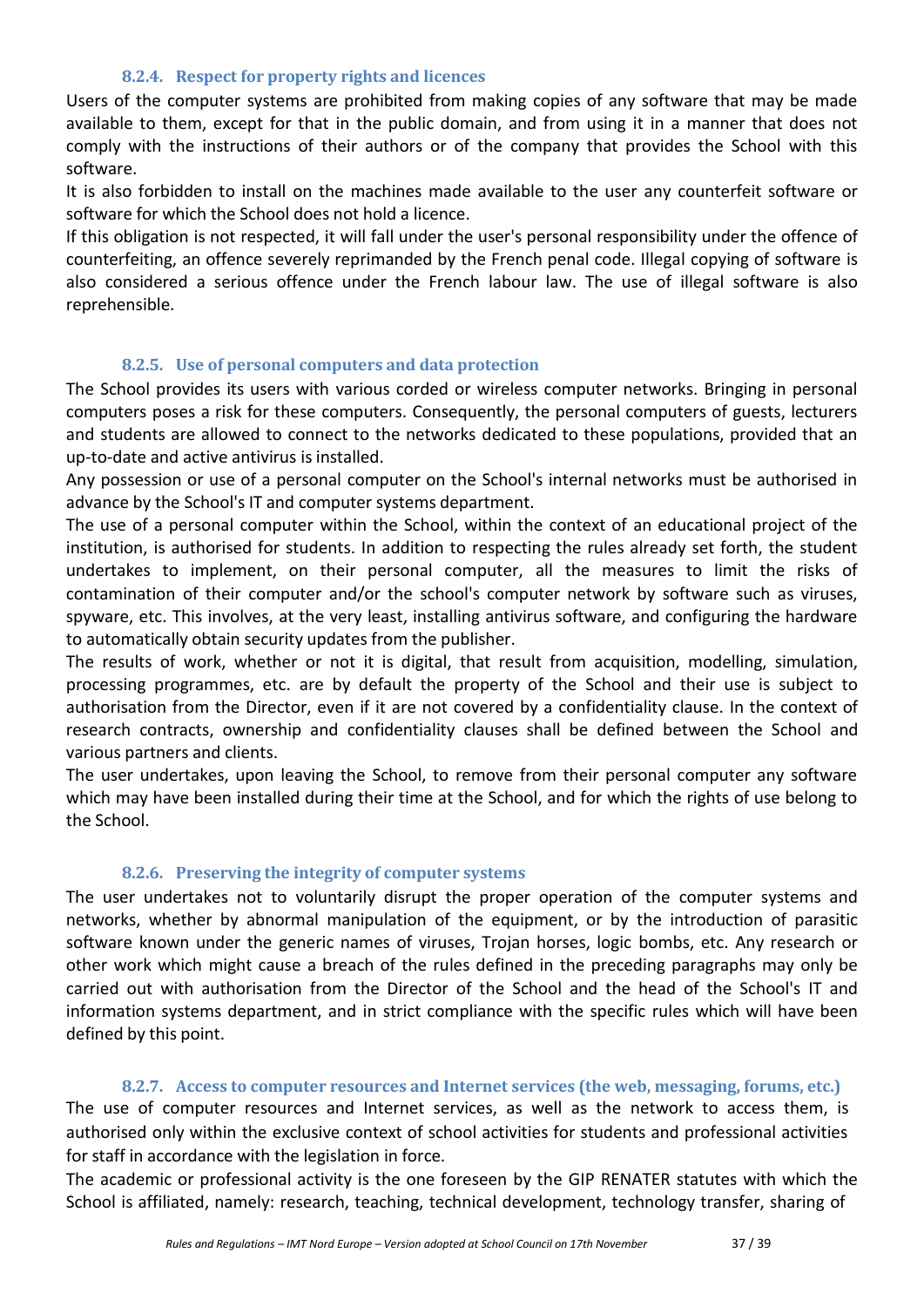scientific, technical and cultural information, and testing new services of a technically innovative nature, as well as any administrative or management activities arising from or accompanying these activities. The user must use the Internet services exclusively in the context of their school or professional activities and in compliance with the general principles and the rules specific to the various sites that offer these services, as well as in compliance with the legislation in force.

In particular:

- they must not log in or attempt to log in to a server in any other way than that provided by that server or as authorised by the appropriate supervisors;
- they shall not engage in actions that knowingly jeopardise the security or proper operation of the servers they access;
- they must not impersonate another individual and must not intercept communications between third parties;
- they must not use these services to offer or to make available to third parties any data and information that is confidential or contrary to the legislation in force;
- they shall not deposit documents on a server unless the server allows it or without being authorised by the appropriate supervisors;
- they must show the utmost courtesy towards their interlocutors in electronic exchanges by mail, discussion forums, etc. ;
- they will not express personal opinions that are not linked to their activity that could be detrimental to the School;
- they must respect the laws and in particular those relating to publications of an offensive, racist, pornographic or defamatory nature.

The School will not be held responsible for any damage to information or infringement of these rules by any users that have not complied with them.

# **8.2.8. Analysis and control of the use of resources**

For maintenance and technical management purposes, the use of hardware or software resources as well as exchanges via the network may be analysed and monitored in compliance with the applicable legislation and particularly with the French act on Data Processing, Files and Civil Liberties.

## **8.2.9. Applicable sanctions**

Any user who has not respected the provisions of these regulations is entirely responsible for any breach that is caused by their person, with relation to the law, and is liable to:

- a prohibition to access computer resources and Internet services;
- the immediate closure of their account;
- administrative sanctions, without precluding any potential criminal prosecution under the law.

#### **8.2.10.Reminders of the main French laws (list for informational purposes and nonexhaustive)**

It is recalled that any person on French soil must respect French legislation, particularly for computer security:

- Law of 6th January 1978 "Data Processing, Files and Civil Liberties" I&L;
- Law of 3rd July 1985 on "The protection of software and software packages";
- Law of 5th January 1988 on "Computer Fraud";
- Legislation on computer fraud (Articles 323-1 to 323-7 of the French Penal Code);
- Law of 4th August 1994 on the "Use of the French language";
- Memorandum of 15th May 1996 on the communication, information and documentation of the State services on new telecommunications networks;